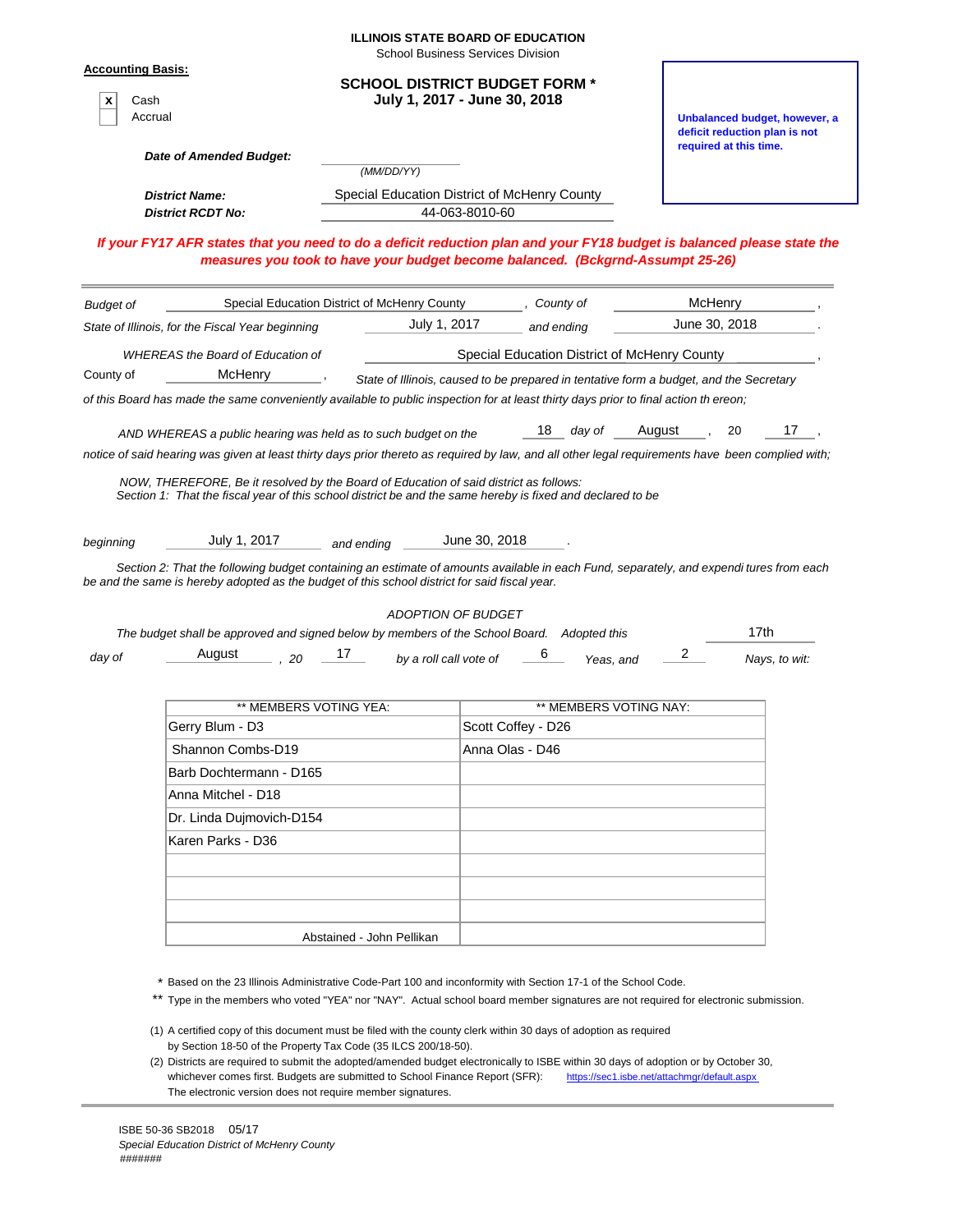#### Page 2 **BUDGET SUMMARY** Page 2

| Begin entering data on EstRev 5-10 and EstExp 11-17 tabs.<br>(10)<br>(20)<br>(30)<br>(40)<br>(50)<br>(60)<br>(70)<br>(80)<br>(90)<br>Educational<br>Operations &<br><b>Debt Service</b><br>Transportation<br><b>Municipal</b><br>Capital Projects<br><b>Working Cash</b><br><b>Tort</b><br><b>Fire Prevention</b><br>Acct<br><b>Description</b><br>#<br>Maintenance<br>Retirement/<br>& Safety<br>(Enter Whole Numbers Only)<br><b>Social Security</b><br>ESTIMATED BEGINNING FUND BALANCE July 1, 2017 1<br>52,593<br>3,656,014<br>1,186,450<br>10,000<br><b>RECEIPTS/REVENUES</b><br><b>LOCAL SOURCES</b><br>255,454<br>$\Omega$<br> 0 <br>1000<br>894,381<br> 0 <br> 0 <br> 0 <br>$\Omega$<br>$\Omega$<br>FLOW-THROUGH RECEIPTS/REVENUES FROM ONE<br>2000<br><b>DISTRICT TO ANOTHER DISTRICT</b><br>$\Omega$<br>$\Omega$<br>$\mathbf{0}$<br><b>STATE SOURCES</b><br>3000<br>199,210<br> 0 <br> 0 <br> 0 <br> 0 <br> 0 <br> 0 <br> 0 <br> 0 <br>4000<br><b>FEDERAL SOURCES</b><br> 0 <br> 0 <br> 0 <br>9,022,418<br>$\Omega$<br> 0 <br> 0 <br> 0 <br> 0 <br>10,116,008<br>255,454<br> 0 <br> 0 <br> 0 <br><b>Total Direct Receipts/Revenues 8</b><br> 0 <br> 0 <br> 0 <br> 0 <br>Receipts/Revenues for "On Behalf" Payments 2<br>3998<br>114.000<br><b>Total Receipts/Revenues</b><br>10,230,008<br>255,454<br> 0 <br> 0 <br> 0 <br> 0 <br> 0 <br> 0 <br>$\Omega$<br><b>DISBURSEMENTS/EXPENDITURES</b><br>13 INSTRUCTION<br>1000<br>920,738<br> 0 <br>14 SUPPORT SERVICES<br>2000<br>218,341<br> 0 <br>628,556<br> 0 <br> 0 <br> 0 <br> 0 <br><b>15 COMMUNITY SERVICES</b><br>3000<br> 0 <br> 0 <br>16 PAYMENTS TO OTHER DISTRICTS & GOVT UNITS<br>4000<br>8,980,529<br> 0 <br> 0 <br> 0 <br>$\Omega$<br> 0 <br> 0 <br> 0 <br>17 DEBT SERVICES<br>5000<br>42,090<br> 0 <br> 0 <br> 0 <br> 0 <br> 0 <br>$\Omega$<br>18 PROVISION FOR CONTINGENCIES<br>6000<br> 0 <br> 0 <br> 0 <br> 0 <br> 0 <br> 0 <br> 0 <br> 0 <br><b>Total Direct Disbursements/Expenditures 9</b><br>42,090<br> 0 <br>10,529,824<br>$\Omega$<br> 0 <br> 0 <br>218,341<br> 0 <br>Disbursements/Expenditures for "On Behalf" Payments 2<br>$\Omega$<br> 0 <br> 0 <br>4180<br>114,000<br>$\Omega$<br> 0 <br> 0 <br>$\Omega$<br><b>Total Disbursements/Expenditures</b><br>10,643,824<br>218,341<br>42,090<br> 0 <br> 0 <br> 0 <br> 0 <br> 0 <br>Excess of Direct Receipts/Revenues Over (Under) Direct<br>(42,090)<br> 0 <br> 0 <br> 0 <br>$\Omega$<br>(413, 815)<br>37,113<br> 0 <br>$\Omega$<br><b>Disbursements/Expenditures</b><br><b>OTHER SOURCES/USES OF FUNDS</b><br>24 OTHER SOURCES OF FUNDS (7000)<br>PERMANENT TRANSFER FROM VARIOUS FUNDS<br>7110<br>Abolishment the Working Cash Fund 16<br>7110<br>Abatement of the Working Cash Fund 16<br>7120<br>28 Transfer of Working Cash Fund Interest<br>29 Transfer Among Funds<br>7130<br>30 Transfer of Interest<br>7140<br>7150<br>Transfer from Capital Projects Fund to O&M Fund<br> 0 <br>7160<br>Transfer of Excess Fire Prev & Safety Tax & Interest 3<br>Proceeds to O&M Fund<br>$\Omega$<br>7170<br>Transfer of Excess Accumulated Fire Prev & Safety Bond and Int 3a<br>Proceeds to Debt Service Fund<br>$\Omega$<br>34 SALE OF BONDS (7200)<br>Principal on Bonds Sold 4<br>7210<br>7220<br>Premium on Bonds Sold<br>37 Accrued Interest on Bonds Sold<br>7230<br>7300<br>Sale or Compensation for Fixed Assets 5<br>39 Transfer to Debt Service to Pay Principal on Capital Leases<br>7400<br> 0 <br>40 Transfer to Debt Service Fund to Pay Interest on Capital Leases<br>7500<br> 0 <br>Transfer to Debt Service Fund to Pay Principal on Revenue Bonds<br>7600<br> 0 <br>7700<br>$\Omega$<br>Transfer to Debt Service Fund to Pay Interest on Revenue Bonds<br>43 Transfer to Capital Projects Fund<br>7800<br>$\Omega$<br>44 ISBE Loan Proceeds<br>7900<br>45 Other Sources Not Classified Elsewhere<br>7990 |                | A                                     | B | C        | D        | Ε        | F        | G        | H        |          | $\cdot$  | К        |  |
|----------------------------------------------------------------------------------------------------------------------------------------------------------------------------------------------------------------------------------------------------------------------------------------------------------------------------------------------------------------------------------------------------------------------------------------------------------------------------------------------------------------------------------------------------------------------------------------------------------------------------------------------------------------------------------------------------------------------------------------------------------------------------------------------------------------------------------------------------------------------------------------------------------------------------------------------------------------------------------------------------------------------------------------------------------------------------------------------------------------------------------------------------------------------------------------------------------------------------------------------------------------------------------------------------------------------------------------------------------------------------------------------------------------------------------------------------------------------------------------------------------------------------------------------------------------------------------------------------------------------------------------------------------------------------------------------------------------------------------------------------------------------------------------------------------------------------------------------------------------------------------------------------------------------------------------------------------------------------------------------------------------------------------------------------------------------------------------------------------------------------------------------------------------------------------------------------------------------------------------------------------------------------------------------------------------------------------------------------------------------------------------------------------------------------------------------------------------------------------------------------------------------------------------------------------------------------------------------------------------------------------------------------------------------------------------------------------------------------------------------------------------------------------------------------------------------------------------------------------------------------------------------------------------------------------------------------------------------------------------------------------------------------------------------------------------------------------------------------------------------------------------------------------------------------------------------------------------------------------------------------------------------------------------------------------------------------------------------------------------------------------------------------------------------------------------------------------------------------------------------------------------------------------------------------------------------------------------------------------------------------------------------------------------------------------------------------------------------------------------------------------------------------------------------------------------------------------------------------------|----------------|---------------------------------------|---|----------|----------|----------|----------|----------|----------|----------|----------|----------|--|
|                                                                                                                                                                                                                                                                                                                                                                                                                                                                                                                                                                                                                                                                                                                                                                                                                                                                                                                                                                                                                                                                                                                                                                                                                                                                                                                                                                                                                                                                                                                                                                                                                                                                                                                                                                                                                                                                                                                                                                                                                                                                                                                                                                                                                                                                                                                                                                                                                                                                                                                                                                                                                                                                                                                                                                                                                                                                                                                                                                                                                                                                                                                                                                                                                                                                                                                                                                                                                                                                                                                                                                                                                                                                                                                                                                                                                                                          | $\overline{1}$ |                                       |   |          |          |          |          |          |          |          |          |          |  |
|                                                                                                                                                                                                                                                                                                                                                                                                                                                                                                                                                                                                                                                                                                                                                                                                                                                                                                                                                                                                                                                                                                                                                                                                                                                                                                                                                                                                                                                                                                                                                                                                                                                                                                                                                                                                                                                                                                                                                                                                                                                                                                                                                                                                                                                                                                                                                                                                                                                                                                                                                                                                                                                                                                                                                                                                                                                                                                                                                                                                                                                                                                                                                                                                                                                                                                                                                                                                                                                                                                                                                                                                                                                                                                                                                                                                                                                          |                |                                       |   |          |          |          |          |          |          |          |          |          |  |
|                                                                                                                                                                                                                                                                                                                                                                                                                                                                                                                                                                                                                                                                                                                                                                                                                                                                                                                                                                                                                                                                                                                                                                                                                                                                                                                                                                                                                                                                                                                                                                                                                                                                                                                                                                                                                                                                                                                                                                                                                                                                                                                                                                                                                                                                                                                                                                                                                                                                                                                                                                                                                                                                                                                                                                                                                                                                                                                                                                                                                                                                                                                                                                                                                                                                                                                                                                                                                                                                                                                                                                                                                                                                                                                                                                                                                                                          |                |                                       |   |          |          |          |          |          |          |          |          |          |  |
|                                                                                                                                                                                                                                                                                                                                                                                                                                                                                                                                                                                                                                                                                                                                                                                                                                                                                                                                                                                                                                                                                                                                                                                                                                                                                                                                                                                                                                                                                                                                                                                                                                                                                                                                                                                                                                                                                                                                                                                                                                                                                                                                                                                                                                                                                                                                                                                                                                                                                                                                                                                                                                                                                                                                                                                                                                                                                                                                                                                                                                                                                                                                                                                                                                                                                                                                                                                                                                                                                                                                                                                                                                                                                                                                                                                                                                                          |                |                                       |   |          |          |          |          |          |          |          |          |          |  |
|                                                                                                                                                                                                                                                                                                                                                                                                                                                                                                                                                                                                                                                                                                                                                                                                                                                                                                                                                                                                                                                                                                                                                                                                                                                                                                                                                                                                                                                                                                                                                                                                                                                                                                                                                                                                                                                                                                                                                                                                                                                                                                                                                                                                                                                                                                                                                                                                                                                                                                                                                                                                                                                                                                                                                                                                                                                                                                                                                                                                                                                                                                                                                                                                                                                                                                                                                                                                                                                                                                                                                                                                                                                                                                                                                                                                                                                          | 3              |                                       |   |          |          |          |          |          |          |          |          |          |  |
|                                                                                                                                                                                                                                                                                                                                                                                                                                                                                                                                                                                                                                                                                                                                                                                                                                                                                                                                                                                                                                                                                                                                                                                                                                                                                                                                                                                                                                                                                                                                                                                                                                                                                                                                                                                                                                                                                                                                                                                                                                                                                                                                                                                                                                                                                                                                                                                                                                                                                                                                                                                                                                                                                                                                                                                                                                                                                                                                                                                                                                                                                                                                                                                                                                                                                                                                                                                                                                                                                                                                                                                                                                                                                                                                                                                                                                                          | Δ              |                                       |   |          |          |          |          |          |          |          |          |          |  |
|                                                                                                                                                                                                                                                                                                                                                                                                                                                                                                                                                                                                                                                                                                                                                                                                                                                                                                                                                                                                                                                                                                                                                                                                                                                                                                                                                                                                                                                                                                                                                                                                                                                                                                                                                                                                                                                                                                                                                                                                                                                                                                                                                                                                                                                                                                                                                                                                                                                                                                                                                                                                                                                                                                                                                                                                                                                                                                                                                                                                                                                                                                                                                                                                                                                                                                                                                                                                                                                                                                                                                                                                                                                                                                                                                                                                                                                          | 5              |                                       |   |          |          |          |          |          |          |          |          |          |  |
|                                                                                                                                                                                                                                                                                                                                                                                                                                                                                                                                                                                                                                                                                                                                                                                                                                                                                                                                                                                                                                                                                                                                                                                                                                                                                                                                                                                                                                                                                                                                                                                                                                                                                                                                                                                                                                                                                                                                                                                                                                                                                                                                                                                                                                                                                                                                                                                                                                                                                                                                                                                                                                                                                                                                                                                                                                                                                                                                                                                                                                                                                                                                                                                                                                                                                                                                                                                                                                                                                                                                                                                                                                                                                                                                                                                                                                                          |                |                                       |   |          |          |          |          |          |          |          |          |          |  |
|                                                                                                                                                                                                                                                                                                                                                                                                                                                                                                                                                                                                                                                                                                                                                                                                                                                                                                                                                                                                                                                                                                                                                                                                                                                                                                                                                                                                                                                                                                                                                                                                                                                                                                                                                                                                                                                                                                                                                                                                                                                                                                                                                                                                                                                                                                                                                                                                                                                                                                                                                                                                                                                                                                                                                                                                                                                                                                                                                                                                                                                                                                                                                                                                                                                                                                                                                                                                                                                                                                                                                                                                                                                                                                                                                                                                                                                          | 6              |                                       |   |          |          |          |          |          |          |          |          |          |  |
|                                                                                                                                                                                                                                                                                                                                                                                                                                                                                                                                                                                                                                                                                                                                                                                                                                                                                                                                                                                                                                                                                                                                                                                                                                                                                                                                                                                                                                                                                                                                                                                                                                                                                                                                                                                                                                                                                                                                                                                                                                                                                                                                                                                                                                                                                                                                                                                                                                                                                                                                                                                                                                                                                                                                                                                                                                                                                                                                                                                                                                                                                                                                                                                                                                                                                                                                                                                                                                                                                                                                                                                                                                                                                                                                                                                                                                                          | $\overline{7}$ |                                       |   |          |          |          |          |          |          |          |          |          |  |
|                                                                                                                                                                                                                                                                                                                                                                                                                                                                                                                                                                                                                                                                                                                                                                                                                                                                                                                                                                                                                                                                                                                                                                                                                                                                                                                                                                                                                                                                                                                                                                                                                                                                                                                                                                                                                                                                                                                                                                                                                                                                                                                                                                                                                                                                                                                                                                                                                                                                                                                                                                                                                                                                                                                                                                                                                                                                                                                                                                                                                                                                                                                                                                                                                                                                                                                                                                                                                                                                                                                                                                                                                                                                                                                                                                                                                                                          | 8              |                                       |   |          |          |          |          |          |          |          |          |          |  |
|                                                                                                                                                                                                                                                                                                                                                                                                                                                                                                                                                                                                                                                                                                                                                                                                                                                                                                                                                                                                                                                                                                                                                                                                                                                                                                                                                                                                                                                                                                                                                                                                                                                                                                                                                                                                                                                                                                                                                                                                                                                                                                                                                                                                                                                                                                                                                                                                                                                                                                                                                                                                                                                                                                                                                                                                                                                                                                                                                                                                                                                                                                                                                                                                                                                                                                                                                                                                                                                                                                                                                                                                                                                                                                                                                                                                                                                          | 9              |                                       |   |          |          |          |          |          |          |          |          |          |  |
|                                                                                                                                                                                                                                                                                                                                                                                                                                                                                                                                                                                                                                                                                                                                                                                                                                                                                                                                                                                                                                                                                                                                                                                                                                                                                                                                                                                                                                                                                                                                                                                                                                                                                                                                                                                                                                                                                                                                                                                                                                                                                                                                                                                                                                                                                                                                                                                                                                                                                                                                                                                                                                                                                                                                                                                                                                                                                                                                                                                                                                                                                                                                                                                                                                                                                                                                                                                                                                                                                                                                                                                                                                                                                                                                                                                                                                                          | 10             |                                       |   |          |          |          |          |          |          |          |          |          |  |
|                                                                                                                                                                                                                                                                                                                                                                                                                                                                                                                                                                                                                                                                                                                                                                                                                                                                                                                                                                                                                                                                                                                                                                                                                                                                                                                                                                                                                                                                                                                                                                                                                                                                                                                                                                                                                                                                                                                                                                                                                                                                                                                                                                                                                                                                                                                                                                                                                                                                                                                                                                                                                                                                                                                                                                                                                                                                                                                                                                                                                                                                                                                                                                                                                                                                                                                                                                                                                                                                                                                                                                                                                                                                                                                                                                                                                                                          | 11             |                                       |   |          |          |          |          |          |          |          |          |          |  |
|                                                                                                                                                                                                                                                                                                                                                                                                                                                                                                                                                                                                                                                                                                                                                                                                                                                                                                                                                                                                                                                                                                                                                                                                                                                                                                                                                                                                                                                                                                                                                                                                                                                                                                                                                                                                                                                                                                                                                                                                                                                                                                                                                                                                                                                                                                                                                                                                                                                                                                                                                                                                                                                                                                                                                                                                                                                                                                                                                                                                                                                                                                                                                                                                                                                                                                                                                                                                                                                                                                                                                                                                                                                                                                                                                                                                                                                          | 12             |                                       |   |          |          |          |          |          |          |          |          |          |  |
|                                                                                                                                                                                                                                                                                                                                                                                                                                                                                                                                                                                                                                                                                                                                                                                                                                                                                                                                                                                                                                                                                                                                                                                                                                                                                                                                                                                                                                                                                                                                                                                                                                                                                                                                                                                                                                                                                                                                                                                                                                                                                                                                                                                                                                                                                                                                                                                                                                                                                                                                                                                                                                                                                                                                                                                                                                                                                                                                                                                                                                                                                                                                                                                                                                                                                                                                                                                                                                                                                                                                                                                                                                                                                                                                                                                                                                                          |                |                                       |   |          |          |          |          |          |          |          |          |          |  |
|                                                                                                                                                                                                                                                                                                                                                                                                                                                                                                                                                                                                                                                                                                                                                                                                                                                                                                                                                                                                                                                                                                                                                                                                                                                                                                                                                                                                                                                                                                                                                                                                                                                                                                                                                                                                                                                                                                                                                                                                                                                                                                                                                                                                                                                                                                                                                                                                                                                                                                                                                                                                                                                                                                                                                                                                                                                                                                                                                                                                                                                                                                                                                                                                                                                                                                                                                                                                                                                                                                                                                                                                                                                                                                                                                                                                                                                          |                |                                       |   |          |          |          |          |          |          |          |          |          |  |
|                                                                                                                                                                                                                                                                                                                                                                                                                                                                                                                                                                                                                                                                                                                                                                                                                                                                                                                                                                                                                                                                                                                                                                                                                                                                                                                                                                                                                                                                                                                                                                                                                                                                                                                                                                                                                                                                                                                                                                                                                                                                                                                                                                                                                                                                                                                                                                                                                                                                                                                                                                                                                                                                                                                                                                                                                                                                                                                                                                                                                                                                                                                                                                                                                                                                                                                                                                                                                                                                                                                                                                                                                                                                                                                                                                                                                                                          |                |                                       |   |          |          |          |          |          |          |          |          |          |  |
|                                                                                                                                                                                                                                                                                                                                                                                                                                                                                                                                                                                                                                                                                                                                                                                                                                                                                                                                                                                                                                                                                                                                                                                                                                                                                                                                                                                                                                                                                                                                                                                                                                                                                                                                                                                                                                                                                                                                                                                                                                                                                                                                                                                                                                                                                                                                                                                                                                                                                                                                                                                                                                                                                                                                                                                                                                                                                                                                                                                                                                                                                                                                                                                                                                                                                                                                                                                                                                                                                                                                                                                                                                                                                                                                                                                                                                                          |                |                                       |   |          |          |          |          |          |          |          |          |          |  |
|                                                                                                                                                                                                                                                                                                                                                                                                                                                                                                                                                                                                                                                                                                                                                                                                                                                                                                                                                                                                                                                                                                                                                                                                                                                                                                                                                                                                                                                                                                                                                                                                                                                                                                                                                                                                                                                                                                                                                                                                                                                                                                                                                                                                                                                                                                                                                                                                                                                                                                                                                                                                                                                                                                                                                                                                                                                                                                                                                                                                                                                                                                                                                                                                                                                                                                                                                                                                                                                                                                                                                                                                                                                                                                                                                                                                                                                          |                |                                       |   |          |          |          |          |          |          |          |          |          |  |
|                                                                                                                                                                                                                                                                                                                                                                                                                                                                                                                                                                                                                                                                                                                                                                                                                                                                                                                                                                                                                                                                                                                                                                                                                                                                                                                                                                                                                                                                                                                                                                                                                                                                                                                                                                                                                                                                                                                                                                                                                                                                                                                                                                                                                                                                                                                                                                                                                                                                                                                                                                                                                                                                                                                                                                                                                                                                                                                                                                                                                                                                                                                                                                                                                                                                                                                                                                                                                                                                                                                                                                                                                                                                                                                                                                                                                                                          |                |                                       |   |          |          |          |          |          |          |          |          |          |  |
|                                                                                                                                                                                                                                                                                                                                                                                                                                                                                                                                                                                                                                                                                                                                                                                                                                                                                                                                                                                                                                                                                                                                                                                                                                                                                                                                                                                                                                                                                                                                                                                                                                                                                                                                                                                                                                                                                                                                                                                                                                                                                                                                                                                                                                                                                                                                                                                                                                                                                                                                                                                                                                                                                                                                                                                                                                                                                                                                                                                                                                                                                                                                                                                                                                                                                                                                                                                                                                                                                                                                                                                                                                                                                                                                                                                                                                                          | 19             |                                       |   |          |          |          |          |          |          |          |          |          |  |
|                                                                                                                                                                                                                                                                                                                                                                                                                                                                                                                                                                                                                                                                                                                                                                                                                                                                                                                                                                                                                                                                                                                                                                                                                                                                                                                                                                                                                                                                                                                                                                                                                                                                                                                                                                                                                                                                                                                                                                                                                                                                                                                                                                                                                                                                                                                                                                                                                                                                                                                                                                                                                                                                                                                                                                                                                                                                                                                                                                                                                                                                                                                                                                                                                                                                                                                                                                                                                                                                                                                                                                                                                                                                                                                                                                                                                                                          | 20             |                                       |   |          |          |          |          |          |          |          |          |          |  |
|                                                                                                                                                                                                                                                                                                                                                                                                                                                                                                                                                                                                                                                                                                                                                                                                                                                                                                                                                                                                                                                                                                                                                                                                                                                                                                                                                                                                                                                                                                                                                                                                                                                                                                                                                                                                                                                                                                                                                                                                                                                                                                                                                                                                                                                                                                                                                                                                                                                                                                                                                                                                                                                                                                                                                                                                                                                                                                                                                                                                                                                                                                                                                                                                                                                                                                                                                                                                                                                                                                                                                                                                                                                                                                                                                                                                                                                          | 21             |                                       |   |          |          |          |          |          |          |          |          |          |  |
|                                                                                                                                                                                                                                                                                                                                                                                                                                                                                                                                                                                                                                                                                                                                                                                                                                                                                                                                                                                                                                                                                                                                                                                                                                                                                                                                                                                                                                                                                                                                                                                                                                                                                                                                                                                                                                                                                                                                                                                                                                                                                                                                                                                                                                                                                                                                                                                                                                                                                                                                                                                                                                                                                                                                                                                                                                                                                                                                                                                                                                                                                                                                                                                                                                                                                                                                                                                                                                                                                                                                                                                                                                                                                                                                                                                                                                                          |                |                                       |   |          |          |          |          |          |          |          |          |          |  |
|                                                                                                                                                                                                                                                                                                                                                                                                                                                                                                                                                                                                                                                                                                                                                                                                                                                                                                                                                                                                                                                                                                                                                                                                                                                                                                                                                                                                                                                                                                                                                                                                                                                                                                                                                                                                                                                                                                                                                                                                                                                                                                                                                                                                                                                                                                                                                                                                                                                                                                                                                                                                                                                                                                                                                                                                                                                                                                                                                                                                                                                                                                                                                                                                                                                                                                                                                                                                                                                                                                                                                                                                                                                                                                                                                                                                                                                          |                |                                       |   |          |          |          |          |          |          |          |          |          |  |
|                                                                                                                                                                                                                                                                                                                                                                                                                                                                                                                                                                                                                                                                                                                                                                                                                                                                                                                                                                                                                                                                                                                                                                                                                                                                                                                                                                                                                                                                                                                                                                                                                                                                                                                                                                                                                                                                                                                                                                                                                                                                                                                                                                                                                                                                                                                                                                                                                                                                                                                                                                                                                                                                                                                                                                                                                                                                                                                                                                                                                                                                                                                                                                                                                                                                                                                                                                                                                                                                                                                                                                                                                                                                                                                                                                                                                                                          | 23             |                                       |   |          |          |          |          |          |          |          |          |          |  |
|                                                                                                                                                                                                                                                                                                                                                                                                                                                                                                                                                                                                                                                                                                                                                                                                                                                                                                                                                                                                                                                                                                                                                                                                                                                                                                                                                                                                                                                                                                                                                                                                                                                                                                                                                                                                                                                                                                                                                                                                                                                                                                                                                                                                                                                                                                                                                                                                                                                                                                                                                                                                                                                                                                                                                                                                                                                                                                                                                                                                                                                                                                                                                                                                                                                                                                                                                                                                                                                                                                                                                                                                                                                                                                                                                                                                                                                          |                |                                       |   |          |          |          |          |          |          |          |          |          |  |
|                                                                                                                                                                                                                                                                                                                                                                                                                                                                                                                                                                                                                                                                                                                                                                                                                                                                                                                                                                                                                                                                                                                                                                                                                                                                                                                                                                                                                                                                                                                                                                                                                                                                                                                                                                                                                                                                                                                                                                                                                                                                                                                                                                                                                                                                                                                                                                                                                                                                                                                                                                                                                                                                                                                                                                                                                                                                                                                                                                                                                                                                                                                                                                                                                                                                                                                                                                                                                                                                                                                                                                                                                                                                                                                                                                                                                                                          | 25             |                                       |   |          |          |          |          |          |          |          |          |          |  |
|                                                                                                                                                                                                                                                                                                                                                                                                                                                                                                                                                                                                                                                                                                                                                                                                                                                                                                                                                                                                                                                                                                                                                                                                                                                                                                                                                                                                                                                                                                                                                                                                                                                                                                                                                                                                                                                                                                                                                                                                                                                                                                                                                                                                                                                                                                                                                                                                                                                                                                                                                                                                                                                                                                                                                                                                                                                                                                                                                                                                                                                                                                                                                                                                                                                                                                                                                                                                                                                                                                                                                                                                                                                                                                                                                                                                                                                          | 26             |                                       |   |          |          |          |          |          |          |          |          |          |  |
|                                                                                                                                                                                                                                                                                                                                                                                                                                                                                                                                                                                                                                                                                                                                                                                                                                                                                                                                                                                                                                                                                                                                                                                                                                                                                                                                                                                                                                                                                                                                                                                                                                                                                                                                                                                                                                                                                                                                                                                                                                                                                                                                                                                                                                                                                                                                                                                                                                                                                                                                                                                                                                                                                                                                                                                                                                                                                                                                                                                                                                                                                                                                                                                                                                                                                                                                                                                                                                                                                                                                                                                                                                                                                                                                                                                                                                                          | 27             |                                       |   |          |          |          |          |          |          |          |          |          |  |
|                                                                                                                                                                                                                                                                                                                                                                                                                                                                                                                                                                                                                                                                                                                                                                                                                                                                                                                                                                                                                                                                                                                                                                                                                                                                                                                                                                                                                                                                                                                                                                                                                                                                                                                                                                                                                                                                                                                                                                                                                                                                                                                                                                                                                                                                                                                                                                                                                                                                                                                                                                                                                                                                                                                                                                                                                                                                                                                                                                                                                                                                                                                                                                                                                                                                                                                                                                                                                                                                                                                                                                                                                                                                                                                                                                                                                                                          |                |                                       |   |          |          |          |          |          |          |          |          |          |  |
|                                                                                                                                                                                                                                                                                                                                                                                                                                                                                                                                                                                                                                                                                                                                                                                                                                                                                                                                                                                                                                                                                                                                                                                                                                                                                                                                                                                                                                                                                                                                                                                                                                                                                                                                                                                                                                                                                                                                                                                                                                                                                                                                                                                                                                                                                                                                                                                                                                                                                                                                                                                                                                                                                                                                                                                                                                                                                                                                                                                                                                                                                                                                                                                                                                                                                                                                                                                                                                                                                                                                                                                                                                                                                                                                                                                                                                                          |                |                                       |   |          |          |          |          |          |          |          |          |          |  |
|                                                                                                                                                                                                                                                                                                                                                                                                                                                                                                                                                                                                                                                                                                                                                                                                                                                                                                                                                                                                                                                                                                                                                                                                                                                                                                                                                                                                                                                                                                                                                                                                                                                                                                                                                                                                                                                                                                                                                                                                                                                                                                                                                                                                                                                                                                                                                                                                                                                                                                                                                                                                                                                                                                                                                                                                                                                                                                                                                                                                                                                                                                                                                                                                                                                                                                                                                                                                                                                                                                                                                                                                                                                                                                                                                                                                                                                          |                |                                       |   |          |          |          |          |          |          |          |          |          |  |
|                                                                                                                                                                                                                                                                                                                                                                                                                                                                                                                                                                                                                                                                                                                                                                                                                                                                                                                                                                                                                                                                                                                                                                                                                                                                                                                                                                                                                                                                                                                                                                                                                                                                                                                                                                                                                                                                                                                                                                                                                                                                                                                                                                                                                                                                                                                                                                                                                                                                                                                                                                                                                                                                                                                                                                                                                                                                                                                                                                                                                                                                                                                                                                                                                                                                                                                                                                                                                                                                                                                                                                                                                                                                                                                                                                                                                                                          | 31             |                                       |   |          |          |          |          |          |          |          |          |          |  |
|                                                                                                                                                                                                                                                                                                                                                                                                                                                                                                                                                                                                                                                                                                                                                                                                                                                                                                                                                                                                                                                                                                                                                                                                                                                                                                                                                                                                                                                                                                                                                                                                                                                                                                                                                                                                                                                                                                                                                                                                                                                                                                                                                                                                                                                                                                                                                                                                                                                                                                                                                                                                                                                                                                                                                                                                                                                                                                                                                                                                                                                                                                                                                                                                                                                                                                                                                                                                                                                                                                                                                                                                                                                                                                                                                                                                                                                          |                |                                       |   |          |          |          |          |          |          |          |          |          |  |
|                                                                                                                                                                                                                                                                                                                                                                                                                                                                                                                                                                                                                                                                                                                                                                                                                                                                                                                                                                                                                                                                                                                                                                                                                                                                                                                                                                                                                                                                                                                                                                                                                                                                                                                                                                                                                                                                                                                                                                                                                                                                                                                                                                                                                                                                                                                                                                                                                                                                                                                                                                                                                                                                                                                                                                                                                                                                                                                                                                                                                                                                                                                                                                                                                                                                                                                                                                                                                                                                                                                                                                                                                                                                                                                                                                                                                                                          | 32             |                                       |   |          |          |          |          |          |          |          |          |          |  |
|                                                                                                                                                                                                                                                                                                                                                                                                                                                                                                                                                                                                                                                                                                                                                                                                                                                                                                                                                                                                                                                                                                                                                                                                                                                                                                                                                                                                                                                                                                                                                                                                                                                                                                                                                                                                                                                                                                                                                                                                                                                                                                                                                                                                                                                                                                                                                                                                                                                                                                                                                                                                                                                                                                                                                                                                                                                                                                                                                                                                                                                                                                                                                                                                                                                                                                                                                                                                                                                                                                                                                                                                                                                                                                                                                                                                                                                          |                |                                       |   |          |          |          |          |          |          |          |          |          |  |
|                                                                                                                                                                                                                                                                                                                                                                                                                                                                                                                                                                                                                                                                                                                                                                                                                                                                                                                                                                                                                                                                                                                                                                                                                                                                                                                                                                                                                                                                                                                                                                                                                                                                                                                                                                                                                                                                                                                                                                                                                                                                                                                                                                                                                                                                                                                                                                                                                                                                                                                                                                                                                                                                                                                                                                                                                                                                                                                                                                                                                                                                                                                                                                                                                                                                                                                                                                                                                                                                                                                                                                                                                                                                                                                                                                                                                                                          | 33             |                                       |   |          |          |          |          |          |          |          |          |          |  |
|                                                                                                                                                                                                                                                                                                                                                                                                                                                                                                                                                                                                                                                                                                                                                                                                                                                                                                                                                                                                                                                                                                                                                                                                                                                                                                                                                                                                                                                                                                                                                                                                                                                                                                                                                                                                                                                                                                                                                                                                                                                                                                                                                                                                                                                                                                                                                                                                                                                                                                                                                                                                                                                                                                                                                                                                                                                                                                                                                                                                                                                                                                                                                                                                                                                                                                                                                                                                                                                                                                                                                                                                                                                                                                                                                                                                                                                          |                |                                       |   |          |          |          |          |          |          |          |          |          |  |
|                                                                                                                                                                                                                                                                                                                                                                                                                                                                                                                                                                                                                                                                                                                                                                                                                                                                                                                                                                                                                                                                                                                                                                                                                                                                                                                                                                                                                                                                                                                                                                                                                                                                                                                                                                                                                                                                                                                                                                                                                                                                                                                                                                                                                                                                                                                                                                                                                                                                                                                                                                                                                                                                                                                                                                                                                                                                                                                                                                                                                                                                                                                                                                                                                                                                                                                                                                                                                                                                                                                                                                                                                                                                                                                                                                                                                                                          | 35             |                                       |   |          |          |          |          |          |          |          |          |          |  |
|                                                                                                                                                                                                                                                                                                                                                                                                                                                                                                                                                                                                                                                                                                                                                                                                                                                                                                                                                                                                                                                                                                                                                                                                                                                                                                                                                                                                                                                                                                                                                                                                                                                                                                                                                                                                                                                                                                                                                                                                                                                                                                                                                                                                                                                                                                                                                                                                                                                                                                                                                                                                                                                                                                                                                                                                                                                                                                                                                                                                                                                                                                                                                                                                                                                                                                                                                                                                                                                                                                                                                                                                                                                                                                                                                                                                                                                          | 36             |                                       |   |          |          |          |          |          |          |          |          |          |  |
|                                                                                                                                                                                                                                                                                                                                                                                                                                                                                                                                                                                                                                                                                                                                                                                                                                                                                                                                                                                                                                                                                                                                                                                                                                                                                                                                                                                                                                                                                                                                                                                                                                                                                                                                                                                                                                                                                                                                                                                                                                                                                                                                                                                                                                                                                                                                                                                                                                                                                                                                                                                                                                                                                                                                                                                                                                                                                                                                                                                                                                                                                                                                                                                                                                                                                                                                                                                                                                                                                                                                                                                                                                                                                                                                                                                                                                                          |                |                                       |   |          |          |          |          |          |          |          |          |          |  |
|                                                                                                                                                                                                                                                                                                                                                                                                                                                                                                                                                                                                                                                                                                                                                                                                                                                                                                                                                                                                                                                                                                                                                                                                                                                                                                                                                                                                                                                                                                                                                                                                                                                                                                                                                                                                                                                                                                                                                                                                                                                                                                                                                                                                                                                                                                                                                                                                                                                                                                                                                                                                                                                                                                                                                                                                                                                                                                                                                                                                                                                                                                                                                                                                                                                                                                                                                                                                                                                                                                                                                                                                                                                                                                                                                                                                                                                          | 38             |                                       |   |          |          |          |          |          |          |          |          |          |  |
|                                                                                                                                                                                                                                                                                                                                                                                                                                                                                                                                                                                                                                                                                                                                                                                                                                                                                                                                                                                                                                                                                                                                                                                                                                                                                                                                                                                                                                                                                                                                                                                                                                                                                                                                                                                                                                                                                                                                                                                                                                                                                                                                                                                                                                                                                                                                                                                                                                                                                                                                                                                                                                                                                                                                                                                                                                                                                                                                                                                                                                                                                                                                                                                                                                                                                                                                                                                                                                                                                                                                                                                                                                                                                                                                                                                                                                                          |                |                                       |   |          |          |          |          |          |          |          |          |          |  |
|                                                                                                                                                                                                                                                                                                                                                                                                                                                                                                                                                                                                                                                                                                                                                                                                                                                                                                                                                                                                                                                                                                                                                                                                                                                                                                                                                                                                                                                                                                                                                                                                                                                                                                                                                                                                                                                                                                                                                                                                                                                                                                                                                                                                                                                                                                                                                                                                                                                                                                                                                                                                                                                                                                                                                                                                                                                                                                                                                                                                                                                                                                                                                                                                                                                                                                                                                                                                                                                                                                                                                                                                                                                                                                                                                                                                                                                          |                |                                       |   |          |          |          |          |          |          |          |          |          |  |
|                                                                                                                                                                                                                                                                                                                                                                                                                                                                                                                                                                                                                                                                                                                                                                                                                                                                                                                                                                                                                                                                                                                                                                                                                                                                                                                                                                                                                                                                                                                                                                                                                                                                                                                                                                                                                                                                                                                                                                                                                                                                                                                                                                                                                                                                                                                                                                                                                                                                                                                                                                                                                                                                                                                                                                                                                                                                                                                                                                                                                                                                                                                                                                                                                                                                                                                                                                                                                                                                                                                                                                                                                                                                                                                                                                                                                                                          | 41             |                                       |   |          |          |          |          |          |          |          |          |          |  |
|                                                                                                                                                                                                                                                                                                                                                                                                                                                                                                                                                                                                                                                                                                                                                                                                                                                                                                                                                                                                                                                                                                                                                                                                                                                                                                                                                                                                                                                                                                                                                                                                                                                                                                                                                                                                                                                                                                                                                                                                                                                                                                                                                                                                                                                                                                                                                                                                                                                                                                                                                                                                                                                                                                                                                                                                                                                                                                                                                                                                                                                                                                                                                                                                                                                                                                                                                                                                                                                                                                                                                                                                                                                                                                                                                                                                                                                          | 42             |                                       |   |          |          |          |          |          |          |          |          |          |  |
|                                                                                                                                                                                                                                                                                                                                                                                                                                                                                                                                                                                                                                                                                                                                                                                                                                                                                                                                                                                                                                                                                                                                                                                                                                                                                                                                                                                                                                                                                                                                                                                                                                                                                                                                                                                                                                                                                                                                                                                                                                                                                                                                                                                                                                                                                                                                                                                                                                                                                                                                                                                                                                                                                                                                                                                                                                                                                                                                                                                                                                                                                                                                                                                                                                                                                                                                                                                                                                                                                                                                                                                                                                                                                                                                                                                                                                                          |                |                                       |   |          |          |          |          |          |          |          |          |          |  |
|                                                                                                                                                                                                                                                                                                                                                                                                                                                                                                                                                                                                                                                                                                                                                                                                                                                                                                                                                                                                                                                                                                                                                                                                                                                                                                                                                                                                                                                                                                                                                                                                                                                                                                                                                                                                                                                                                                                                                                                                                                                                                                                                                                                                                                                                                                                                                                                                                                                                                                                                                                                                                                                                                                                                                                                                                                                                                                                                                                                                                                                                                                                                                                                                                                                                                                                                                                                                                                                                                                                                                                                                                                                                                                                                                                                                                                                          |                |                                       |   |          |          |          |          |          |          |          |          |          |  |
|                                                                                                                                                                                                                                                                                                                                                                                                                                                                                                                                                                                                                                                                                                                                                                                                                                                                                                                                                                                                                                                                                                                                                                                                                                                                                                                                                                                                                                                                                                                                                                                                                                                                                                                                                                                                                                                                                                                                                                                                                                                                                                                                                                                                                                                                                                                                                                                                                                                                                                                                                                                                                                                                                                                                                                                                                                                                                                                                                                                                                                                                                                                                                                                                                                                                                                                                                                                                                                                                                                                                                                                                                                                                                                                                                                                                                                                          | 46             | <b>Total Other Sources of Funds 8</b> |   | $\Omega$ | $\Omega$ | $\Omega$ | $\Omega$ | $\Omega$ | $\Omega$ | $\Omega$ | $\Omega$ | $\Omega$ |  |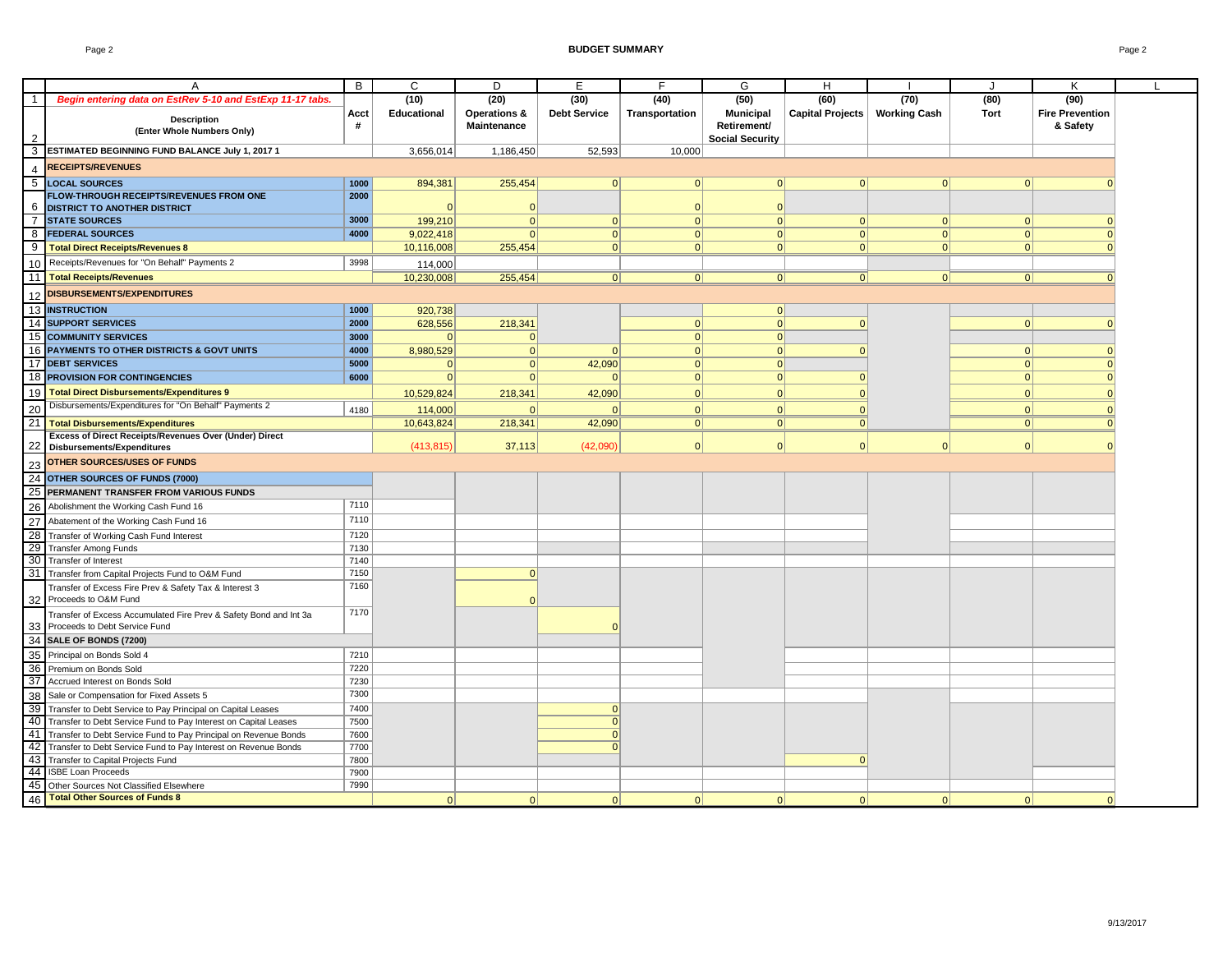|                          | $\overline{A}$                                                                                     | B    | C           | D                  | E                   | F              | G                      | H                       |                     | J    | Κ                      |                                   |
|--------------------------|----------------------------------------------------------------------------------------------------|------|-------------|--------------------|---------------------|----------------|------------------------|-------------------------|---------------------|------|------------------------|-----------------------------------|
| $\overline{\phantom{1}}$ | Begin entering data on EstRev 5-10 and EstExp 11-17 tabs.                                          |      | (10)        | (20)               | (30)                | (40)           | (50)                   | (60)                    | (70)                | (80) | (90)                   |                                   |
|                          | Description                                                                                        | Acct | Educational | Operations &       | <b>Debt Service</b> | Transportation | <b>Municipal</b>       | Capital Projects        | <b>Working Cash</b> | Tort | <b>Fire Prevention</b> |                                   |
|                          | (Enter Whole Numbers Only)                                                                         | #    |             | Maintenance        |                     |                | Retirement/            |                         |                     |      | & Safety               |                                   |
|                          |                                                                                                    |      |             |                    |                     |                | <b>Social Security</b> |                         |                     |      |                        |                                   |
| 47                       | OTHER USES OF FUNDS (8000)                                                                         |      |             |                    |                     |                |                        |                         |                     |      |                        |                                   |
| 49                       | TRANSFER TO VARIOUS OTHER FUNDS (8100)                                                             |      |             |                    |                     |                |                        |                         |                     |      |                        |                                   |
| 50                       | Abolishment or Abatement of the Working Cash Fund 16                                               | 8110 |             |                    |                     |                |                        |                         |                     |      |                        |                                   |
| 51                       | Transfer of Working Cash Fund Interest                                                             | 8120 |             |                    |                     |                |                        |                         | $\Omega$            |      |                        |                                   |
| 52                       | <b>Transfer Among Funds</b>                                                                        | 8130 |             |                    |                     |                |                        |                         |                     |      |                        |                                   |
| 53                       | Transfer of Interest 6                                                                             |      |             |                    |                     |                |                        |                         |                     |      |                        |                                   |
| 54                       | Transfer from Capital Projects Fund to O&M Fund                                                    | 8140 |             |                    |                     |                |                        |                         |                     |      |                        |                                   |
|                          |                                                                                                    | 8150 |             |                    |                     |                |                        |                         |                     |      |                        |                                   |
| 55                       | Transfer of Excess Fire Prev & Safety Tax & Interest 3<br>Proceeds to O&M Fund                     | 8160 |             |                    |                     |                |                        |                         |                     |      |                        |                                   |
| 56                       | Transfer of Excess Accumulated Fire Prev & Safety Bond 3a<br>and Int Proceeds to Debt Service Fund | 8170 |             |                    |                     |                |                        |                         |                     |      |                        |                                   |
| 57                       | Taxes Pledged to Pay Principal on Capital Leases                                                   | 8410 |             |                    |                     |                |                        |                         |                     |      |                        |                                   |
| 58                       | Grants/Reimbursements Pledged to Pay Principal on Capital Leases                                   | 8420 |             |                    |                     |                |                        |                         |                     |      |                        |                                   |
| 59                       | Other Revenues Pledged to Pay Principal on Capital Leases                                          | 8430 |             |                    |                     |                |                        |                         |                     |      |                        |                                   |
| 60                       | Fund Balance Transfers Pledged to Pay Principal on Capital Leases                                  | 8440 |             |                    |                     |                |                        |                         |                     |      |                        |                                   |
| 61                       | Taxes Pledged to Pay Interest on Capital Leases                                                    | 8510 |             |                    |                     |                |                        |                         |                     |      |                        |                                   |
| 62                       | Grants/Reimbursements Pledged to Pay Interest on Capital Leases                                    | 8520 |             |                    |                     |                |                        |                         |                     |      |                        |                                   |
| 63                       | Other Revenues Pledged to Pay Interest on Capital Leases                                           | 8530 |             |                    |                     |                |                        |                         |                     |      |                        |                                   |
| 64                       | Fund Balance Transfers Pledged to Pay Interest on Capital Leases                                   | 8540 |             |                    |                     |                |                        |                         |                     |      |                        |                                   |
| 65                       | Taxes Pledged to Pay Principal on Revenue Bonds                                                    | 8610 |             |                    |                     |                |                        |                         |                     |      |                        |                                   |
| 66                       | Grants/Reimbursements Pledged to Pay Principal on Revenue Bonds                                    | 8620 |             |                    |                     |                |                        |                         |                     |      |                        |                                   |
| 67                       | Other Revenues Pledged to Pay Principal on Revenue Bonds                                           | 8630 |             |                    |                     |                |                        |                         |                     |      |                        |                                   |
| 68                       | Fund Balance Transfers Pledged to Pay Principal on Revenue Bonds                                   | 8640 |             |                    |                     |                |                        |                         |                     |      |                        |                                   |
| 69                       | Taxes Pledged to Pay Interest on Revenue Bonds                                                     | 8710 |             |                    |                     |                |                        |                         |                     |      |                        |                                   |
| 70                       | Grants/Reimbursements Pledged to Pay Interest on Revenue Bonds                                     | 8720 |             |                    |                     |                |                        |                         |                     |      |                        |                                   |
| 71                       | Other Revenues Pledged to Pay Interest on Revenue Bonds                                            | 8730 |             |                    |                     |                |                        |                         |                     |      |                        |                                   |
| 72                       | Fund Balance Transfers Pledged to Pay Interest on Revenue Bonds                                    | 8740 |             |                    |                     |                |                        |                         |                     |      |                        |                                   |
| 73                       | Taxes Transferred to Pay for Capital Projects                                                      | 8810 |             |                    |                     |                |                        |                         |                     |      |                        |                                   |
| 74                       | Grants/Reimbursements Pledged to Pay for Capital Projects                                          | 8820 |             |                    |                     |                |                        |                         |                     |      |                        |                                   |
| 75                       | Other Revenues Pledged to Pay for Capital Projects                                                 | 8830 |             |                    |                     |                |                        |                         |                     |      |                        |                                   |
| 76                       | Fund Balance Transfers Pledged to Pay for Capital Projects                                         | 8840 |             |                    |                     |                |                        |                         |                     |      |                        |                                   |
| 77                       | Transfer to Debt Service Fund to Pay Principal on ISBE Loans                                       | 8910 |             |                    |                     |                |                        |                         |                     |      |                        |                                   |
| 78                       | Other Uses Not Classified Elsewhere                                                                | 8990 |             |                    |                     |                |                        |                         |                     |      |                        |                                   |
| 79                       | <b>Total Other Uses of Funds 9</b>                                                                 |      | 0           | 0                  | 0                   | 0              | 0                      | 0                       | 0                   | 0    | $\mathbf{0}$           |                                   |
| 80                       | <b>Total Other Sources/Uses of Fund</b>                                                            |      | 0           | 0                  | 0                   | 0              | 0                      | 0                       | 0                   |      | 0 <br>$\mathbf 0$      |                                   |
| 81                       | <b>ESTIMATED ENDING FUND BALANCE June 30, 2018</b>                                                 |      | 3,242,199   | 1,223,563          | 10,503              | 10,000         | 0                      | 0                       | 0                   |      | 0 <br>$\Omega$         |                                   |
|                          |                                                                                                    |      |             |                    |                     |                |                        |                         |                     |      |                        |                                   |
| 82<br>$\overline{83}$    | <b>SUMMARY OF EXPENDITURES (by Major Object)</b>                                                   |      |             |                    |                     |                |                        |                         |                     |      |                        |                                   |
| 84                       |                                                                                                    |      | (10)        | (20)               | (30)                | (40)           | (50)                   | (60)                    | (70)                | (80) | (90)                   |                                   |
|                          | Description                                                                                        | Acct | Educational | Operations &       | <b>Debt Service</b> | Transportation | <b>Municipal</b>       | <b>Capital Projects</b> | <b>Working Cash</b> | Tort |                        | Fire Prevention   Total By Object |
|                          |                                                                                                    | #    |             | <b>Maintenance</b> |                     |                | Retirement/            |                         |                     |      | & Safety               |                                   |
| 85                       |                                                                                                    |      |             |                    |                     |                | <b>Social Security</b> |                         |                     |      |                        |                                   |
| 86                       | <b>Object Name</b>                                                                                 |      |             |                    |                     |                |                        |                         |                     |      |                        |                                   |
| 87                       | <b>Salaries</b>                                                                                    | 100  | 793,282     | 0                  |                     | 0              |                        | $\mathbf 0$             |                     | 0    | 0                      | 793,282                           |
|                          | 88 Employee Benefits                                                                               | 200  | 327,386     | $\Omega$           |                     | 0              | 0                      | 0                       |                     | 0    | 0                      | 327,386                           |
|                          | 89 Purchased Services                                                                              | 300  | 497,277     | 112,841            | $\Omega$            | 0              |                        | $\Omega$                |                     | 0    | 0                      | 610,118                           |
|                          | 90 Supplies & Materials                                                                            | 400  | 36,500      | 55,500             |                     | 0              |                        | 0                       |                     | 0    | 0                      | 92,000                            |
|                          | 91 Capital Outlay                                                                                  | 500  | 13,000      | 50,000             |                     | 0              |                        | $\overline{0}$          |                     | 0    | 0                      | 63,000                            |
|                          | 92 Other Objects                                                                                   | 600  | 8,862,379   | 0                  | 42,090              | 0              | 0                      | 0                       |                     | 0    | 0                      | 8,904,469                         |
|                          | 93 Non-Capitalized Equipment                                                                       | 700  | $\Omega$    | 0                  |                     | 0              |                        | $\Omega$                |                     | 0    | 0                      | $\Omega$                          |
|                          | 94 Termination Benefits                                                                            | 800  | 0           | 0                  |                     | $\overline{0}$ |                        |                         |                     |      |                        | $\overline{0}$                    |
|                          | 95 Total Expenditures                                                                              |      | 10,529,824  | 218,341            | 42,090              | 0              | 0                      | $\Omega$                |                     | 0    | 0                      | 10,790,255                        |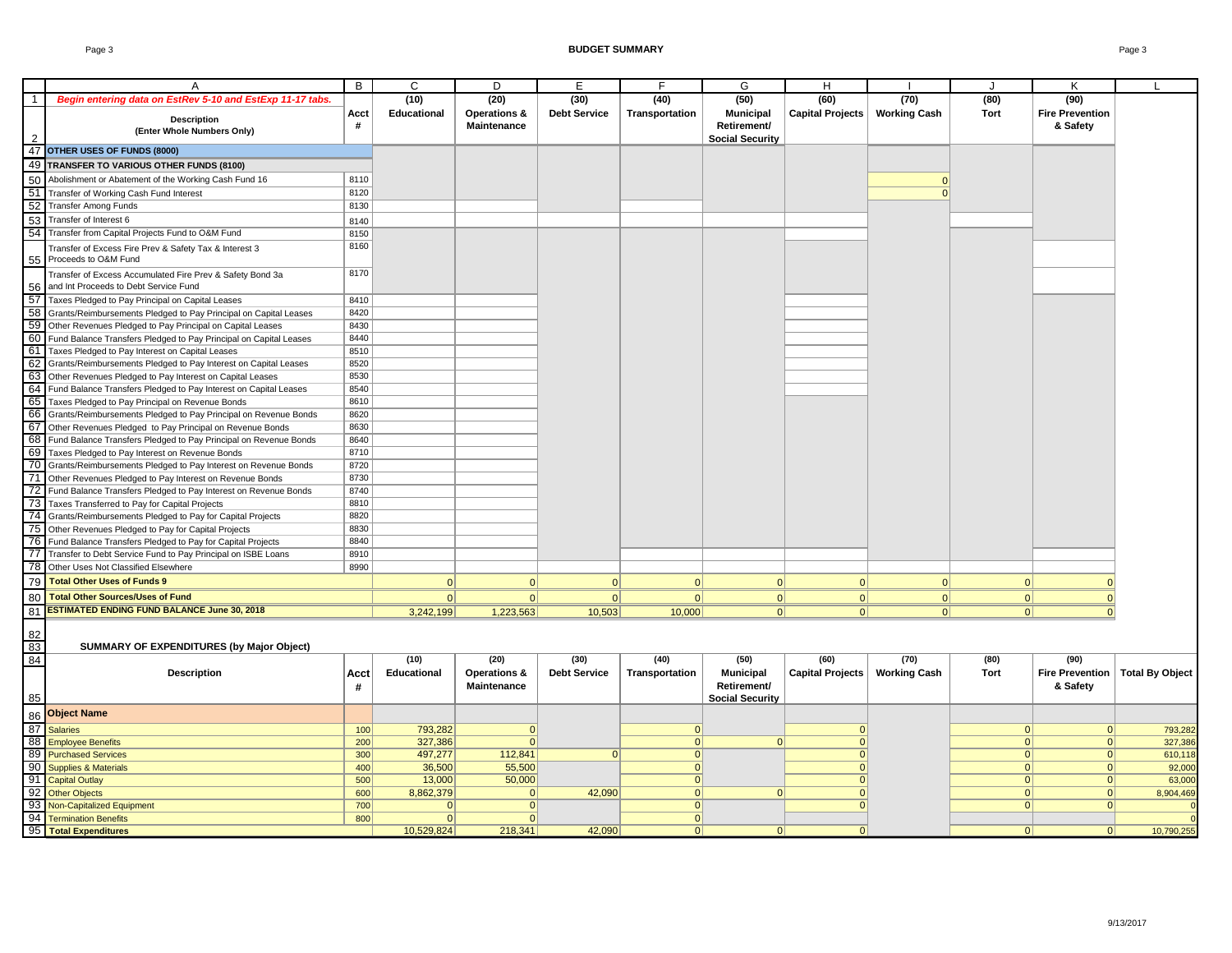#### **SUMMARY OF CASH TRANSACTIONS Page 4 Page 4 Page 4 Page 4 Page 4 Page 4 Page 4 Page 4 Page 4 Page 4 Page 4 Page 4 Page 4 Page 4 Page 4 Page 4 Page 4 Page 4 Page 4 Page 4 Page 4 P**

|                | A                                                                        | B   | C           | D                                  | E.                  |                | G                                                                     | н        |                     |          | Κ                                      |
|----------------|--------------------------------------------------------------------------|-----|-------------|------------------------------------|---------------------|----------------|-----------------------------------------------------------------------|----------|---------------------|----------|----------------------------------------|
|                |                                                                          |     | (10)        | (20)                               | (30)                | (40)           | (50)                                                                  | (60)     | (70)                | (80)     | (90)                                   |
|                | <b>Description</b><br>(Enter   Acct<br><b>Whole Numbers Only)</b>        |     | Educational | Operations &<br><b>Maintenance</b> | <b>Debt Service</b> | Transportation | <b>Municipal</b><br>Retirement/ Social   Capital Projects<br>Security |          | <b>Working Cash</b> | Tort     | <b>Fire Prevention &amp;</b><br>Safety |
|                | 3 BEGINNING CASH BALANCE ON HAND July 1, 2017 7                          |     |             |                                    |                     |                |                                                                       |          |                     |          |                                        |
| $\overline{4}$ | <b>Total Direct Receipts &amp; Other Sources 8</b>                       |     | 10,116,008  | 255,454                            | 0                   | 0              | 0                                                                     | $\Omega$ | 0                   | $\Omega$ |                                        |
| 5              | <b>OTHER RECEIPTS</b>                                                    |     |             |                                    |                     |                |                                                                       |          |                     |          |                                        |
| 6              | Interfund Loans Payable (Loans from Other Funds)                         | 411 |             |                                    |                     |                |                                                                       |          |                     |          |                                        |
|                | Interfund Loans Receivable (Repayment of Loans)                          | 141 |             |                                    |                     |                |                                                                       |          |                     |          |                                        |
| 8              | Notes and Warrants Payable                                               | 433 |             |                                    |                     |                |                                                                       |          |                     |          |                                        |
| 9              | <b>Other Current Assets</b>                                              | 199 |             |                                    |                     |                |                                                                       |          |                     |          |                                        |
| 10             | <b>Total Other Receipts</b>                                              |     |             | $\Omega$                           | 0                   | $\Omega$       |                                                                       | $\Omega$ | $\Omega$            |          |                                        |
| 11             | <b>Total Direct Receipts, Other Sources, &amp; Other Receipts</b>        |     | 10,116,008  | 255,454                            | 0                   | $\Omega$       |                                                                       | $\Omega$ | $\Omega$            |          |                                        |
| 12             | <b>Total Amount Available</b>                                            |     | 10,116,008  | 255,454                            | 0                   | $\Omega$       | $\Omega$                                                              | $\Omega$ | 0                   |          | $\Omega$                               |
| 13             | <b>Total Direct Disbursements &amp; Other Uses 9</b>                     |     | 10,529,824  | 218,341                            | 42,090              | 0              | $\Omega$                                                              | $\Omega$ | 0                   |          | $\cap$                                 |
|                | 14 OTHER DISBURSEMENTS                                                   |     |             |                                    |                     |                |                                                                       |          |                     |          |                                        |
| 15             | Interfund Loans Receivable (Loans to Other Funds) 10                     | 141 |             |                                    |                     |                |                                                                       |          |                     |          |                                        |
| 16             | Interfund Loans Payable (Repayment of Loans)                             | 411 |             |                                    |                     |                |                                                                       |          |                     |          |                                        |
| 17             | Notes and Warrants Payable                                               | 433 |             |                                    |                     |                |                                                                       |          |                     |          |                                        |
| 18             | <b>Other Current Liabilities</b>                                         | 499 |             |                                    |                     |                |                                                                       |          |                     |          |                                        |
| 19             | <b>Total Other Disbursements</b>                                         |     |             | 0                                  | 0                   | $\Omega$       | 0                                                                     | $\Omega$ | 0                   | $\Omega$ | $\Omega$                               |
| 20             | <b>Total Direct Disbursements, Other Uses, &amp; Other Disbursements</b> |     | 10,529,824  | 218,341                            | 42,090              | $\Omega$       |                                                                       | $\Omega$ | $\Omega$            |          | $\Omega$                               |
| 21             | <b>ENDING CASH BALANCE ON HAND June 30, 2018 7</b>                       |     | (413.815)   | 37,113                             | (42,090)            | $\Omega$       |                                                                       | $\Omega$ | $\Omega$            |          | $\Omega$                               |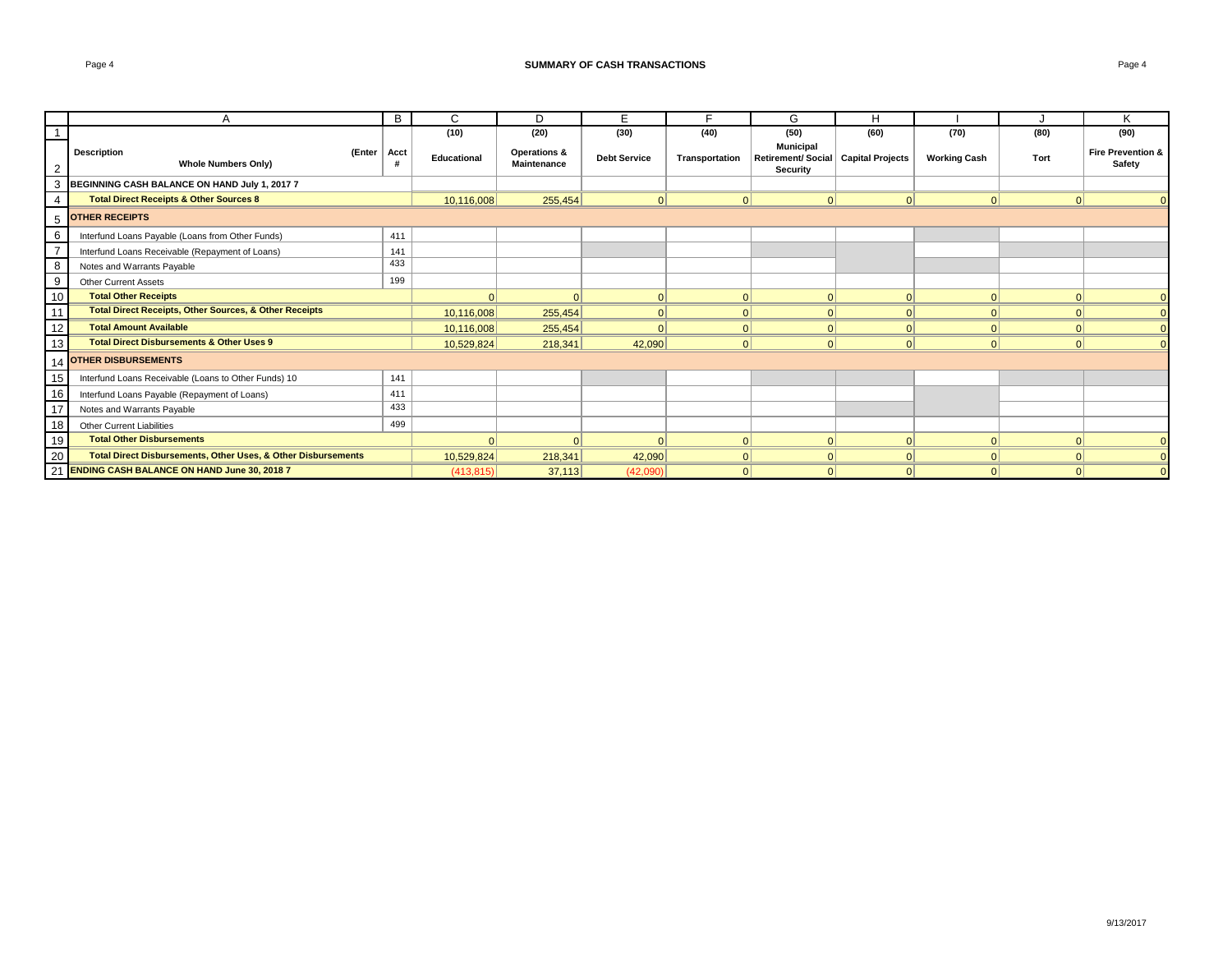### Page 5 **ESTIMATED RECEIPTS/REVENUES** Page 5

|                 | Α                                                                    | В      | C           | D                       | Ε                   | F              | G                      | Н                       |                     |      | Κ                      |
|-----------------|----------------------------------------------------------------------|--------|-------------|-------------------------|---------------------|----------------|------------------------|-------------------------|---------------------|------|------------------------|
| $\mathbf{1}$    |                                                                      |        | (10)        | (20)                    | (30)                | (40)           | (50)                   | (60)                    | (70)                | (80) | (90)                   |
|                 |                                                                      | Acct   | Educational | <b>Operations &amp;</b> | <b>Debt Service</b> | Transportation | <b>Municipal</b>       | <b>Capital Projects</b> | <b>Working Cash</b> | Tort | <b>Fire Prevention</b> |
|                 | <b>Description</b><br>(Enter                                         | #      |             | Maintenance             |                     |                | Retirement/            |                         |                     |      | & Safety               |
| $\overline{2}$  | <b>Whole Numbers Only)</b>                                           |        |             |                         |                     |                |                        |                         |                     |      |                        |
|                 |                                                                      |        |             |                         |                     |                | <b>Social Security</b> |                         |                     |      |                        |
| 3               | <b>RECEIPTS/REVENUES FROM LOCAL SOURCES (1000)</b>                   |        |             |                         |                     |                |                        |                         |                     |      |                        |
| 4               | AD VALOREM TAXES LEVIED BY LOCAL EDUCATION AGENCY                    | 1100   |             |                         |                     |                |                        |                         |                     |      |                        |
| 5               | Designated Purposes Levies 11                                        | $\sim$ |             |                         |                     |                |                        |                         |                     |      |                        |
| 6               | Leasing Purposes Levy 12                                             | 1130   |             |                         |                     |                |                        |                         |                     |      |                        |
|                 |                                                                      |        |             |                         |                     |                |                        |                         |                     |      |                        |
| $\overline{7}$  | Special Education Purposes Levy                                      | 1140   |             |                         |                     |                |                        |                         |                     |      |                        |
| $\infty$        | FICA and Medicare Only Levies                                        | 1150   |             |                         |                     |                |                        |                         |                     |      |                        |
| 9               | Area Vocational Construction Purposes Levy                           | 1160   |             |                         |                     |                |                        |                         |                     |      |                        |
| 10              | Summer School Purposes Levy                                          | 1170   |             |                         |                     |                |                        |                         |                     |      |                        |
| 11              | Other Tax Levies (Describe & Itemize)                                | 1190   |             |                         |                     |                |                        |                         |                     |      |                        |
| $\overline{12}$ | <b>Total Ad Valorem Taxes Levied by District</b>                     |        | 0           | 0                       | 0                   | 0              | 0                      | 0                       | 0                   | 0    |                        |
| 13              | <b>PAYMENTS IN LIEU OF TAXES</b>                                     | 1200   |             |                         |                     |                |                        |                         |                     |      |                        |
| 14              |                                                                      | 1210   |             |                         |                     |                |                        |                         |                     |      |                        |
|                 | Mobile Home Privilege Tax                                            |        |             |                         |                     |                |                        |                         |                     |      |                        |
| 15              | Payments from Local Housing Authority                                | 1220   |             |                         |                     |                |                        |                         |                     |      |                        |
| 16              | Corporate Personal Property Replacement Taxes 13                     | 1230   |             |                         |                     |                |                        |                         |                     |      |                        |
| 17              | Other Payments in Lieu of Taxes (Describe & Itemize)                 | 1290   |             |                         |                     |                |                        |                         |                     |      |                        |
| 18              | <b>Total Payments in Lieu of Taxes</b>                               |        | 0           | 0                       | 0                   | 0              | 0                      | 0                       | 0                   | 0    | $\Omega$               |
| 19              | <b>TUITION</b>                                                       | 1300   |             |                         |                     |                |                        |                         |                     |      |                        |
|                 |                                                                      |        |             |                         |                     |                |                        |                         |                     |      |                        |
| 20              | Regular Tuition from Pupils or Parents (In State)                    | 1311   |             |                         |                     |                |                        |                         |                     |      |                        |
| 21              | Regular Tuition from Other Districts (In State)                      | 1312   |             |                         |                     |                |                        |                         |                     |      |                        |
| 22              | Regular Tuition from Other Sources (In State)                        | 1313   |             |                         |                     |                |                        |                         |                     |      |                        |
| 23              | Regular Tuition from Other Sources (Out of State)                    | 1314   |             |                         |                     |                |                        |                         |                     |      |                        |
| 24              | Summer School Tuition from Pupils or Parents (In State)              | 1321   |             |                         |                     |                |                        |                         |                     |      |                        |
| 25              | Summer School Tuition from Other Districts (In State)                | 1322   |             |                         |                     |                |                        |                         |                     |      |                        |
| 26              | Summer School Tuition from Other Sources (In State)                  | 1323   |             |                         |                     |                |                        |                         |                     |      |                        |
| 27              |                                                                      | 1324   |             |                         |                     |                |                        |                         |                     |      |                        |
|                 | Summer School Tuition from Other Sources (Out of State)              |        |             |                         |                     |                |                        |                         |                     |      |                        |
| 28              | CTE Tuition from Pupils or Parents (In State)                        | 1331   |             |                         |                     |                |                        |                         |                     |      |                        |
| 29              | CTE Tuition from Other Districts (In State)                          | 1332   |             |                         |                     |                |                        |                         |                     |      |                        |
| 30              | CTE Tuition from Other Sources (In State)                            | 1333   |             |                         |                     |                |                        |                         |                     |      |                        |
| 31              | CTE Tuition from Other Sources (Out of State)                        | 1334   |             |                         |                     |                |                        |                         |                     |      |                        |
| 32              | Special Education Tuition from Pupils or Parents (In State)          | 1341   |             |                         |                     |                |                        |                         |                     |      |                        |
| 33              | Special Education Tuition from Other Districts (In State)            | 1342   |             |                         |                     |                |                        |                         |                     |      |                        |
| 34              | Special Education Tuition from Other Sources (In State)              | 1343   |             |                         |                     |                |                        |                         |                     |      |                        |
| 35              | Special Education Tuition from Other Sources (Out of State)          | 1344   |             |                         |                     |                |                        |                         |                     |      |                        |
| 36              | Adult Tuition from Pupils or Parents (In State)                      | 1351   |             |                         |                     |                |                        |                         |                     |      |                        |
| 37              |                                                                      |        |             |                         |                     |                |                        |                         |                     |      |                        |
|                 | Adult Tuition from Other Districts (In State)                        | 1352   |             |                         |                     |                |                        |                         |                     |      |                        |
| 38              | Adult Tuition from Other Sources (In State)                          | 1353   |             |                         |                     |                |                        |                         |                     |      |                        |
| 39              | Adult Tuition from Other Sources (Out of State)                      | 1354   |             |                         |                     |                |                        |                         |                     |      |                        |
| 40              | <b>Total Tuition</b>                                                 |        | $\Omega$    |                         |                     |                |                        |                         |                     |      |                        |
| 41              | <b>TRANSPORTATION FEES</b>                                           | 1400   |             |                         |                     |                |                        |                         |                     |      |                        |
| 42              | Regular Transportation Fees from Pupils or Parents (In State)        | 1411   |             |                         |                     |                |                        |                         |                     |      |                        |
| 43              | Regular Transportation Fees from Other Districts (In State)          | 1412   |             |                         |                     |                |                        |                         |                     |      |                        |
| -44             | Regular Transportation Fees from Other Sources (In State)            | 1413   |             |                         |                     |                |                        |                         |                     |      |                        |
| 45              | Regular Transportation Fees from Co-curricular Activities (In State) | 1415   |             |                         |                     |                |                        |                         |                     |      |                        |
| 46              | Regular Transportation Fees from Other Sources (Out of State)        | 1416   |             |                         |                     |                |                        |                         |                     |      |                        |
| 47              | Summer School Transportation Fees from Pupils or Parents (In State)  | 1421   |             |                         |                     |                |                        |                         |                     |      |                        |
| 48              |                                                                      |        |             |                         |                     |                |                        |                         |                     |      |                        |
|                 | Summer School Transportation Fees from Other Districts (In State)    | 1422   |             |                         |                     |                |                        |                         |                     |      |                        |
| 49              | Summer School Transportation Fees from Other Sources (In State)      | 1423   |             |                         |                     |                |                        |                         |                     |      |                        |
|                 | Summer School Transportation Fees from Other Sources                 | 1424   |             |                         |                     |                |                        |                         |                     |      |                        |
| 50              | (Out of State)                                                       |        |             |                         |                     |                |                        |                         |                     |      |                        |
| 51              | CTE Transportation Fees from Pupils or Parents (In State)            | 1431   |             |                         |                     |                |                        |                         |                     |      |                        |
| 52              | CTE Transportation Fees from Other Districts (In State)              | 1432   |             |                         |                     |                |                        |                         |                     |      |                        |
| 53              | CTE Transportation Fees from Other Sources (In State)                | 1433   |             |                         |                     |                |                        |                         |                     |      |                        |
| 54              | CTE Transportation Fees from Other Sources (Out of State)            | 1434   |             |                         |                     |                |                        |                         |                     |      |                        |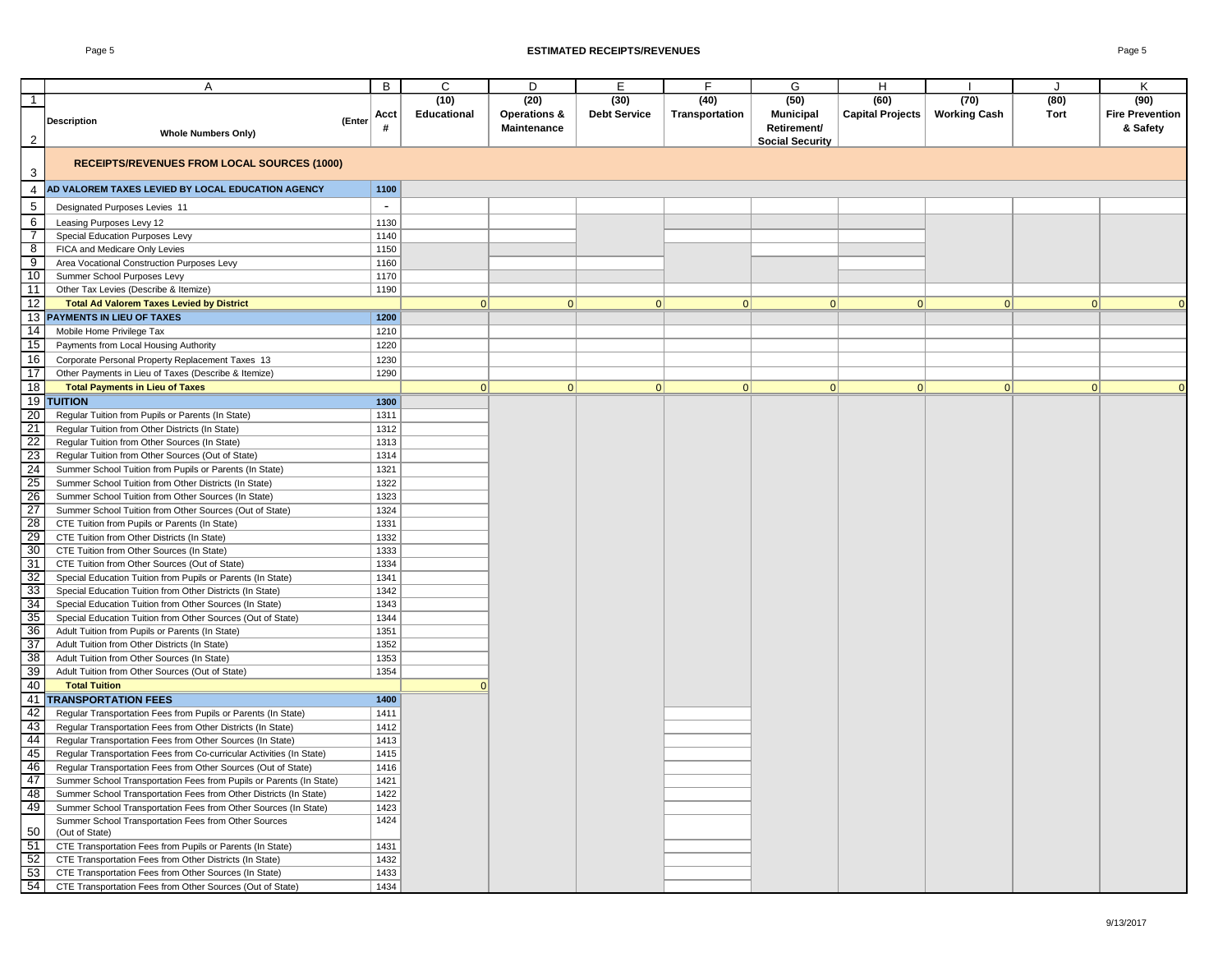|                       | A                                                                     | B            | $\overline{c}$     | D                  | $\overline{E}$      | F              | G                      | H                |                     | $\cdot$  | Κ                      |
|-----------------------|-----------------------------------------------------------------------|--------------|--------------------|--------------------|---------------------|----------------|------------------------|------------------|---------------------|----------|------------------------|
| $\overline{1}$        |                                                                       |              | (10)               | (20)               | (30)                | (40)           | (50)                   | (60)             | (70)                | (80)     | (90)                   |
|                       |                                                                       | Acct         | <b>Educational</b> | Operations &       | <b>Debt Service</b> | Transportation | <b>Municipal</b>       | Capital Projects | <b>Working Cash</b> | Tort     | <b>Fire Prevention</b> |
|                       | <b>Description</b><br>(Enter                                          |              |                    | <b>Maintenance</b> |                     |                | Retirement/            |                  |                     |          | & Safety               |
| 2                     | <b>Whole Numbers Only)</b>                                            |              |                    |                    |                     |                | <b>Social Security</b> |                  |                     |          |                        |
|                       | Special Education Transportation Fees from Pupils or Parents          | 1441         |                    |                    |                     |                |                        |                  |                     |          |                        |
| 55                    | (In State)                                                            |              |                    |                    |                     |                |                        |                  |                     |          |                        |
| 56                    | Special Education Transportation Fees from Other Districts (In State) | 1442         |                    |                    |                     |                |                        |                  |                     |          |                        |
| 57                    | Special Education Transportation Fees from Other Sources (In State)   | 1443         |                    |                    |                     |                |                        |                  |                     |          |                        |
|                       | Special Education Transportation Fees from Other Sources              | 1444         |                    |                    |                     |                |                        |                  |                     |          |                        |
| 58                    | (Out of State)                                                        |              |                    |                    |                     |                |                        |                  |                     |          |                        |
| 59                    | Adult Transportation Fees from Pupils or Parents (In State)           | 1451         |                    |                    |                     |                |                        |                  |                     |          |                        |
| 60                    | Adult Transportation Fees from Other Districts (In State)             | 1452         |                    |                    |                     |                |                        |                  |                     |          |                        |
| 61                    | Adult Transportation Fees from Other Sources (In State)               | 1453         |                    |                    |                     |                |                        |                  |                     |          |                        |
| 62                    | Adult Transportation Fees from Other Sources (Out of State)           | 1454         |                    |                    |                     |                |                        |                  |                     |          |                        |
| 63                    | <b>Total Transportation Fees</b>                                      |              |                    |                    |                     | $\Omega$       |                        |                  |                     |          |                        |
| 64                    | <b>EARNINGS ON INVESTMENTS</b>                                        | 1500         |                    |                    |                     |                |                        |                  |                     |          |                        |
| 65                    | Interest on Investments                                               | 1510         |                    | 250                |                     |                |                        |                  |                     |          |                        |
| 66                    | Gain or Loss on Sale of Investments                                   | 1520         |                    |                    |                     |                |                        |                  |                     |          |                        |
| 67                    | <b>Total Earnings on Investments</b>                                  |              | $\Omega$           | 250                | 0                   | $\Omega$       | 0                      | $\Omega$         | 0                   | $\Omega$ | $\Omega$               |
|                       | <b>68 FOOD SERVICE</b>                                                | 1600         |                    |                    |                     |                |                        |                  |                     |          |                        |
| 69                    | Sales to Pupils - Lunch                                               | 1611         |                    |                    |                     |                |                        |                  |                     |          |                        |
| 70                    | Sales to Pupils - Breakfast                                           | 1612         |                    |                    |                     |                |                        |                  |                     |          |                        |
| 71<br>$\overline{72}$ | Sales to Pupils - A la Carte                                          | 1613         |                    |                    |                     |                |                        |                  |                     |          |                        |
| 73                    | Sales to Pupils - Other (Describe & Itemize)<br>Sales to Adults       | 1614<br>1620 |                    |                    |                     |                |                        |                  |                     |          |                        |
| 74                    | Other Food Service (Describe & Itemize)                               | 1690         |                    |                    |                     |                |                        |                  |                     |          |                        |
| 75                    | <b>Total Food Service</b>                                             |              | $\Omega$           |                    |                     |                |                        |                  |                     |          |                        |
| 76                    | <b>DISTRICT/SCHOOL ACTIVITY INCOME</b>                                | 1700         |                    |                    |                     |                |                        |                  |                     |          |                        |
| $\overline{77}$       | Admissions - Athletic                                                 | 1711         |                    |                    |                     |                |                        |                  |                     |          |                        |
| $\overline{78}$       | Admissions - Other                                                    | 1719         |                    |                    |                     |                |                        |                  |                     |          |                        |
| 79                    | Fees                                                                  | 1720         |                    |                    |                     |                |                        |                  |                     |          |                        |
| 80                    | <b>Book Store Sales</b>                                               | 1730         |                    |                    |                     |                |                        |                  |                     |          |                        |
| 81                    | Other District/School Activity Revenue (Describe & Itemize)           | 1790         |                    |                    |                     |                |                        |                  |                     |          |                        |
| 82                    | <b>Total District/School Activity Income</b>                          |              | 0                  | $\Omega$           |                     |                |                        |                  |                     |          |                        |
| 83                    | <b>TEXTBOOK INCOME</b>                                                | 1800         |                    |                    |                     |                |                        |                  |                     |          |                        |
| 84                    | Rentals - Regular Textbooks                                           | 1811         |                    |                    |                     |                |                        |                  |                     |          |                        |
| 85                    | Rentals - Summer School Textbooks                                     | 1812         |                    |                    |                     |                |                        |                  |                     |          |                        |
| 86                    | Rentals - Adult/Continuing Education Textbooks                        | 1813         |                    |                    |                     |                |                        |                  |                     |          |                        |
| 87                    | Rentals - Other (Describe)                                            | 1819         |                    |                    |                     |                |                        |                  |                     |          |                        |
| $\overline{88}$       | Sales - Regular Textbooks                                             | 1821         |                    |                    |                     |                |                        |                  |                     |          |                        |
| 89                    | Sales - Summer School Textbooks                                       | 1822         |                    |                    |                     |                |                        |                  |                     |          |                        |
| 90                    | Sales - Adult/Continuing Education Textbooks                          | 1823         |                    |                    |                     |                |                        |                  |                     |          |                        |
| 91                    | Sales - Other (Describe & Itemize)                                    | 1829         |                    |                    |                     |                |                        |                  |                     |          |                        |
| 92                    | Other (Describe & Itemize)                                            | 1890         |                    |                    |                     |                |                        |                  |                     |          |                        |
| 93                    | <b>Total Textbooks</b>                                                |              | $\mathbf{0}$       |                    |                     |                |                        |                  |                     |          |                        |
| 94                    | OTHER REVENUE FROM LOCAL SOURCES                                      | 1900         |                    |                    |                     |                |                        |                  |                     |          |                        |
| 95                    | Rentals                                                               | 1910         |                    |                    |                     |                |                        |                  |                     |          |                        |
| 96                    | Contributions and Donations from Private Sources                      | 1920         |                    |                    |                     |                |                        |                  |                     |          |                        |
| 97                    | Impact Fees from Municipal or County Governments                      | 1930         |                    |                    |                     |                |                        |                  |                     |          |                        |
| 98                    | Services Provided Other Districts                                     | 1940         | 315,054            |                    |                     |                |                        |                  |                     |          |                        |
| 99                    | Refund of Prior Years' Expenditures                                   | 1950         |                    |                    |                     |                |                        |                  |                     |          |                        |
| 10 <sub>C</sub>       | Payments of Surplus Moneys from TIF Districts                         | 1960         |                    |                    |                     |                |                        |                  |                     |          |                        |
| 101                   | <b>Drivers' Education Fees</b>                                        | 1970         |                    |                    |                     |                |                        |                  |                     |          |                        |
| 102                   | Proceeds from Vendors' Contracts                                      | 1980         |                    |                    |                     |                |                        |                  |                     |          |                        |
| 103                   | School Facility Occupation Tax Proceeds                               | 1983         |                    |                    |                     |                |                        |                  |                     |          |                        |
| 104                   | Payment from Other Districts                                          | 1991         | 570,827            |                    |                     |                |                        |                  |                     |          |                        |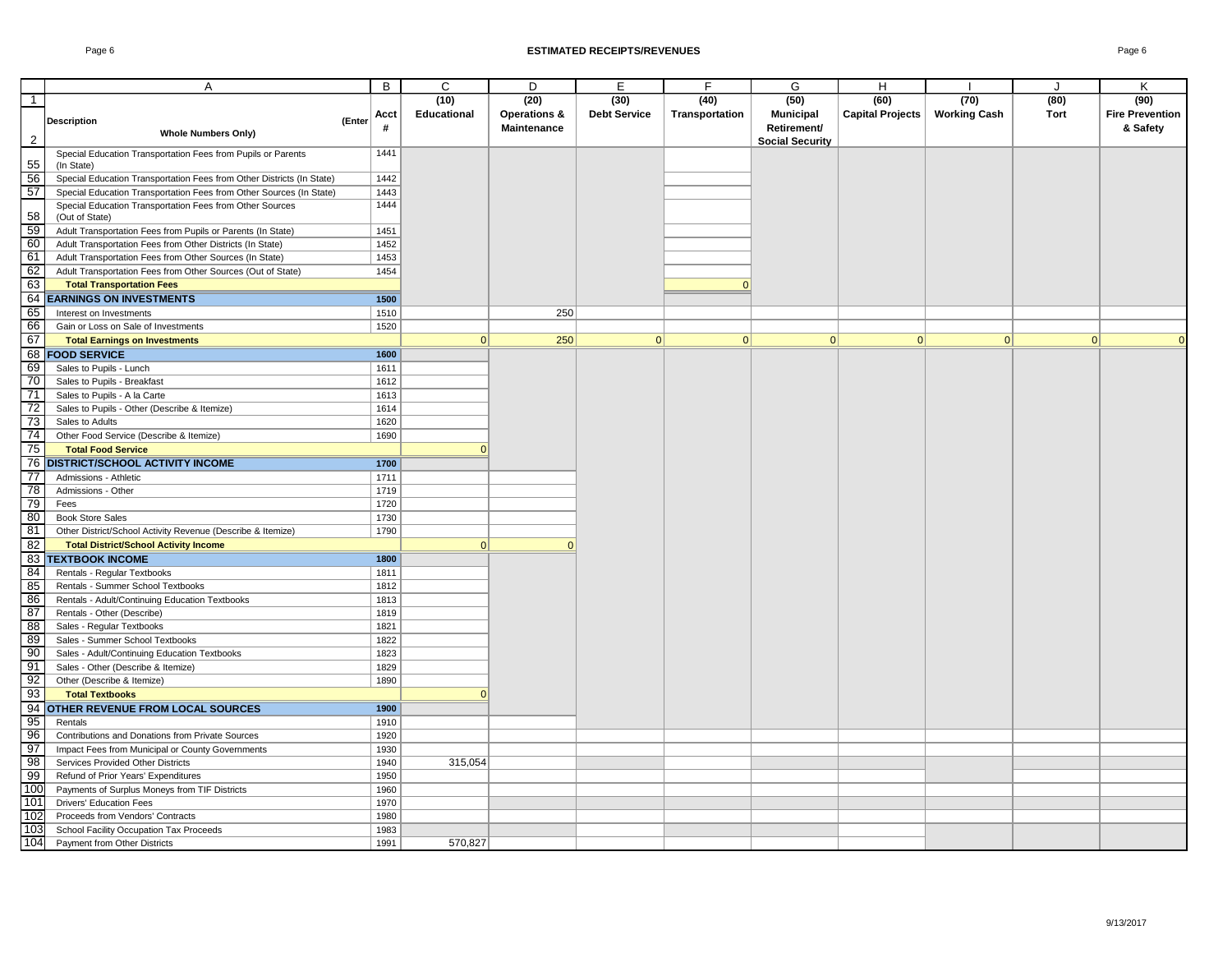#### Page 7 **ESTIMATED RECEIPTS/REVENUES** Page 7

|                | A                                                                                 | B            | C                  | D                       | Е                   | F              | G                      | H                       |                     | J    | Κ                      |
|----------------|-----------------------------------------------------------------------------------|--------------|--------------------|-------------------------|---------------------|----------------|------------------------|-------------------------|---------------------|------|------------------------|
| $\mathbf{1}$   |                                                                                   |              | (10)               | (20)                    | (30)                | (40)           | (50)                   | (60)                    | (70)                | (80) | (90)                   |
|                | <b>Description</b><br>(Enter                                                      | Acct         | <b>Educational</b> | <b>Operations &amp;</b> | <b>Debt Service</b> | Transportation | <b>Municipal</b>       | <b>Capital Projects</b> | <b>Working Cash</b> | Tort | <b>Fire Prevention</b> |
|                | <b>Whole Numbers Only)</b>                                                        |              |                    | Maintenance             |                     |                | Retirement/            |                         |                     |      | & Safety               |
| $\overline{2}$ |                                                                                   |              |                    |                         |                     |                | <b>Social Security</b> |                         |                     |      |                        |
| 105            | Sale of Vocational Projects                                                       | 1992         |                    |                         |                     |                |                        |                         |                     |      |                        |
| 106            | Other Local Fees (Describe & Itemize)                                             | 1993         | 2,500              |                         |                     |                |                        |                         |                     |      |                        |
| 107            | Other Local Revenues (Describe & Itemize)                                         | 1999         | 6,000              | 255,204                 |                     |                |                        |                         |                     |      |                        |
| 108            | <b>Total Other Revenue from Local Sources</b>                                     |              | 894,381            | 255,204                 | 0                   | 0              | 0                      | 0                       | 0                   | 0    | $\Omega$               |
| 109            | <b>Total Receipts/Revenues from Local Sources</b>                                 | 1000         | 894,381            | 255,454                 | 0                   | 0              | 0                      | 0                       | 0                   | 0    | $\Omega$               |
|                | <b>FLOW-THROUGH RECEIPTS/REVENUES FROM ONE</b>                                    |              |                    |                         |                     |                |                        |                         |                     |      |                        |
|                | 110 DISTRICT TO ANOTHER DISTRICT (2000)                                           |              |                    |                         |                     |                |                        |                         |                     |      |                        |
| 111            | Flow-Through Revenue from State Sources                                           | 2100         |                    |                         |                     |                |                        |                         |                     |      |                        |
| 112            | Flow-Through Revenue from Federal Sources                                         | 2200         |                    |                         |                     |                |                        |                         |                     |      |                        |
| 113            | Other Flow-Through Revenue (Describe & Itemize)                                   | 2300         |                    |                         |                     |                |                        |                         |                     |      |                        |
|                | <b>Total Flow-Through Receipts/Revenues From</b>                                  |              |                    |                         |                     |                |                        |                         |                     |      |                        |
| 114            | <b>One District to Another District</b>                                           | 2000         | $\Omega$           | $\cap$                  |                     | $\Omega$       | $\Omega$               |                         |                     |      |                        |
|                |                                                                                   |              |                    |                         |                     |                |                        |                         |                     |      |                        |
| 115            | <b>RECEIPTS/REVENUES FROM STATE SOURCES (3000)</b>                                |              |                    |                         |                     |                |                        |                         |                     |      |                        |
|                | 116 UNRESTRICTED GRANTS-IN-AID (3001-3099)                                        |              |                    |                         |                     |                |                        |                         |                     |      |                        |
| 117            | General State Aid (Section 18-8.05)                                               | 3001         |                    |                         |                     |                |                        |                         |                     |      |                        |
| 118            | General State Aid Hold Harmless/Supplemental                                      | 3002         |                    |                         |                     |                |                        |                         |                     |      |                        |
| 119            | Reorganization Incentives (Accounts 3005-3021)                                    | 3005         |                    |                         |                     |                |                        |                         |                     |      |                        |
|                | Other Unrestricted Grants-In-Aid From State Sources                               | 3099         |                    |                         |                     |                |                        |                         |                     |      |                        |
| 120            | (Describe & Itemize)                                                              |              |                    |                         |                     |                |                        |                         |                     |      |                        |
| 121            | <b>Total Unrestricted Grants-In-Aid</b>                                           |              | 0                  | 0                       | 0                   | 0              | 0                      | $\Omega$                |                     | 0    | $\Omega$               |
|                | 122 RESTRICTED GRANTS-IN-AID (3100-3900)                                          |              |                    |                         |                     |                |                        |                         |                     |      |                        |
| 123            | <b>SPECIAL EDUCATION</b>                                                          |              |                    |                         |                     |                |                        |                         |                     |      |                        |
| 124            | Special Education - Private Facility Tuition                                      | 3100         |                    |                         |                     |                |                        |                         |                     |      |                        |
| 125            | Special Education - Funding for Children Requiring Sp Ed Services                 | 3105         |                    |                         |                     |                |                        |                         |                     |      |                        |
| 126            | Special Education - Personnel                                                     | 3110         | 85,210             |                         |                     |                |                        |                         |                     |      |                        |
| 127            | Special Education - Orphanage - Individual                                        | 3120         |                    |                         |                     |                |                        |                         |                     |      |                        |
| 128            | Special Education - Orphanage - Summer Individual                                 | 3130         |                    |                         |                     |                |                        |                         |                     |      |                        |
| 129            | Special Education - Summer School                                                 | 3145         |                    |                         |                     |                |                        |                         |                     |      |                        |
| 130            | Special Education - Other (Describe & Itemize)                                    | 3199         |                    |                         |                     |                |                        |                         |                     |      |                        |
| 131            | <b>Total Special Education</b>                                                    |              | 85,210             | $\cap$                  |                     | 0              |                        |                         |                     |      |                        |
|                | 132 CAREER AND TECHNICAL EDUCATION (CTE)                                          |              |                    |                         |                     |                |                        |                         |                     |      |                        |
| 133            | CTE - Technical Education - Tech Prep                                             | 3200         |                    |                         |                     |                |                        |                         |                     |      |                        |
| 134<br>135     | CTE - Secondary Program Improvement (CTEI)                                        | 3220         |                    |                         |                     |                |                        |                         |                     |      |                        |
| 136            | CTE - WECEP<br>CTE - Agriculture Education                                        | 3225<br>3235 |                    |                         |                     |                |                        |                         |                     |      |                        |
| 137            | CTE - Instructor Practicum                                                        | 3240         |                    |                         |                     |                |                        |                         |                     |      |                        |
| 138            | CTE - Student Organizations                                                       | 3270         |                    |                         |                     |                |                        |                         |                     |      |                        |
| 139            | CTE - Other (Describe & Itemize)                                                  | 3299         |                    |                         |                     |                |                        |                         |                     |      |                        |
| 140            | <b>Total Career and Technical Education</b>                                       |              | 0                  | $\cap$                  |                     |                |                        |                         |                     |      |                        |
| 141            | <b>BILINGUAL EDUCATION</b>                                                        |              |                    |                         |                     |                |                        |                         |                     |      |                        |
| 142            | Bilingual Education - Downstate - TPI and TBE                                     | 3305         |                    |                         |                     |                |                        |                         |                     |      |                        |
| 143            | Bilingual Education - Downstate - Transitional Bilingual Education                | 3310         |                    |                         |                     |                |                        |                         |                     |      |                        |
| 144            | <b>Total Bilingual Education</b>                                                  |              | $\Omega$           |                         |                     |                | $\Omega$               |                         |                     |      |                        |
| 145            | State Free Lunch & Breakfast                                                      | 3360         |                    |                         |                     |                |                        |                         |                     |      |                        |
| 146            | School Breakfast Initiative                                                       | 3365         |                    |                         |                     |                |                        |                         |                     |      |                        |
| 147            | <b>Driver Education</b>                                                           | 3370         |                    |                         |                     |                |                        |                         |                     |      |                        |
| 148            | Adult Education (from ICCB)                                                       | 3410         |                    |                         |                     |                |                        |                         |                     |      |                        |
| 149            |                                                                                   |              |                    |                         |                     |                |                        |                         |                     |      |                        |
|                | Adult Education - Other (Describe & Itemize)<br>150 TRANSPORTATION                | 3499         |                    |                         |                     |                |                        |                         |                     |      |                        |
| 151            |                                                                                   |              |                    |                         |                     |                |                        |                         |                     |      |                        |
|                | Transportation - Regular and Vocational                                           | 3500         |                    |                         |                     |                |                        |                         |                     |      |                        |
| 152<br>153     | Transportation - Special Education<br>Transportation - Other (Describe & Itemize) | 3510<br>3599 |                    |                         |                     |                |                        |                         |                     |      |                        |
| 154            | <b>Total Transportation</b>                                                       |              | 0                  | 0                       |                     | 0              | 0                      |                         |                     |      |                        |
|                |                                                                                   |              |                    |                         |                     |                |                        |                         |                     |      |                        |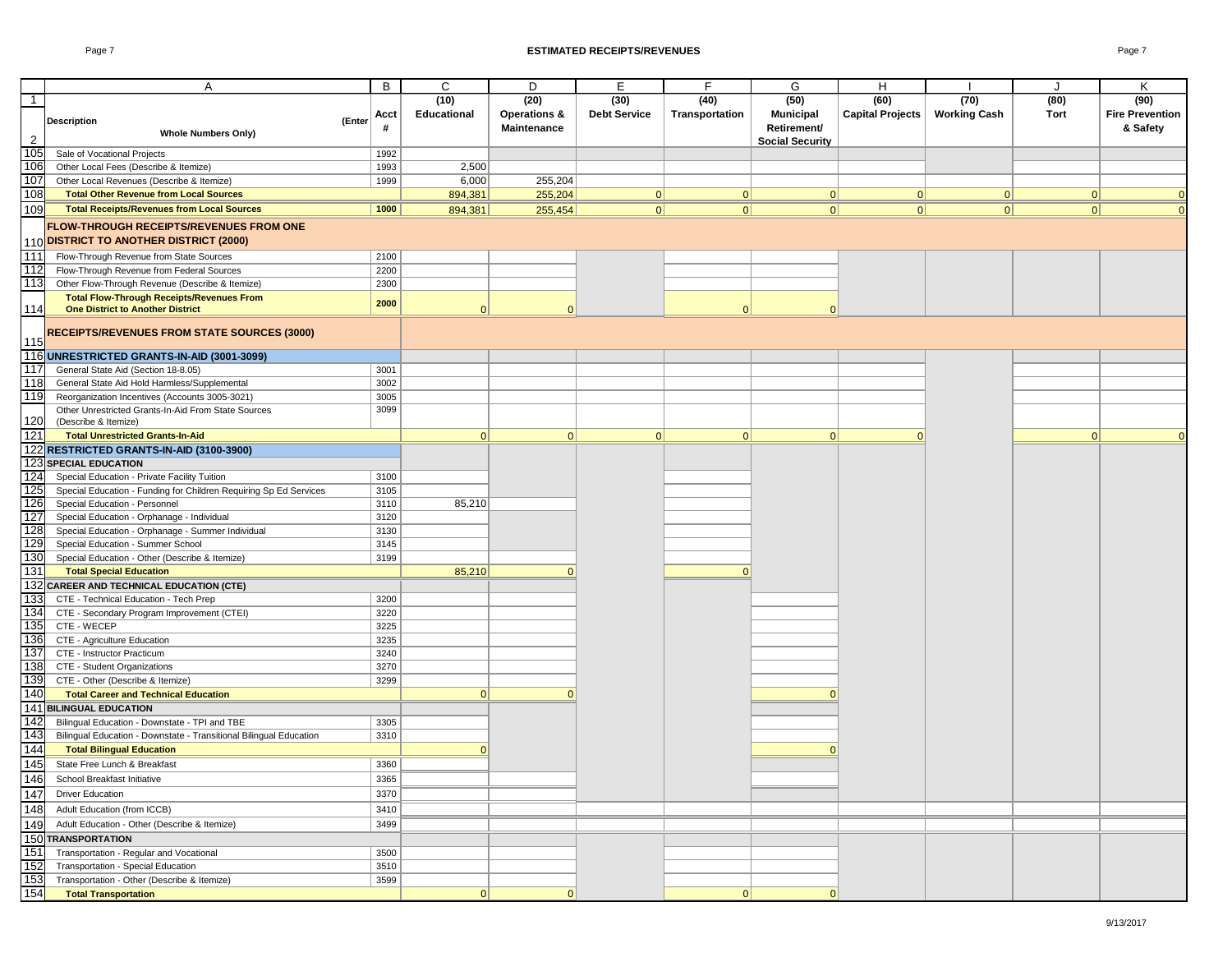|                   | A                                                                               | B            | $\overline{c}$ | D                       | E                   | F              | G                      | н                       |                     | $\cdot$  | K                      |
|-------------------|---------------------------------------------------------------------------------|--------------|----------------|-------------------------|---------------------|----------------|------------------------|-------------------------|---------------------|----------|------------------------|
| $\overline{1}$    |                                                                                 |              | (10)           | (20)                    | (30)                | (40)           | (50)                   | (60)                    | (70)                | (80)     | (90)                   |
|                   |                                                                                 | Acct         | Educational    | <b>Operations &amp;</b> | <b>Debt Service</b> | Transportation | <b>Municipal</b>       | <b>Capital Projects</b> | <b>Working Cash</b> | Tort     | <b>Fire Prevention</b> |
|                   | <b>Description</b><br>(Enter                                                    | #            |                | Maintenance             |                     |                | Retirement/            |                         |                     |          | & Safety               |
| $\overline{2}$    | <b>Whole Numbers Only)</b>                                                      |              |                |                         |                     |                | <b>Social Security</b> |                         |                     |          |                        |
| 155               | Learning Improvement - Change Grants                                            | 3610         |                |                         |                     |                |                        |                         |                     |          |                        |
|                   | Scientific Literacy                                                             | 3660         |                |                         |                     |                |                        |                         |                     |          |                        |
| $\frac{156}{157}$ | <b>Truant Alternative/Optional Education</b>                                    | 3695         |                |                         |                     |                |                        |                         |                     |          |                        |
| 158               | Early Childhood - Block Grant                                                   | 3705         |                |                         |                     |                |                        |                         |                     |          |                        |
| 159               | Reading Improvement Block Grant                                                 | 3715         |                |                         |                     |                |                        |                         |                     |          |                        |
| 160               | Reading Improvement Block Grant - Reading Recovery                              | 3720         |                |                         |                     |                |                        |                         |                     |          |                        |
| 161               | Continued Reading Improvement Block Grant                                       | 3725         |                |                         |                     |                |                        |                         |                     |          |                        |
| 162               | Continued Reading Improvement Block Grant (2% Set Aside)                        | 3726         |                |                         |                     |                |                        |                         |                     |          |                        |
| 163               |                                                                                 | 3766         |                |                         |                     |                |                        |                         |                     |          |                        |
|                   | Chicago General Education Block Grant                                           |              |                |                         |                     |                |                        |                         |                     |          |                        |
| 164<br>165        | Chicago Educational Services Block Grant                                        | 3767         |                |                         |                     |                |                        |                         |                     |          |                        |
|                   | School Safety & Educational Improvement Block Grant                             | 3775         |                |                         |                     |                |                        |                         |                     |          |                        |
| 166               | Technology - Technology for Success                                             | 3780         |                |                         |                     |                |                        |                         |                     |          |                        |
| 167               | <b>State Charter Schools</b>                                                    | 3815         |                |                         |                     |                |                        |                         |                     |          |                        |
| 168               | Extended Learning Opportunities - Summer Bridges                                | 3825         |                |                         |                     |                |                        |                         |                     |          |                        |
| 169               | Infrastructure Improvements - Planning/Construction                             | 3920         |                |                         |                     |                |                        |                         |                     |          |                        |
| 170               | School Infrastructure - Maintenance Projects                                    | 3925         |                |                         |                     |                |                        |                         |                     |          |                        |
| 171               | Other Restricted Revenue from State Sources (Describe & Itemize)                | 3999         | 114,000        |                         |                     |                |                        |                         |                     |          |                        |
| 172               | <b>Total Restricted Grants-In-Aid</b>                                           |              | 199,210        | 0                       | 0                   | 0              | 0                      | 0                       | 0                   | 0        | $\Omega$               |
| 173               | <b>Total Receipts/Revenues from State Sources</b>                               | 3000         | 199,210        | 0                       | 0                   | 0              | 0                      | 0                       | 0                   | 0        |                        |
|                   |                                                                                 |              |                |                         |                     |                |                        |                         |                     |          |                        |
| 174               | <b>RECEIPTS/REVENUES FROM FEDERAL SOURCES (4000)</b>                            |              |                |                         |                     |                |                        |                         |                     |          |                        |
| 175               | UNRESTRICTED GRANTS-IN-AID RECEIVED DIRECTLY                                    |              |                |                         |                     |                |                        |                         |                     |          |                        |
| 176               | Federal Impact Aid                                                              | 4001         |                |                         |                     |                |                        |                         |                     |          |                        |
|                   | Other Unrestricted Grants-In-Aid Received Directly from the Federal Govt.       | 4009         |                |                         |                     |                |                        |                         |                     |          |                        |
| 177               | (Describe & Itemize)                                                            |              |                |                         |                     |                |                        |                         |                     |          |                        |
| 178               | Total Unrestricted Grants-In-Aid Received Directly from Fed Govt                |              | $\Omega$       | 0                       | 0                   | 0              | $\Omega$               | $\Omega$                | $\Omega$            | $\Omega$ |                        |
| 179               | RESTRICTED GRANTS-IN-AID RECEIVED DIRECTLY FROM FEDERAL                         |              |                |                         |                     |                |                        |                         |                     |          |                        |
| 180               | <b>Head Start</b>                                                               | 4045         |                |                         |                     |                |                        |                         |                     |          |                        |
| 181               | Construction (Impact Aid)                                                       | 4050         |                |                         |                     |                |                        |                         |                     |          |                        |
| 182               | MAGNET                                                                          | 4060         |                |                         |                     |                |                        |                         |                     |          |                        |
| 183               | Other Restricted Grants-In-Aid Received Directly from Federal Govt.             | 4090         |                |                         |                     |                |                        |                         |                     |          |                        |
|                   | (Describe & Itemize)<br><b>Total Restricted Grants-In-Aid Received Directly</b> |              |                |                         |                     |                |                        |                         |                     |          |                        |
| 184               | from Federal Govt.                                                              |              | $\Omega$       |                         |                     | $\Omega$       | $\Omega$               | $\Omega$                |                     |          | $\Omega$               |
| 185               | RESTRICTED GRANTS-IN-AID RECEIVED FROM FEDERAL                                  |              |                |                         |                     |                |                        |                         |                     |          |                        |
|                   | 186 TITLE VI                                                                    |              |                |                         |                     |                |                        |                         |                     |          |                        |
| 187               | Title VI - Innovation and Flexibility Formula                                   | 4100         |                |                         |                     |                |                        |                         |                     |          |                        |
| 188               | Title VI - SEA Projects                                                         | 4105         |                |                         |                     |                |                        |                         |                     |          |                        |
| 189               | Title VI - Rural Education Initiative (REI)                                     | 4107         |                |                         |                     |                |                        |                         |                     |          |                        |
| 190               | Title VI - Other (Describe & Itemize)                                           | 4199         |                |                         |                     |                |                        |                         |                     |          |                        |
| 191               | <b>Total Title VI</b>                                                           |              | $\Omega$       |                         |                     | 0              | $\Omega$               |                         |                     |          |                        |
| 192               | <b>FOOD SERVICE</b>                                                             |              |                |                         |                     |                |                        |                         |                     |          |                        |
| 193               | Breakfast Start-Up Expansion                                                    | 4200         |                |                         |                     |                |                        |                         |                     |          |                        |
| 194               | National School Lunch Program                                                   | 4210         |                |                         |                     |                |                        |                         |                     |          |                        |
| 195               | Special Milk Program                                                            | 4215         |                |                         |                     |                |                        |                         |                     |          |                        |
| 196<br>197        | School Breakfast Program                                                        | 4220         |                |                         |                     |                |                        |                         |                     |          |                        |
| 198               | Summer Food Service Admin/Program<br>Child and Adult Care Food Program          | 4225<br>4226 |                |                         |                     |                |                        |                         |                     |          |                        |
| 199               | Fresh Fruit and Vegetables                                                      | 4240         |                |                         |                     |                |                        |                         |                     |          |                        |
|                   | Food Service - Other (Describe & Itemize)                                       | 4299         |                |                         |                     |                |                        |                         |                     |          |                        |
| 200<br>201        | <b>Total Food Service</b>                                                       |              | $\Omega$       |                         |                     |                | 0                      |                         |                     |          |                        |
|                   |                                                                                 |              |                |                         |                     |                |                        |                         |                     |          |                        |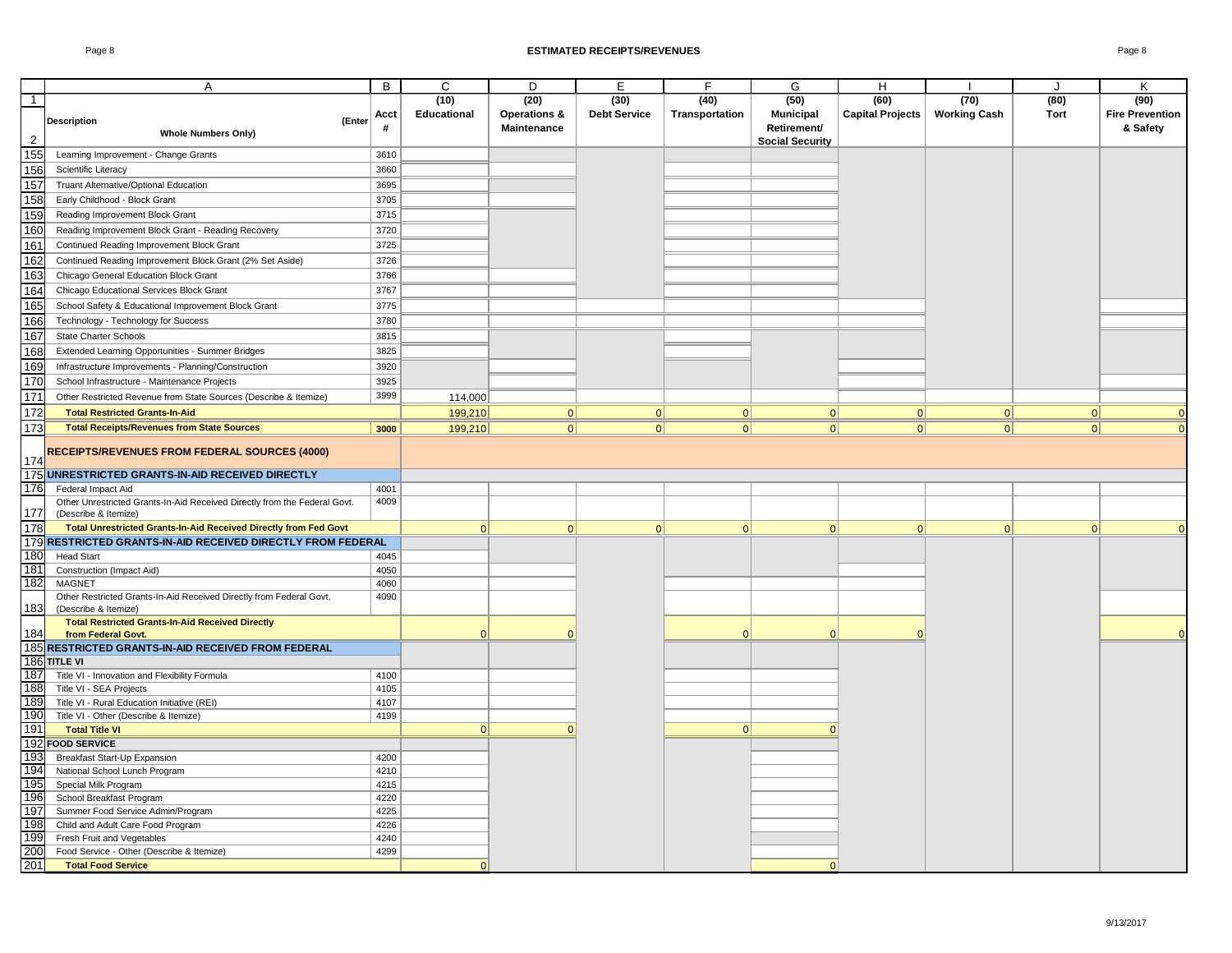|                | Α                                                                  | B    | $\overline{c}$ | D                       | Ε                   | F              | G                      | H                       |                     | J           | Κ                      |
|----------------|--------------------------------------------------------------------|------|----------------|-------------------------|---------------------|----------------|------------------------|-------------------------|---------------------|-------------|------------------------|
| $\overline{1}$ |                                                                    |      | (10)           | (20)                    | (30)                | (40)           | (50)                   | (60)                    | (70)                | (80)        | (90)                   |
|                |                                                                    |      |                |                         |                     |                |                        |                         |                     | <b>Tort</b> |                        |
|                | <b>Description</b><br>(Enter                                       | Acct | Educational    | <b>Operations &amp;</b> | <b>Debt Service</b> | Transportation | <b>Municipal</b>       | <b>Capital Projects</b> | <b>Working Cash</b> |             | <b>Fire Prevention</b> |
|                | <b>Whole Numbers Only)</b>                                         | #    |                | Maintenance             |                     |                | Retirement/            |                         |                     |             | & Safety               |
| $\overline{2}$ |                                                                    |      |                |                         |                     |                | <b>Social Security</b> |                         |                     |             |                        |
| 202            | <b>TITLE I</b>                                                     |      |                |                         |                     |                |                        |                         |                     |             |                        |
| 203            | Title I - Low Income                                               | 4300 |                |                         |                     |                |                        |                         |                     |             |                        |
| 204            | Title I - Low Income - Neglected, Private                          | 4305 |                |                         |                     |                |                        |                         |                     |             |                        |
| 205            | Title I - Comprehensive School Reform                              | 4332 |                |                         |                     |                |                        |                         |                     |             |                        |
| 206            | Title I - Reading First                                            | 4334 |                |                         |                     |                |                        |                         |                     |             |                        |
| 207            | Title I - Even Start                                               | 4335 |                |                         |                     |                |                        |                         |                     |             |                        |
| 208            | Title I - Reading First SEA Funds                                  | 4337 |                |                         |                     |                |                        |                         |                     |             |                        |
| 209            | Title I - Migrant Education                                        | 4340 |                |                         |                     |                |                        |                         |                     |             |                        |
| 210            | Title I - Other (Describe & Itemize)                               | 4399 |                |                         |                     |                |                        |                         |                     |             |                        |
| 211            | <b>Total Title I</b>                                               |      | 0              |                         |                     | 0              | $\Omega$               |                         |                     |             |                        |
| 212            | <b>TITLE IV</b>                                                    |      |                |                         |                     |                |                        |                         |                     |             |                        |
| 213            | Title IV - Safe & Drug Free Schools - Formula                      | 4400 |                |                         |                     |                |                        |                         |                     |             |                        |
| 214            | Title IV - 21st Century Comm Learning Centers                      | 4421 |                |                         |                     |                |                        |                         |                     |             |                        |
| 215            | Title IV - Other (Describe & Itemize)                              | 4499 |                |                         |                     |                |                        |                         |                     |             |                        |
| 216            | <b>Total Title IV</b>                                              |      | $\Omega$       |                         |                     | $\mathbf{0}$   | $\Omega$               |                         |                     |             |                        |
| 217            | FEDERAL - SPECIAL EDUCATION                                        |      |                |                         |                     |                |                        |                         |                     |             |                        |
| 218            | Federal Special Education - Preschool Flow-Through                 | 4600 | 293,269        |                         |                     |                |                        |                         |                     |             |                        |
| 219            | Federal Special Education - Preschool Discretionary                | 4605 |                |                         |                     |                |                        |                         |                     |             |                        |
| 220            | Federal Special Education - IDEA Flow Through                      | 4620 | 8,632,910      |                         |                     |                |                        |                         |                     |             |                        |
| 221            | Federal Special Education - IDEA Room & Board                      | 4625 |                |                         |                     |                |                        |                         |                     |             |                        |
| 222            | Federal Special Education - IDEA Discretionary                     | 4630 |                |                         |                     |                |                        |                         |                     |             |                        |
| 223            | Federal Special Education - IDEA - Other (Describe & Itemize)      | 4699 |                |                         |                     |                |                        |                         |                     |             |                        |
| 224            | <b>Total Federal Special Education</b>                             |      | 8,926,179      | $\Omega$                |                     | 0              | $\Omega$               |                         |                     |             |                        |
| 225            | <b>CTE - PERKINS</b>                                               |      |                |                         |                     |                |                        |                         |                     |             |                        |
| 226            | CTE - Perkins-Title IIIE Tech Prep                                 | 4770 |                |                         |                     |                |                        |                         |                     |             |                        |
| 227            |                                                                    | 4799 |                |                         |                     |                |                        |                         |                     |             |                        |
|                | CTE - Other (Describe & Itemize)                                   |      |                |                         |                     |                |                        |                         |                     |             |                        |
| 228            | <b>Total CTE - Perkins</b>                                         |      | 0              | $\Omega$                |                     |                | $\Omega$               |                         |                     |             |                        |
| 229            | Federal - Adult Education                                          | 4810 | 77,405         |                         |                     |                |                        |                         |                     |             |                        |
| 230            | ARRA - General State Aid - Education Stabilization                 | 4850 |                |                         |                     |                |                        |                         |                     |             |                        |
| 231            | ARRA - Title I - Low Income                                        | 4851 |                |                         |                     |                |                        |                         |                     |             |                        |
| 232            | ARRA - Title I - Neglected, Private                                | 4852 |                |                         |                     |                |                        |                         |                     |             |                        |
| 233            | ARRA - Title I - Delinquent, Private                               | 4853 |                |                         |                     |                |                        |                         |                     |             |                        |
| 234            | ARRA - Title I - School Improvement (Part A)                       | 4854 |                |                         |                     |                |                        |                         |                     |             |                        |
| 235            | ARRA - Title I - School Improvement (Section 1003g)                | 4855 |                |                         |                     |                |                        |                         |                     |             |                        |
| 236            | ARRA - IDEA - Part B - Preschool                                   | 4856 |                |                         |                     |                |                        |                         |                     |             |                        |
| 237            | ARRA - IDEA - Part B - Flow-Through                                | 4857 |                |                         |                     |                |                        |                         |                     |             |                        |
| 238            | ARRA - Title IID - Technology - Formula                            | 4860 |                |                         |                     |                |                        |                         |                     |             |                        |
| 239            | ARRA - Title IID - Technology - Competitive                        | 4861 |                |                         |                     |                |                        |                         |                     |             |                        |
| 240            | ARRA - McKinney - Vento Homeless Education                         | 4862 |                |                         |                     |                |                        |                         |                     |             |                        |
| 241            | ARRA - Child Nutrition Equipment Assistance                        | 4863 |                |                         |                     |                |                        |                         |                     |             |                        |
| 242            | Impact Aid Formula Grants                                          | 4864 |                |                         |                     |                |                        |                         |                     |             |                        |
| 243            | Impact Aid Competitive Grants                                      | 4865 |                |                         |                     |                |                        |                         |                     |             |                        |
| 244            | Qualified Zone Academy Bond Tax Credits                            | 4866 |                |                         |                     |                |                        |                         |                     |             |                        |
| 245            | Qualified School Construction Bond Credits                         | 4867 |                |                         |                     |                |                        |                         |                     |             |                        |
| 246            | <b>Build America Bond Tax Credits</b>                              | 4868 |                |                         |                     |                |                        |                         |                     |             |                        |
| 247            | Build America Bond Interest Reimbursement                          | 4869 |                |                         |                     |                |                        |                         |                     |             |                        |
| 248            | ARRA - General State Aid - Other Government Services Stabilization | 4870 |                |                         |                     |                |                        |                         |                     |             |                        |
| 249            | Other ARRA Funds - II                                              | 4871 |                |                         |                     |                |                        |                         |                     |             |                        |
| 250            | Other ARRA Funds - III                                             | 4872 |                |                         |                     |                |                        |                         |                     |             |                        |
| 251            | Other ARRA Funds - IV                                              | 4873 |                |                         |                     |                |                        |                         |                     |             |                        |
| 252            | Other ARRA Funds - V                                               | 4874 |                |                         |                     |                |                        |                         |                     |             |                        |
| 253            | ARRA - Early Childhood                                             | 4875 |                |                         |                     |                |                        |                         |                     |             |                        |
| 254            | Other ARRA Funds - VII                                             | 4876 |                |                         |                     |                |                        |                         |                     |             |                        |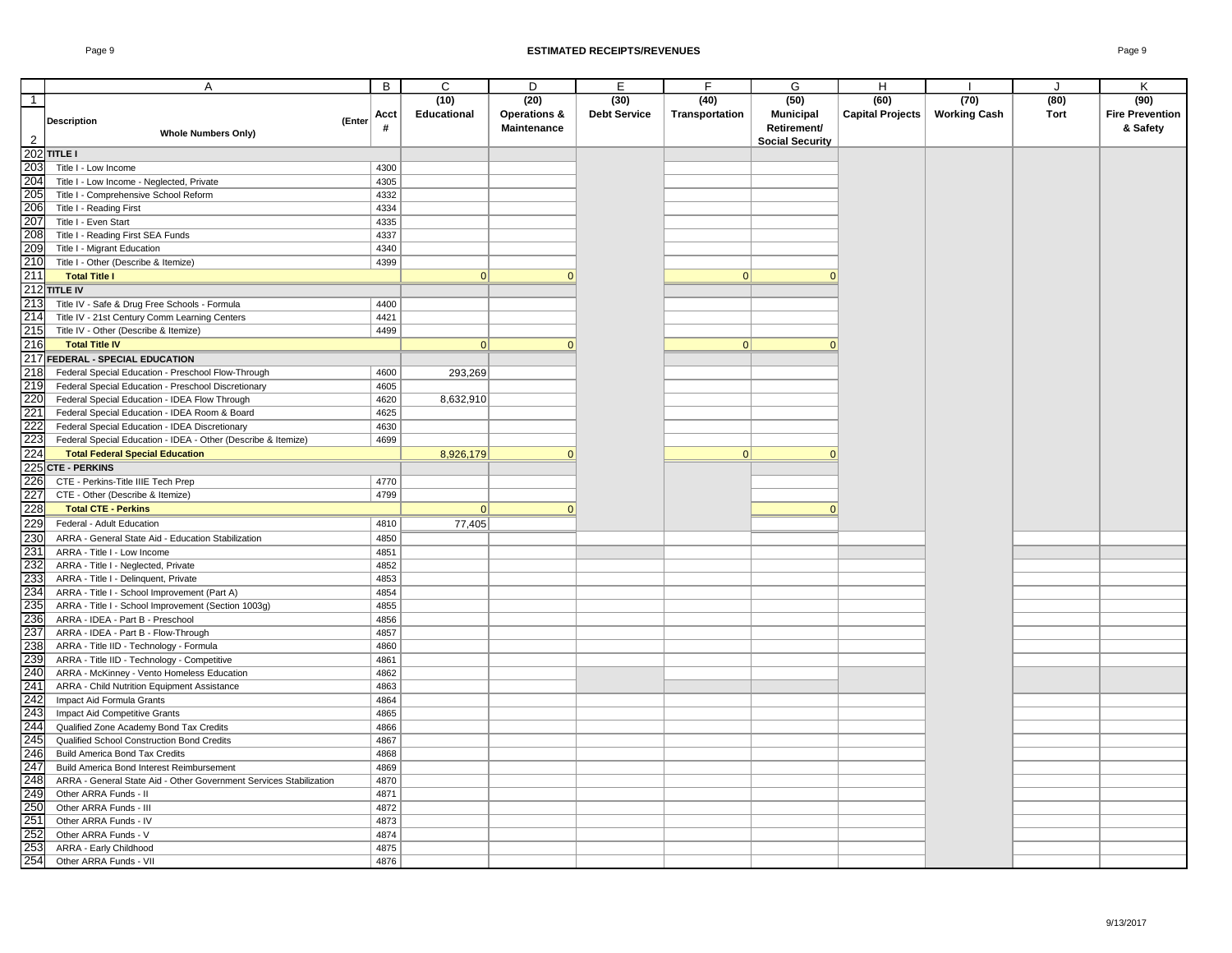#### Page 10 **ESTIMATED RECEIPTS/REVENUES** Page 10

|                                                                                                                                       | Α                                                                                              | B    | C                  | D                       | F                   | Е              | G                                     | H                       |                     |      | K                      |
|---------------------------------------------------------------------------------------------------------------------------------------|------------------------------------------------------------------------------------------------|------|--------------------|-------------------------|---------------------|----------------|---------------------------------------|-------------------------|---------------------|------|------------------------|
|                                                                                                                                       |                                                                                                |      | (10)               | (20)                    | (30)                | (40)           | (50)                                  | (60)                    | (70)                | (80) | (90)                   |
|                                                                                                                                       | (Enter<br><b>Description</b>                                                                   | Acct | <b>Educational</b> | <b>Operations &amp;</b> | <b>Debt Service</b> | Transportation | <b>Municipal</b>                      | <b>Capital Projects</b> | <b>Working Cash</b> | Tort | <b>Fire Prevention</b> |
| 2                                                                                                                                     | <b>Whole Numbers Only)</b>                                                                     |      |                    | <b>Maintenance</b>      |                     |                | Retirement/<br><b>Social Security</b> |                         |                     |      | & Safety               |
|                                                                                                                                       | Other ARRA Funds - VIII                                                                        | 4877 |                    |                         |                     |                |                                       |                         |                     |      |                        |
|                                                                                                                                       | Other ARRA Funds - IX                                                                          | 4878 |                    |                         |                     |                |                                       |                         |                     |      |                        |
|                                                                                                                                       | Other ARRA Funds - X                                                                           | 4879 |                    |                         |                     |                |                                       |                         |                     |      |                        |
|                                                                                                                                       | Other ARRA Funds - Ed Job Fund Program                                                         | 4880 |                    |                         |                     |                |                                       |                         |                     |      |                        |
|                                                                                                                                       | <b>Total Stimulus Programs</b>                                                                 |      |                    | 0                       |                     | $\Omega$       | 0                                     |                         |                     |      |                        |
|                                                                                                                                       | Race to the Top Program                                                                        | 4901 |                    |                         |                     |                |                                       |                         |                     |      |                        |
|                                                                                                                                       | Race to the Top - Preschool Expansion Grant                                                    | 4902 |                    |                         |                     |                |                                       |                         |                     |      |                        |
|                                                                                                                                       | Advanced Placement Fee/International Baccalaureate                                             | 4904 |                    |                         |                     |                |                                       |                         |                     |      |                        |
|                                                                                                                                       | Title III - Immigrant Education Program (IEP)                                                  | 4905 |                    |                         |                     |                |                                       |                         |                     |      |                        |
| 255<br>255<br>265<br>263<br>263<br>263<br>263<br>263<br>263<br>263<br>263<br>27<br>27<br>27<br>27<br>27<br>27<br>27<br>27<br>27<br>28 | Title III - Language Inst Program - Limited English (LIPLEP)                                   | 4909 |                    |                         |                     |                |                                       |                         |                     |      |                        |
|                                                                                                                                       | Learn & Serve America                                                                          | 4910 |                    |                         |                     |                |                                       |                         |                     |      |                        |
|                                                                                                                                       | McKinney Education for Homeless Children                                                       | 4920 |                    |                         |                     |                |                                       |                         |                     |      |                        |
|                                                                                                                                       | Title II - Eisenhower - Professional Development Formula                                       | 4930 |                    |                         |                     |                |                                       |                         |                     |      |                        |
|                                                                                                                                       | Title II - Teacher Quality                                                                     | 4932 |                    |                         |                     |                |                                       |                         |                     |      |                        |
|                                                                                                                                       | <b>Federal Charter Schools</b>                                                                 | 4960 |                    |                         |                     |                |                                       |                         |                     |      |                        |
|                                                                                                                                       | Medicaid Matching Funds - Administrative Outreach                                              | 4991 | 18.834             |                         |                     |                |                                       |                         |                     |      |                        |
|                                                                                                                                       | Medicaid Matching Funds - Fee-For-Service Program                                              | 4992 |                    |                         |                     |                |                                       |                         |                     |      |                        |
| 272                                                                                                                                   | Other Restricted Grants Received from Federal Government through State<br>(Describe & Itemize) | 4999 |                    |                         |                     |                |                                       |                         |                     |      |                        |
|                                                                                                                                       | <b>Total Restricted Grants-In-Aid Received from Federal</b>                                    |      |                    |                         |                     |                |                                       |                         |                     |      |                        |
|                                                                                                                                       | <b>Govt. Thru the State</b>                                                                    |      | 9.022.418          |                         |                     | $\Omega$       | $\mathbf{0}$                          |                         |                     |      |                        |
| $\frac{273}{274}$<br>275                                                                                                              | <b>TOTAL RECEIPTS/REVENUES FROM FEDERAL SOURCES</b>                                            | 4000 | 9,022,418          | $\Omega$                |                     | $\Omega$       | 0                                     | $\Omega$                |                     |      |                        |
|                                                                                                                                       | <b>TOTAL DIRECT RECEIPTS/REVENUES</b>                                                          |      | 10.116.008         | 255.454                 |                     |                | $\Omega$                              | $\Omega$                |                     |      |                        |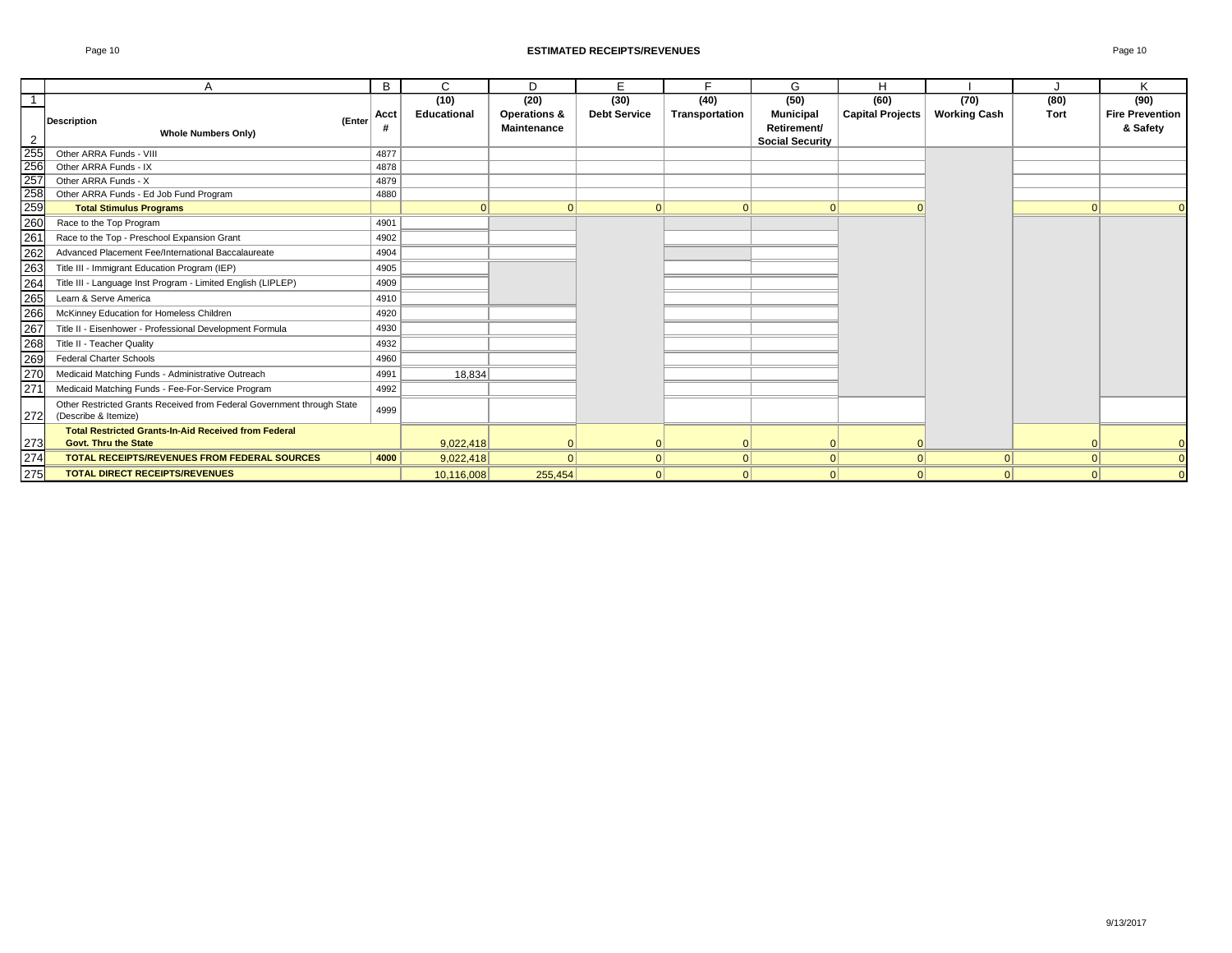### Page 11 **ESTIMATED DISBURSEMENTS/EXPENDITURES** Page 11

|                         | A                                                                                        | B            | C               | D               | Е               | F                     | G                     | н                    |                        |                 | Κ                   |
|-------------------------|------------------------------------------------------------------------------------------|--------------|-----------------|-----------------|-----------------|-----------------------|-----------------------|----------------------|------------------------|-----------------|---------------------|
| -1                      |                                                                                          |              | (100)           | (200)           | (300)           | (400)                 | (500)                 | (600)                | (700)                  | (800)           | (900)               |
|                         | <b>Description</b>                                                                       | <b>Funct</b> |                 | <b>Employee</b> | Purchased       | <b>Supplies &amp;</b> |                       |                      | <b>Non-Capitalized</b> | Termination     |                     |
|                         | (Enter Whole Numbers Only)                                                               | #            | <b>Salaries</b> | <b>Benefits</b> | <b>Services</b> | <b>Materials</b>      | <b>Capital Outlay</b> | <b>Other Objects</b> | Equipment              | <b>Benefits</b> | Total               |
|                         |                                                                                          |              |                 |                 |                 |                       |                       |                      |                        |                 |                     |
| $\overline{\mathbf{3}}$ | <b>10 - EDUCATIONAL FUND (ED)</b>                                                        |              |                 |                 |                 |                       |                       |                      |                        |                 |                     |
| $\overline{4}$          | <b>INSTRUCTION (ED)</b>                                                                  | 1000         |                 |                 |                 |                       |                       |                      |                        |                 |                     |
| $-5$                    | Regular Programs                                                                         | 1100         |                 |                 |                 | 500                   |                       |                      |                        |                 | 500                 |
| 6                       | Tuition Payment to Charter Schools                                                       | 1115         |                 |                 |                 |                       |                       |                      |                        |                 | $\Omega$            |
| $\overline{7}$          | Pre-K Programs                                                                           | 1125         |                 |                 |                 |                       |                       |                      |                        |                 | $\Omega$            |
| 8                       | Special Education Programs (Functions 1200 - 1220)                                       | 1200         | 156,500         | 128,298         | 65,040          |                       |                       | 2,000                |                        |                 | 351,839             |
| 9                       | Special Education Programs Pre-K                                                         | 1225         |                 |                 |                 |                       |                       |                      |                        |                 |                     |
| 10                      | Remedial and Supplemental Programs K-12                                                  | 1250         |                 |                 |                 |                       |                       |                      |                        |                 | $\overline{0}$      |
| 11                      | Remedial and Supplemental Programs Pre-K                                                 | 1275         |                 |                 |                 |                       |                       |                      |                        |                 | $\Omega$            |
| 12                      | Adult/Continuing Education Programs                                                      | 1300         |                 |                 |                 |                       |                       |                      |                        |                 | 0                   |
| 13                      | CTE Programs                                                                             | 1400         |                 |                 |                 |                       |                       |                      |                        |                 | $\mathbf 0$         |
| 14                      | Interscholastic Programs                                                                 | 1500         |                 |                 |                 |                       |                       |                      |                        |                 |                     |
| 15                      | Summer School Programs                                                                   | 1600         |                 |                 |                 |                       |                       |                      |                        |                 |                     |
| 16                      | <b>Gifted Programs</b>                                                                   | 1650         |                 |                 |                 |                       |                       |                      |                        |                 | $\overline{0}$      |
| 17                      | <b>Driver's Education Programs</b>                                                       | 1700         |                 |                 |                 |                       |                       |                      |                        |                 | $\overline{0}$      |
| 18                      | <b>Bilingual Programs</b>                                                                | 1800         |                 |                 |                 |                       |                       |                      |                        |                 | $\Omega$            |
| 19<br>20                | Truant Alternative & Optional Programs                                                   | 1900         | 284,708         | 85,847          | 169,845         | 24,000                | 4,000                 |                      |                        |                 | 568,400<br>$\Omega$ |
| 21                      | Pre-K Programs - Private Tuition                                                         | 1910<br>1911 |                 |                 |                 |                       |                       |                      |                        |                 | $\Omega$            |
| 22                      | Regular K-12 Programs Private Tuition<br>Special Education Programs K-12 Private Tuition | 1912         |                 |                 |                 |                       |                       |                      |                        |                 | $\Omega$            |
| 23                      | Special Education Programs Pre-K Tuition                                                 | 1913         |                 |                 |                 |                       |                       |                      |                        |                 | $\Omega$            |
| 24                      | Remedial/Supplemental Programs K-12 Private Tuition                                      | 1914         |                 |                 |                 |                       |                       |                      |                        |                 | $\mathbf 0$         |
| 25                      | Remedial/Supplemental Programs Pre-K Private Tuition                                     | 1915         |                 |                 |                 |                       |                       |                      |                        |                 | $\mathbf 0$         |
| 26                      | Adult/Continuing Education Programs Private Tuition                                      | 1916         |                 |                 |                 |                       |                       |                      |                        |                 | $\mathbf 0$         |
| $\overline{27}$         | CTE Programs Private Tuition                                                             | 1917         |                 |                 |                 |                       |                       |                      |                        |                 | $\Omega$            |
| 28                      | Interscholastic Programs Private Tuition                                                 | 1918         |                 |                 |                 |                       |                       |                      |                        |                 |                     |
| 29                      | Summer School Programs Private Tuition                                                   | 1919         |                 |                 |                 |                       |                       |                      |                        |                 | $\Omega$            |
| 30                      | Gifted Programs Private Tuition                                                          | 1920         |                 |                 |                 |                       |                       |                      |                        |                 | $\Omega$            |
| 31                      | <b>Bilingual Programs Private Tuition</b>                                                | 1921         |                 |                 |                 |                       |                       |                      |                        |                 | $\mathbf 0$         |
| 32                      | Truants Alternative/Opt Ed Programs Private Tuition                                      | 1922         |                 |                 |                 |                       |                       |                      |                        |                 | $\overline{0}$      |
| 33                      | <b>Total Instruction14</b>                                                               | 1000         | 441,208         | 214,146         | 234,885         | 24,500                | 4,000                 | 2,000                | 0                      | 0               | 920,738             |
| 34                      | <b>SUPPORT SERVICES (ED)</b>                                                             | 2000         |                 |                 |                 |                       |                       |                      |                        |                 |                     |
| 35                      | <b>Support Services - Pupil</b>                                                          |              |                 |                 |                 |                       |                       |                      |                        |                 |                     |
| 36                      | Attendance & Social Work Services                                                        | 2110         | 93,593          | 11,361          | 1,300           | 200                   |                       |                      |                        |                 | 106,454             |
| 37                      | <b>Guidance Services</b>                                                                 | 2120         |                 |                 |                 |                       |                       |                      |                        |                 |                     |
| 38                      | <b>Health Services</b>                                                                   | 2130         | 6,600           |                 |                 |                       |                       |                      |                        |                 | 6,600               |
| 39                      | <b>Psychological Services</b>                                                            | 2140         | 1,250           |                 |                 |                       |                       |                      |                        |                 | 1,250               |
| 40                      | Speech Pathology & Audiology Services                                                    | 2150         | 122,959         | 13,235          | 59,908          | 5,000                 | 9,000                 |                      |                        |                 | 210,102             |
| 41                      | Other Support Services - Pupils (Describe & Itemize)                                     | 2190         |                 |                 |                 |                       |                       |                      |                        |                 |                     |
| 42                      | <b>Total Support Services - Pupil</b>                                                    | 2100         | 224,402         | 24,596          | 61,208          | 5,200                 | 9,000                 | 0                    | 0                      | 0               | 324,406             |
| 43                      | <b>Support Services - Instructional Staff</b>                                            |              |                 |                 |                 |                       |                       |                      |                        |                 |                     |
| 44                      | Improvement of Instruction Services                                                      | 2210         |                 |                 | 8,450           |                       |                       |                      |                        |                 | 8,450               |
| 45                      | <b>Educational Media Services</b>                                                        | 2220         |                 |                 |                 |                       |                       |                      |                        |                 |                     |
| 46                      | Assessment & Testing                                                                     | 2230         |                 |                 |                 |                       |                       |                      |                        |                 |                     |
| 47                      | <b>Total Support Services - Instructional Staff</b>                                      | 2200         | 0               | 0               | 8,450           | 0                     | 0                     | 0                    | 0                      | 0               | 8,450               |
| 48                      | <b>Support Services - General Administration</b>                                         |              |                 |                 |                 |                       |                       |                      |                        |                 |                     |
| 49                      | <b>Board of Education Services</b>                                                       | 2310         |                 |                 |                 |                       |                       |                      |                        |                 | <b>U</b>            |
| 50                      | <b>Executive Administration Services</b>                                                 | 2320         | 90,000          | 35,852          | 31,400          | 2,600                 |                       | 600                  |                        |                 | 160,452             |
| 51                      | Special Area Administration Services                                                     | 2330         |                 |                 |                 |                       |                       |                      |                        |                 | $\overline{0}$      |
|                         | <b>Tort Immunity Services</b>                                                            | 360 - 2370   |                 |                 |                 |                       |                       |                      |                        |                 | $\overline{0}$      |
| $\frac{52}{53}$         | <b>Total Support Services - General Administration</b>                                   | 2300         | 90,000          | 35,852          | 31,400          | 2,600                 | 0                     | 600                  | 0                      | 0               | 160,452             |
| 54                      | <b>Support Services - School Administration</b>                                          |              |                 |                 |                 |                       |                       |                      |                        |                 |                     |
| 55                      | Office of the Principal Services                                                         | 2410         |                 |                 |                 |                       |                       |                      |                        |                 | 0                   |
| 56                      | Other Support Services - School Administration (Describe & Itemize)                      | 2490         |                 |                 |                 |                       |                       |                      |                        |                 | $\mathbf 0$         |
| 57                      | <b>Total Support Services - School Administration</b>                                    | 2400         | 0               | 0               | 0               | 0                     | 0                     | 0                    | 0                      | 0               | $\overline{0}$      |
| 58                      | <b>Support Services - Business</b>                                                       |              |                 |                 |                 |                       |                       |                      |                        |                 |                     |
| 59                      | Direction of Business Support Services                                                   | 2510         |                 |                 |                 |                       |                       |                      |                        |                 | $\Omega$            |
| 60                      | <b>Fiscal Services</b>                                                                   | 2520         | 37,672          | 52,792          | 12,000          | 1,200                 |                       |                      |                        |                 | 103,664             |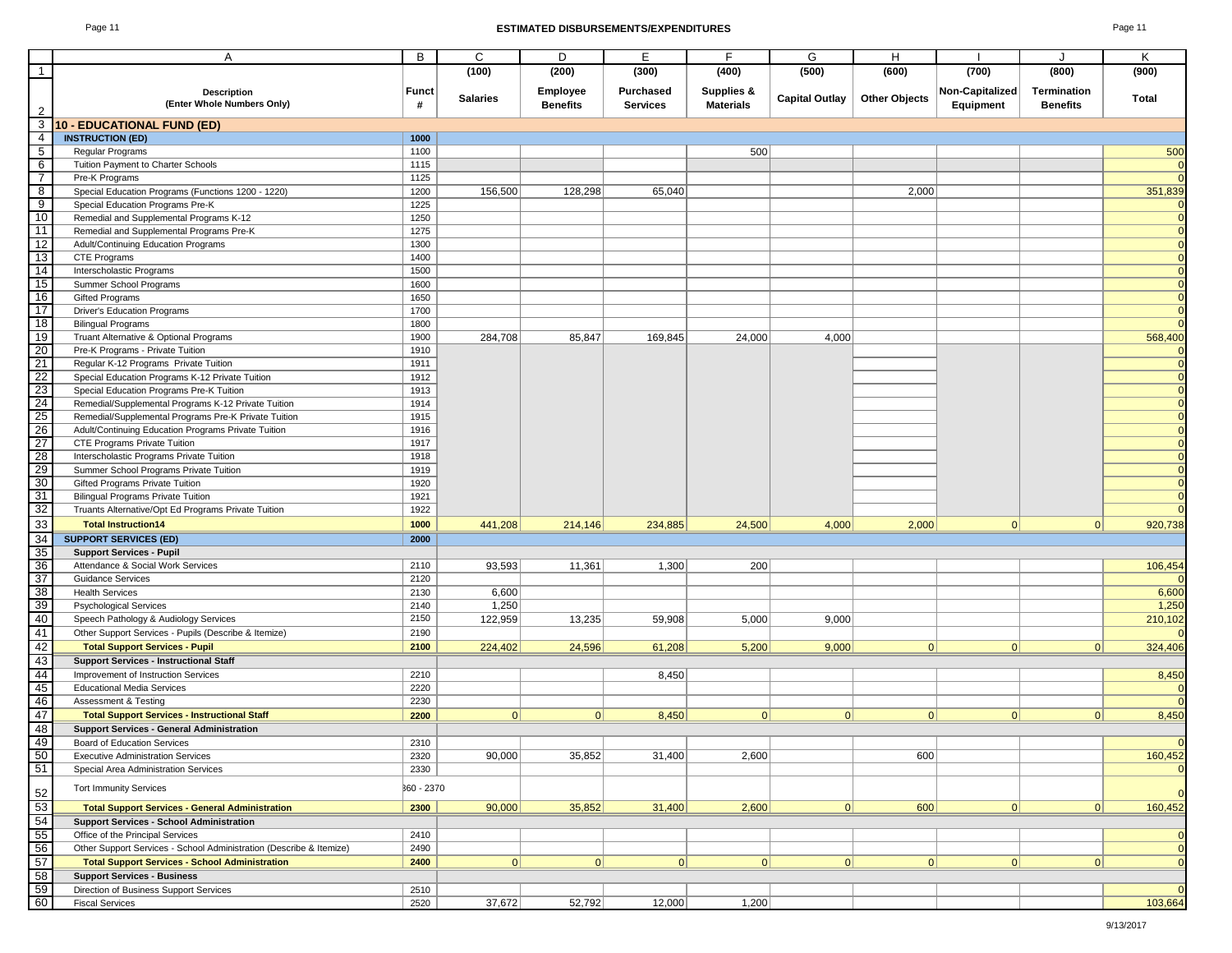#### Page 12 **ESTIMATED DISBURSEMENTS/EXPENDITURES** Page 12

|                                         | A                                                                                                     | B            | C               | D               | E.              | F.                    | G                     | H                    |                 | J               | Κ              |
|-----------------------------------------|-------------------------------------------------------------------------------------------------------|--------------|-----------------|-----------------|-----------------|-----------------------|-----------------------|----------------------|-----------------|-----------------|----------------|
| $\overline{1}$                          |                                                                                                       |              | (100)           | (200)           | (300)           | (400)                 | (500)                 | (600)                | (700)           | (800)           | (900)          |
|                                         |                                                                                                       |              |                 |                 |                 |                       |                       |                      |                 |                 |                |
|                                         | <b>Description</b>                                                                                    | <b>Funct</b> | <b>Salaries</b> | <b>Employee</b> | Purchased       | <b>Supplies &amp;</b> | <b>Capital Outlay</b> | <b>Other Objects</b> | Non-Capitalized | Termination     | Total          |
| $\overline{2}$                          | (Enter Whole Numbers Only)                                                                            | #            |                 | <b>Benefits</b> | <b>Services</b> | <b>Materials</b>      |                       |                      | Equipment       | <b>Benefits</b> |                |
| 61                                      | Operation & Maintenance of Plant Services                                                             | 2540         |                 |                 |                 |                       |                       |                      |                 |                 | $\overline{0}$ |
| 62                                      | <b>Pupil Transportation Services</b>                                                                  | 2550         |                 |                 |                 |                       |                       |                      |                 |                 | $\overline{0}$ |
| 63                                      | <b>Food Services</b>                                                                                  | 2560         |                 |                 |                 |                       |                       |                      |                 |                 | $\Omega$       |
| 64                                      | <b>Internal Services</b>                                                                              | 2570         |                 |                 | 1,000           | 1,500                 |                       |                      |                 |                 | 2,500          |
| 65                                      | <b>Total Support Services - Business</b>                                                              | 2500         | 37,672          | 52,792          | 13,000          | 2,700                 | 0                     | 0                    | 0               | 0               | 106,164        |
| 66                                      | <b>Support Services - Central</b>                                                                     |              |                 |                 |                 |                       |                       |                      |                 |                 |                |
| 67                                      | Direction of Central Support Services                                                                 | 2610         |                 |                 |                 |                       |                       |                      |                 |                 | $\overline{0}$ |
| 68                                      | Planning, Research, Development & Evaluation Services                                                 | 2620         |                 |                 |                 |                       |                       |                      |                 |                 | $\overline{0}$ |
| 69                                      | <b>Information Services</b>                                                                           | 2630         |                 |                 | 9,000           | 1,500                 |                       |                      |                 |                 | 10,500         |
| 70                                      | <b>Staff Services</b>                                                                                 | 2640         |                 |                 | 18,584          |                       |                       |                      |                 |                 | 18,584         |
| 71                                      | Data Processing Services                                                                              | 2660         |                 |                 |                 |                       |                       |                      |                 |                 |                |
| 72                                      | <b>Total Support Services - Central</b>                                                               | 2600         | 0               | 0               | 27,584          | 1,500                 | 0                     | 0                    | 0               | 0               | 29,084         |
| 73                                      | Other Support Services (Describe & Itemize)                                                           | 2900         |                 |                 |                 |                       |                       |                      |                 |                 |                |
| 74                                      | <b>Total Support Services</b>                                                                         | 2000         | 352,074         | 113,240         | 141,642         | 12,000                | 9,000                 | 600                  | 0               | 0               | 628,556        |
| 75                                      | <b>COMMUNITY SERVICES (ED)</b>                                                                        | 3000         |                 |                 |                 |                       |                       |                      |                 |                 |                |
| 76                                      | <b>PAYMENTS TO OTHER DIST &amp; GOVT UNITS (ED)</b>                                                   | 4000         |                 |                 |                 |                       |                       |                      |                 |                 |                |
| 77                                      | Payments to Other Dist & Govt Units (In-State)                                                        |              |                 |                 |                 |                       |                       |                      |                 |                 |                |
| 78                                      | Payments for Regular Programs                                                                         | 4110         |                 |                 |                 |                       |                       |                      |                 |                 | $\Omega$       |
| $\frac{79}{80}$                         | Payments for Special Education Programs                                                               | 4120         |                 |                 | 6,750           |                       |                       | 8,859,779            |                 |                 | 8,866,529      |
|                                         | Payments for Adult/Continuing Education Programs                                                      | 4130         |                 |                 |                 |                       |                       |                      |                 |                 |                |
| 81                                      | Payments for CTE Programs                                                                             | 4140         |                 |                 |                 |                       |                       |                      |                 |                 | $\overline{0}$ |
| $\begin{array}{c} 82 \\ 83 \end{array}$ | Payments for Community College Programs<br>Other Payments to In-State Govt Units (Describe & Itemize) | 4170<br>4190 |                 |                 | 114,000         |                       |                       |                      |                 |                 | 114,000        |
| 84                                      | <b>Total Payments to Other Dist &amp; Govt Units (In-State)</b>                                       | 4100         |                 |                 |                 |                       |                       |                      |                 |                 | 8,980,529      |
| 85                                      |                                                                                                       |              |                 |                 | 120,750         |                       |                       | 8,859,779            |                 |                 |                |
| 86                                      | Payments for Regular Programs - Tuition<br>Payments for Special Education Programs - Tuition          | 4210<br>4220 |                 |                 |                 |                       |                       |                      |                 |                 | $\overline{0}$ |
| 87                                      | Payments for Adult/Continuing Education Programs - Tuition                                            | 4230         |                 |                 |                 |                       |                       |                      |                 |                 | $\Omega$       |
| 88                                      | Payments for CTE Programs - Tuition                                                                   | 4240         |                 |                 |                 |                       |                       |                      |                 |                 | $\overline{0}$ |
| 89                                      | Payments for Community College Programs - Tuition                                                     | 4270         |                 |                 |                 |                       |                       |                      |                 |                 | $\overline{0}$ |
| 90                                      | Payments for Other Programs - Tuition                                                                 | 4280         |                 |                 |                 |                       |                       |                      |                 |                 | $\overline{0}$ |
| 91                                      | Other Payments to In-State Govt Units (Describe & Itemize)                                            | 4290         |                 |                 |                 |                       |                       |                      |                 |                 | $\overline{0}$ |
| 92                                      | Total Payments to Other Dist & Govt Units - Tuition (In State)                                        | 4200         |                 |                 |                 |                       |                       | $\Omega$             |                 |                 | $\overline{0}$ |
|                                         | Payments for Regular Programs - Transfers                                                             | 4310         |                 |                 |                 |                       |                       |                      |                 |                 | $\overline{0}$ |
| $\frac{93}{94}$                         | Payments for Special Education Programs - Transfers                                                   | 4320         |                 |                 |                 |                       |                       |                      |                 |                 | $\overline{0}$ |
| 95                                      | Payments for Adult/Continuing Ed Programs - Transfers                                                 | 4330         |                 |                 |                 |                       |                       |                      |                 |                 | $\overline{0}$ |
| 96                                      | Payments for CTE Programs - Transfers                                                                 | 4340         |                 |                 |                 |                       |                       |                      |                 |                 | $\Omega$       |
| 97                                      | Payments for Community College Program - Transfers                                                    | 4370         |                 |                 |                 |                       |                       |                      |                 |                 | $\overline{0}$ |
| 98                                      | Payments for Other Programs - Transfers                                                               | 4380         |                 |                 |                 |                       |                       |                      |                 |                 | $\Omega$       |
| 99                                      | Other Payments to In-State Govt Units - Transfers (Describe & Itemize)                                | 4390         |                 |                 |                 |                       |                       |                      |                 |                 | $\Omega$       |
| 100                                     | <b>Total Payments to Other Dist &amp; Govt Units-Transfers (In State)</b>                             | 4300         |                 |                 | $\Omega$        |                       |                       | $\Omega$             |                 |                 |                |
| 101                                     | Payments to Other Dist & Govt Units (Out of State)                                                    | 4400         |                 |                 |                 |                       |                       |                      |                 |                 |                |
| 102                                     | <b>Total Payments to Other Dist &amp; Govt Units</b>                                                  | 4000         |                 |                 | 120,750         |                       |                       | 8,859,779            |                 |                 | 8,980,529      |
| 103                                     | <b>DEBT SERVICE (ED)</b>                                                                              | 5000         |                 |                 |                 |                       |                       |                      |                 |                 |                |
| 104                                     | Debt Service - Interest on Short-Term Debt                                                            |              |                 |                 |                 |                       |                       |                      |                 |                 |                |
| 105                                     | <b>Tax Anticipation Warrants</b>                                                                      | 5110         |                 |                 |                 |                       |                       |                      |                 |                 |                |
| 106                                     | <b>Tax Anticipation Notes</b>                                                                         | 5120         |                 |                 |                 |                       |                       |                      |                 |                 | $\Omega$       |
| 107                                     | Corporate Personal Property Repl Tax Anticipated Notes                                                | 5130         |                 |                 |                 |                       |                       |                      |                 |                 |                |
| 108                                     | State Aid Anticipation Certificates                                                                   | 5140         |                 |                 |                 |                       |                       |                      |                 |                 | $\overline{0}$ |
| 109<br>110                              | Other Interest on Short-Term Debt (Describe & Itemize)                                                | 5150         |                 |                 |                 |                       |                       |                      |                 |                 | $\overline{0}$ |
|                                         | <b>Total Debt Service - Interest on Short-Term Debt</b>                                               | 5100         |                 |                 |                 |                       |                       | $\Omega$             |                 |                 | $\overline{0}$ |
| 111                                     | Debt Service - Interest on Long-Term Debt                                                             | 5200         |                 |                 |                 |                       |                       |                      |                 |                 |                |
| 112                                     | <b>Total Debt Service</b>                                                                             | 5000         |                 |                 |                 |                       |                       | $\Omega$             |                 |                 |                |
| 113                                     | <b>PROVISION FOR CONTINGENCIES (ED)</b>                                                               | 6000         |                 |                 |                 |                       |                       |                      |                 |                 | $\overline{0}$ |
| 114                                     | <b>Total Direct Disbursements/Expenditures</b>                                                        |              | 793,282         | 327,386         | 497,277         | 36,500                | 13,000                | 8,862,379            | $\Omega$        | $\Omega$        | 10,529,824     |
| 115                                     | Excess (Deficiency) of Receipts/Revenues Over Disbursements/Expenditures                              |              |                 |                 |                 |                       |                       |                      |                 |                 | (413, 815)     |
| ┯┯                                      |                                                                                                       |              |                 |                 |                 |                       |                       |                      |                 |                 |                |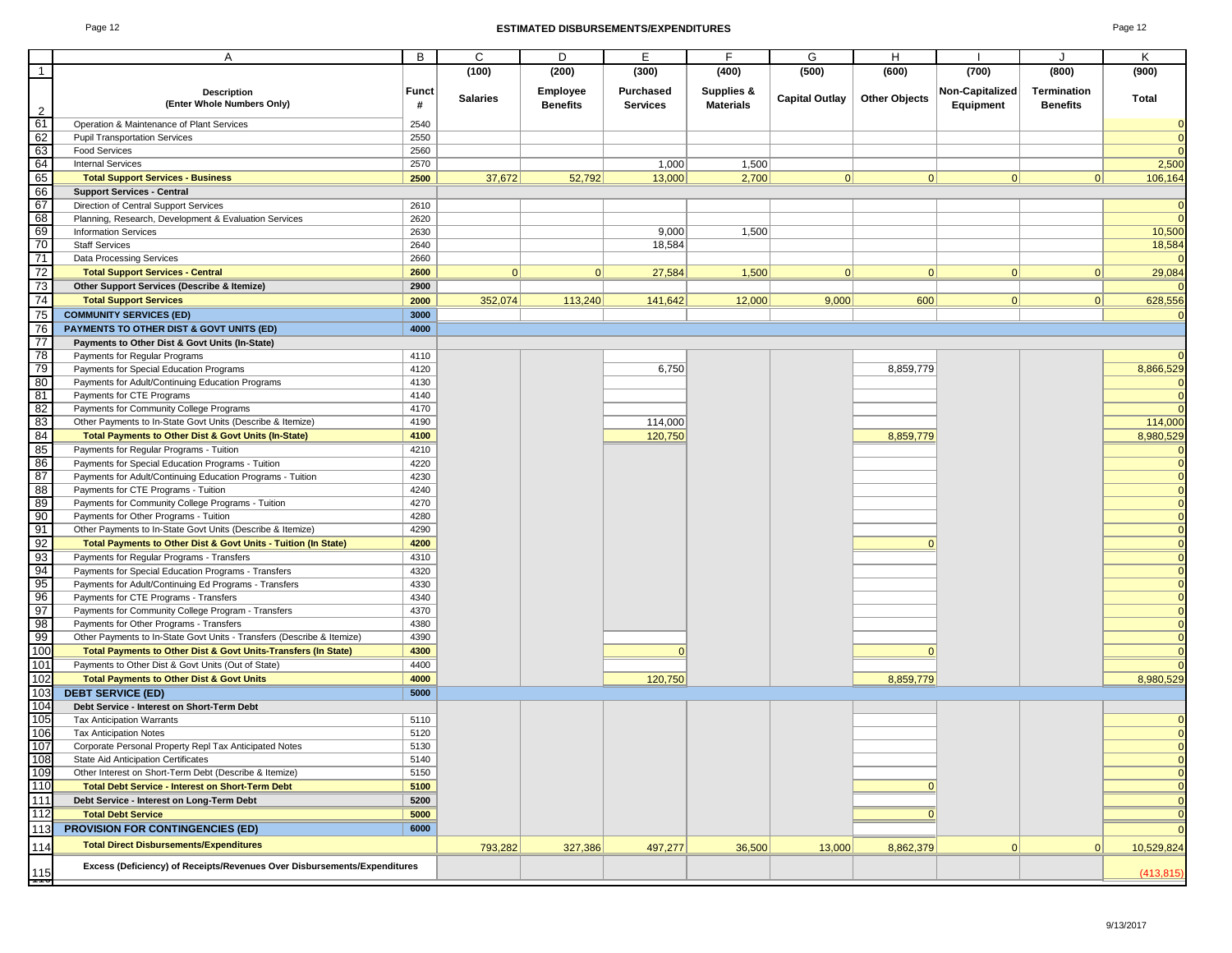#### Page 13 **ESTIMATED DISBURSEMENTS/EXPENDITURES** Page 13

|                | A                                                               | B                 | C               | D                           | E                                   | F                              | G                     | H                    |                              |                                | Κ        |
|----------------|-----------------------------------------------------------------|-------------------|-----------------|-----------------------------|-------------------------------------|--------------------------------|-----------------------|----------------------|------------------------------|--------------------------------|----------|
| $\overline{1}$ |                                                                 |                   | (100)           | (200)                       | (300)                               | (400)                          | (500)                 | (600)                | (700)                        | (800)                          | (900)    |
|                |                                                                 |                   |                 |                             |                                     |                                |                       |                      |                              |                                |          |
| $\overline{2}$ | <b>Description</b><br>(Enter Whole Numbers Only)                | <b>Funct</b><br># | <b>Salaries</b> | Employee<br><b>Benefits</b> | <b>Purchased</b><br><b>Services</b> | Supplies &<br><b>Materials</b> | <b>Capital Outlay</b> | <b>Other Objects</b> | Non-Capitalized<br>Equipment | Termination<br><b>Benefits</b> | Total    |
|                | 117 20 - OPERATIONS AND MAINTENANCE FUND (O&M)                  |                   |                 |                             |                                     |                                |                       |                      |                              |                                |          |
| 118            | <b>SUPPORT SERVICES (O&amp;M)</b>                               | 2000              |                 |                             |                                     |                                |                       |                      |                              |                                |          |
| 119            | <b>Support Services - Pupil</b>                                 |                   |                 |                             |                                     |                                |                       |                      |                              |                                |          |
| 120            | Other Support Services - Pupils (Describe & Itemize)            | 2190              |                 |                             |                                     |                                |                       |                      |                              |                                |          |
| 121            | <b>Support Services - Business</b>                              |                   |                 |                             |                                     |                                |                       |                      |                              |                                |          |
| 122            | Direction of Business Support Services                          | 2510              |                 |                             |                                     |                                |                       |                      |                              |                                |          |
| 123            | Facilities Acquisition & Construction Services                  | 2530              |                 |                             |                                     |                                |                       |                      |                              |                                |          |
| 124            | Operation & Maintenance of Plant Services                       | 2540              |                 |                             | 112,841                             | 55,500                         | 50,000                |                      |                              |                                | 218,341  |
| 125            | <b>Pupil Transportation Services</b>                            | 2550              |                 |                             |                                     |                                |                       |                      |                              |                                | $\Omega$ |
| 126            | <b>Food Services</b>                                            | 2560              |                 |                             |                                     |                                |                       |                      |                              |                                | $\Omega$ |
| 127            | <b>Total Support Services - Business</b>                        | 2500              | 0               | 0                           | 112,841                             | 55,500                         | 50,000                | 0                    | 0                            | 0                              | 218,341  |
| 128            | Other Support Services (Describe & Itemize)                     | 2900              |                 |                             |                                     |                                |                       |                      |                              |                                |          |
| 129            | <b>Total Support Services</b>                                   | 2000              | $\Omega$        | 0                           | 112,841                             | 55,500                         | 50,000                | 0                    | 0                            | 0                              | 218,341  |
| 130            | <b>COMMUNITY SERVICES (O&amp;M)</b>                             | 3000              |                 |                             |                                     |                                |                       |                      |                              |                                | $\Omega$ |
| 131            | PAYMENTS TO OTHER DIST & GOVT UNITS (O&M)                       | 4000              |                 |                             |                                     |                                |                       |                      |                              |                                |          |
| 132            | Payments to Other Dist & Govt Units (In-State)                  |                   |                 |                             |                                     |                                |                       |                      |                              |                                |          |
| 133            | Payments for Regular Programs                                   | 4110              |                 |                             |                                     |                                |                       |                      |                              |                                | $\Omega$ |
| 134            | Payments for Special Education Programs                         | 4120              |                 |                             |                                     |                                |                       |                      |                              |                                |          |
| 135            | Payments for CTE Program                                        | 4140              |                 |                             |                                     |                                |                       |                      |                              |                                | 0        |
| 136            | Other Payments to In-State Govt Units (Describe & Itemize)      | 4190              |                 |                             |                                     |                                |                       |                      |                              |                                |          |
| 137            | Total Payments to Other Dist & Govt Units (In-State)            | 4100              |                 |                             | $\mathbf{0}$                        |                                |                       | $\mathbf{0}$         |                              |                                | $\Omega$ |
| 138            | Payments to Other Dist & Govt Units (Out of State) 14           | 4400              |                 |                             |                                     |                                |                       |                      |                              |                                | $\Omega$ |
| 139            | <b>Total Payments to Other Dist &amp; Govt Unit</b>             | 4000              |                 |                             | $\Omega$                            |                                |                       | $\Omega$             |                              |                                | $\Omega$ |
| 140            | <b>DEBT SERVICE (O&amp;M)</b>                                   | 5000              |                 |                             |                                     |                                |                       |                      |                              |                                |          |
| 141            | Debt Service - Interest on Short-Term Debt                      |                   |                 |                             |                                     |                                |                       |                      |                              |                                |          |
| 142            | <b>Tax Anticipation Warrants</b>                                | 5110              |                 |                             |                                     |                                |                       |                      |                              |                                |          |
| 143            | <b>Tax Anticipation Notes</b>                                   | 5120              |                 |                             |                                     |                                |                       |                      |                              |                                |          |
| 144            | Corporate Personal Prop Repl Tax Anticipated Notes              | 5130              |                 |                             |                                     |                                |                       |                      |                              |                                |          |
| 145            | State Aid Anticipation Certificates                             | 5140              |                 |                             |                                     |                                |                       |                      |                              |                                |          |
| 146            | Other Interest on Short-Term Debt (Describe & Itemize)          | 5150              |                 |                             |                                     |                                |                       |                      |                              |                                |          |
| 147            | <b>Total Debt Service - Interest on Short-Term Debt</b>         | 5100              |                 |                             |                                     |                                |                       | $\mathbf{0}$         |                              |                                |          |
| 148            | Debt Service - Interest on Long-Term Debt                       | 5200              |                 |                             |                                     |                                |                       |                      |                              |                                | $\Omega$ |
| 149            | <b>Total Debt Service</b>                                       | 5000              |                 |                             |                                     |                                |                       | $\mathbf{0}$         |                              |                                | $\Omega$ |
| 150            | <b>PROVISION FOR CONTINGENCIES (O&amp;M)</b>                    | 6000              |                 |                             |                                     |                                |                       |                      |                              |                                |          |
| 151            | <b>Total Direct Disbursements/Expenditures</b>                  |                   | 0               | 0                           | 112,841                             | 55,500                         | 50,000                | $\overline{0}$       | 0                            | 0                              | 218,341  |
|                | Excess (Deficiency) of Receipts/Revenues Over                   |                   |                 |                             |                                     |                                |                       |                      |                              |                                |          |
| 152            | Disbursements/Expenditures                                      |                   |                 |                             |                                     |                                |                       |                      |                              |                                | 37,113   |
| ျာ၁၁           |                                                                 |                   |                 |                             |                                     |                                |                       |                      |                              |                                |          |
|                | 154 30 - DEBT SERVICE FUND (DS)                                 |                   |                 |                             |                                     |                                |                       |                      |                              |                                |          |
| 155            | PAYMENTS TO OTHER DIST & GOVT UNITS (DS)                        | 4000              |                 |                             |                                     |                                |                       |                      |                              |                                |          |
| 156            | Payments to Other Dist & Govt Units (In-State)                  |                   |                 |                             |                                     |                                |                       |                      |                              |                                |          |
| 157            | <b>Payments for Regular Programs</b>                            | 4110              |                 |                             |                                     |                                |                       |                      |                              |                                |          |
| 158            | <b>Payments for Special Education Programs</b>                  | 4120              |                 |                             |                                     |                                |                       |                      |                              |                                |          |
| 159            | Other Payments to In-State Govt Units (Describe & Itemize)      | 4190              |                 |                             |                                     |                                |                       |                      |                              |                                | $\Omega$ |
| 160            | <b>Total Payments to Other Dist &amp; Govt Units (In-State)</b> | 4000              |                 |                             |                                     |                                |                       | $\Omega$             |                              |                                | $\Omega$ |
| 161            | <b>DEBT SERVICE (DS)</b>                                        | 5000              |                 |                             |                                     |                                |                       |                      |                              |                                |          |
| 162            | Debt Service - Interest on Short-Term Debt                      |                   |                 |                             |                                     |                                |                       |                      |                              |                                |          |
| 163            | <b>Tax Anticipation Warrants</b>                                | 5110              |                 |                             |                                     |                                |                       |                      |                              |                                |          |
| 164            | <b>Tax Anticipation Notes</b>                                   | 5120              |                 |                             |                                     |                                |                       |                      |                              |                                |          |
| 165            | Corporate Personal Prop Repl Tax Anticipation Notes             | 5130              |                 |                             |                                     |                                |                       |                      |                              |                                |          |
| 166            | State Aid Anticipation Certificates                             | 5140              |                 |                             |                                     |                                |                       |                      |                              |                                |          |
| 167            | Other Interest on Short-Term Debt (Describe & Itemize)          | 5150              |                 |                             |                                     |                                |                       |                      |                              |                                | $\Omega$ |
| 168            | <b>Total Debt Service - Interest On Short-Term Debt</b>         | 5100              |                 |                             |                                     |                                |                       | $\Omega$             |                              |                                |          |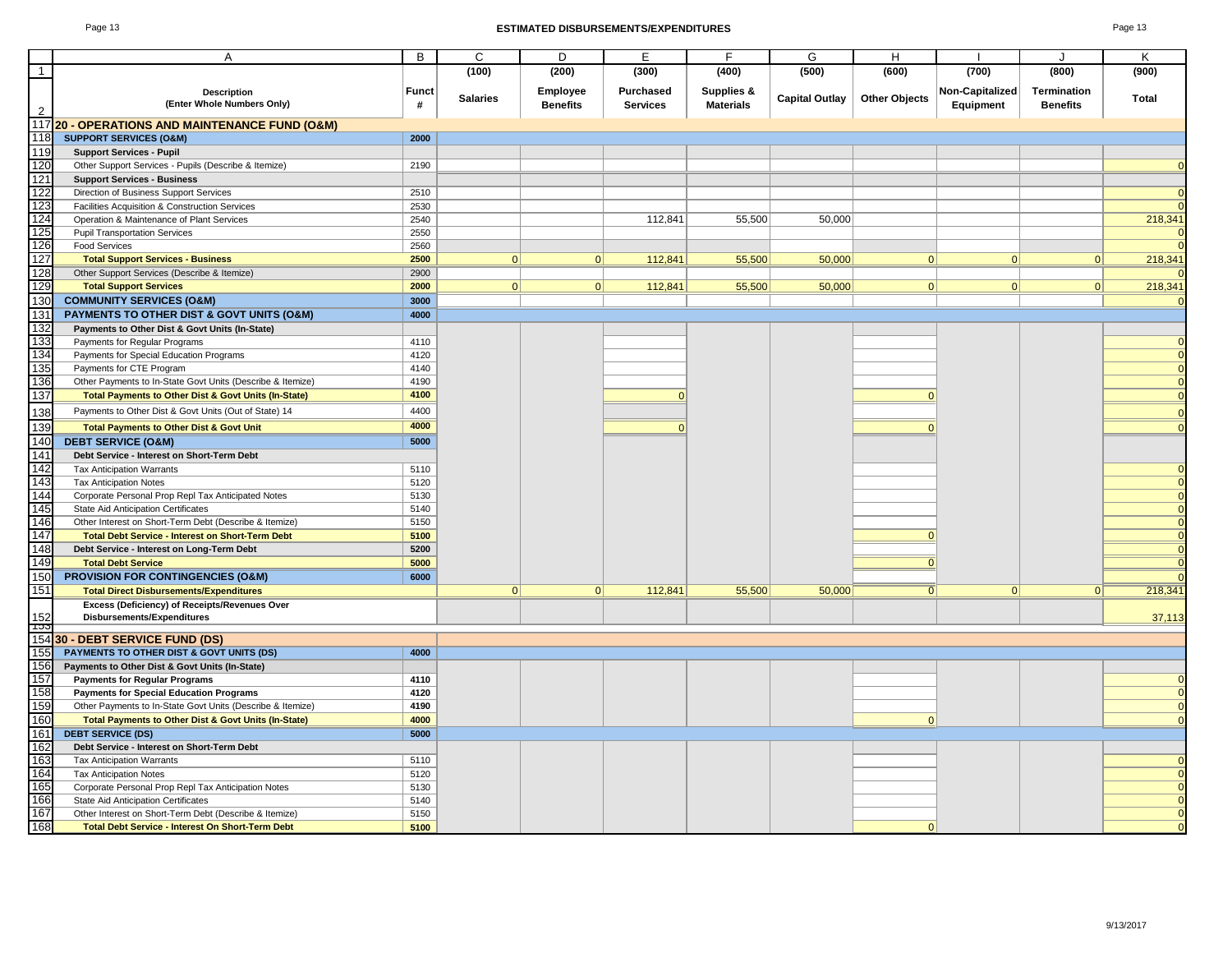#### Page 14 **ESTIMATED DISBURSEMENTS/EXPENDITURES** Page 14

|                                                             | Α                                                               | B            | C               | D               | E.              | F.               | G                     | H                    |                 | J               | Κ              |
|-------------------------------------------------------------|-----------------------------------------------------------------|--------------|-----------------|-----------------|-----------------|------------------|-----------------------|----------------------|-----------------|-----------------|----------------|
| $\overline{1}$                                              |                                                                 |              | (100)           | (200)           | (300)           | (400)            | (500)                 | (600)                | (700)           | (800)           | (900)          |
|                                                             |                                                                 |              |                 |                 |                 |                  |                       |                      |                 |                 |                |
|                                                             | <b>Description</b>                                              | <b>Funct</b> | <b>Salaries</b> | <b>Employee</b> | Purchased       | Supplies &       | <b>Capital Outlay</b> | <b>Other Objects</b> | Non-Capitalized | Termination     | Total          |
| $\overline{2}$                                              | (Enter Whole Numbers Only)                                      | #            |                 | <b>Benefits</b> | <b>Services</b> | <b>Materials</b> |                       |                      | Equipment       | <b>Benefits</b> |                |
|                                                             |                                                                 |              |                 |                 |                 |                  |                       |                      |                 |                 |                |
| 169                                                         | Debt Service - Interest on Long-Term Debt                       | 5200         |                 |                 |                 |                  |                       | 6,522                |                 |                 | 6,522          |
|                                                             | Debt Service - Payments of Principal on Long-Term Debt 15       |              |                 |                 |                 |                  |                       |                      |                 |                 |                |
| 170                                                         | (Lease/Purchase Principal Retired)                              | 5300         |                 |                 |                 |                  |                       | 35,568               |                 |                 | 35,568         |
| 171                                                         | Debt Service Other (Describe & Itemize)                         | 5400         |                 |                 |                 |                  |                       |                      |                 |                 |                |
| 172                                                         |                                                                 |              |                 |                 |                 |                  |                       |                      |                 |                 |                |
|                                                             | <b>Total Debt Service</b>                                       | 5000         |                 |                 |                 |                  |                       | 42,090               |                 |                 | 42,090         |
| 173                                                         | <b>PROVISION FOR CONTINGENCIES (DS)</b>                         | 6000         |                 |                 |                 |                  |                       |                      |                 |                 |                |
| 174                                                         | <b>Total Direct Disbursements/Expenditures</b>                  |              |                 |                 |                 |                  |                       | 42,090               |                 |                 | 42,090         |
|                                                             | Excess (Deficiency) of Receipts/Revenues Over                   |              |                 |                 |                 |                  |                       |                      |                 |                 |                |
| 175                                                         | Disbursements/Expenditures                                      |              |                 |                 |                 |                  |                       |                      |                 |                 | (42,090)       |
| هبط                                                         |                                                                 |              |                 |                 |                 |                  |                       |                      |                 |                 |                |
| 177                                                         | 40 - TRANSPORTATION FUND (TR)                                   |              |                 |                 |                 |                  |                       |                      |                 |                 |                |
| 178                                                         | <b>SUPPORT SERVICES (TR)</b>                                    | 2000         |                 |                 |                 |                  |                       |                      |                 |                 |                |
|                                                             |                                                                 |              |                 |                 |                 |                  |                       |                      |                 |                 |                |
| 179                                                         | <b>Support Services - Pupils</b>                                |              |                 |                 |                 |                  |                       |                      |                 |                 |                |
| 180                                                         | Other Support Services - Pupils (Describe & Itemize)            | 2190         |                 |                 |                 |                  |                       |                      |                 |                 | $\Omega$       |
| 181                                                         | <b>Support Services - Business</b>                              |              |                 |                 |                 |                  |                       |                      |                 |                 |                |
| 182                                                         | <b>Pupil Transportation Services</b>                            | 2550         |                 |                 |                 |                  |                       |                      |                 |                 | $\Omega$       |
| 183                                                         | Other Support Services (Describe & Itemize)                     | 2900         |                 |                 |                 |                  |                       |                      |                 |                 | $\overline{0}$ |
| 184                                                         | <b>Total Support Services</b>                                   | 2000         | 0               | 0               | 0               | 0                | 0                     | 0                    | 0               | 0               | $\Omega$       |
|                                                             |                                                                 |              |                 |                 |                 |                  |                       |                      |                 |                 |                |
| 185                                                         | <b>COMMUNITY SERVICES (TR)</b>                                  | 3000         |                 |                 |                 |                  |                       |                      |                 |                 | $\Omega$       |
| 186                                                         | <b>PAYMENTS TO OTHER DIST &amp; GOVT UNITS (TR)</b>             | 4000         |                 |                 |                 |                  |                       |                      |                 |                 |                |
| 187                                                         | Payments to Other Dist & Govt Units (In-State)                  |              |                 |                 |                 |                  |                       |                      |                 |                 |                |
| 188                                                         | Payments for Regular Program                                    | 4110         |                 |                 |                 |                  |                       |                      |                 |                 |                |
|                                                             | Payments for Special Education Programs                         | 4120         |                 |                 |                 |                  |                       |                      |                 |                 | $\overline{0}$ |
|                                                             |                                                                 |              |                 |                 |                 |                  |                       |                      |                 |                 |                |
| 189<br>190<br>191<br>192                                    | Payments for Adult/Continuing Education Programs                | 4130         |                 |                 |                 |                  |                       |                      |                 |                 | $\overline{0}$ |
|                                                             | Payments for CTE Programs                                       | 4140         |                 |                 |                 |                  |                       |                      |                 |                 | $\overline{0}$ |
|                                                             | Payments for Community College Programs                         | 4170         |                 |                 |                 |                  |                       |                      |                 |                 | $\overline{0}$ |
| 193                                                         | Other Payments to In-State Govt Units (Describe & Itemize)      | 4190         |                 |                 |                 |                  |                       |                      |                 |                 | $\overline{0}$ |
| 194                                                         | <b>Total Payments to Other Dist &amp; Govt Units (In-State)</b> | 4100         |                 |                 |                 |                  |                       |                      |                 |                 |                |
|                                                             | Payments to Other Dist & Govt Units (Out-of-State)              |              |                 |                 |                 |                  |                       |                      |                 |                 |                |
| 195                                                         | (Describe & Itemize)                                            | 4400         |                 |                 |                 |                  |                       |                      |                 |                 |                |
|                                                             |                                                                 |              |                 |                 |                 |                  |                       |                      |                 |                 |                |
| 196                                                         | <b>Total Payments to Other Dist &amp; Govt Units</b>            | 4000         |                 |                 | $\overline{0}$  |                  |                       | $\Omega$             |                 |                 |                |
| 197                                                         | <b>DEBT SERVICE (TR)</b>                                        | 5000         |                 |                 |                 |                  |                       |                      |                 |                 |                |
| 198                                                         | Debt Service - Interest on Short-Term Debt                      |              |                 |                 |                 |                  |                       |                      |                 |                 |                |
|                                                             | <b>Tax Anticipation Warrants</b>                                | 5110         |                 |                 |                 |                  |                       |                      |                 |                 |                |
|                                                             |                                                                 | 5120         |                 |                 |                 |                  |                       |                      |                 |                 | $\overline{0}$ |
|                                                             | <b>Tax Anticipation Notes</b>                                   |              |                 |                 |                 |                  |                       |                      |                 |                 |                |
| 199<br>200<br>201<br>202                                    | Corporate Personal Prop Repl Tax Anticipation Notes             | 5130         |                 |                 |                 |                  |                       |                      |                 |                 | $\overline{0}$ |
|                                                             | State Aid Anticipation Certificates                             | 5140         |                 |                 |                 |                  |                       |                      |                 |                 | $\overline{0}$ |
| 203                                                         | Other Interest on Short-Term Debt (Describe and Itemize)        | 5150         |                 |                 |                 |                  |                       |                      |                 |                 | $\overline{0}$ |
| 204                                                         | <b>Total Debt Service - Interest On Short-Term Debt</b>         | 5100         |                 |                 |                 |                  |                       |                      |                 |                 |                |
| 205                                                         | Debt Service - Interest on Long-Term Debt                       | 5200         |                 |                 |                 |                  |                       |                      |                 |                 |                |
|                                                             |                                                                 | 5300         |                 |                 |                 |                  |                       |                      |                 |                 |                |
|                                                             | Debt Service - Payments of Principal on Long-Term Debt 15       |              |                 |                 |                 |                  |                       |                      |                 |                 |                |
| 206                                                         | (Lease/Purchase Principal Retired)                              |              |                 |                 |                 |                  |                       |                      |                 |                 |                |
| 207                                                         | Debt Service - Other (Describe and Itemize)                     | 5400         |                 |                 |                 |                  |                       |                      |                 |                 | $\Omega$       |
| 208                                                         | <b>Total Debt Service</b>                                       | 5000         |                 |                 |                 |                  |                       | $\Omega$             |                 |                 |                |
| 209                                                         | PROVISION FOR CONTINGENCIES (TR)                                | 6000         |                 |                 |                 |                  |                       |                      |                 |                 | $\overline{0}$ |
|                                                             |                                                                 |              |                 |                 |                 |                  |                       |                      |                 |                 |                |
| 210                                                         | <b>Total Direct Disbursements/Expenditures</b>                  |              | 0               | 0               | 0               | 0                | $\Omega$              | 0                    | 0               | $\Omega$        |                |
|                                                             | Excess (Deficiency) of Receipts/Revenues Over                   |              |                 |                 |                 |                  |                       |                      |                 |                 |                |
| 211                                                         | Disbursements/Expenditures                                      |              |                 |                 |                 |                  |                       |                      |                 |                 |                |
|                                                             |                                                                 |              |                 |                 |                 |                  |                       |                      |                 |                 |                |
|                                                             |                                                                 |              |                 |                 |                 |                  |                       |                      |                 |                 |                |
|                                                             | 50 - MUNICIPAL RETIREMENT/SOC SEC FUND (MR/SS)                  |              |                 |                 |                 |                  |                       |                      |                 |                 |                |
|                                                             |                                                                 |              |                 |                 |                 |                  |                       |                      |                 |                 |                |
|                                                             | <b>INSTRUCTION (MR/SS)</b>                                      | 1000         |                 |                 |                 |                  |                       |                      |                 |                 |                |
|                                                             | Regular Program                                                 | 1100         |                 |                 |                 |                  |                       |                      |                 |                 |                |
|                                                             | Pre-K Programs                                                  | 1125         |                 |                 |                 |                  |                       |                      |                 |                 | $\overline{0}$ |
|                                                             | Special Education Programs (Functions 1200-1220)                | 1200         |                 |                 |                 |                  |                       |                      |                 |                 | $\overline{O}$ |
|                                                             | Special Education Programs Pre-K                                | 1225         |                 |                 |                 |                  |                       |                      |                 |                 | $\overline{0}$ |
| 213<br>214<br>215<br>216<br>217<br>218<br>219<br>220<br>220 | Remedial and Supplemental Programs K-12                         | 1250         |                 |                 |                 |                  |                       |                      |                 |                 | 0              |
|                                                             |                                                                 |              |                 |                 |                 |                  |                       |                      |                 |                 |                |
|                                                             | Remedial and Supplemental Programs Pre-K                        | 1275         |                 |                 |                 |                  |                       |                      |                 |                 | $\overline{0}$ |
|                                                             | Adult/Continuing Education Programs                             | 1300         |                 |                 |                 |                  |                       |                      |                 |                 | $\overline{O}$ |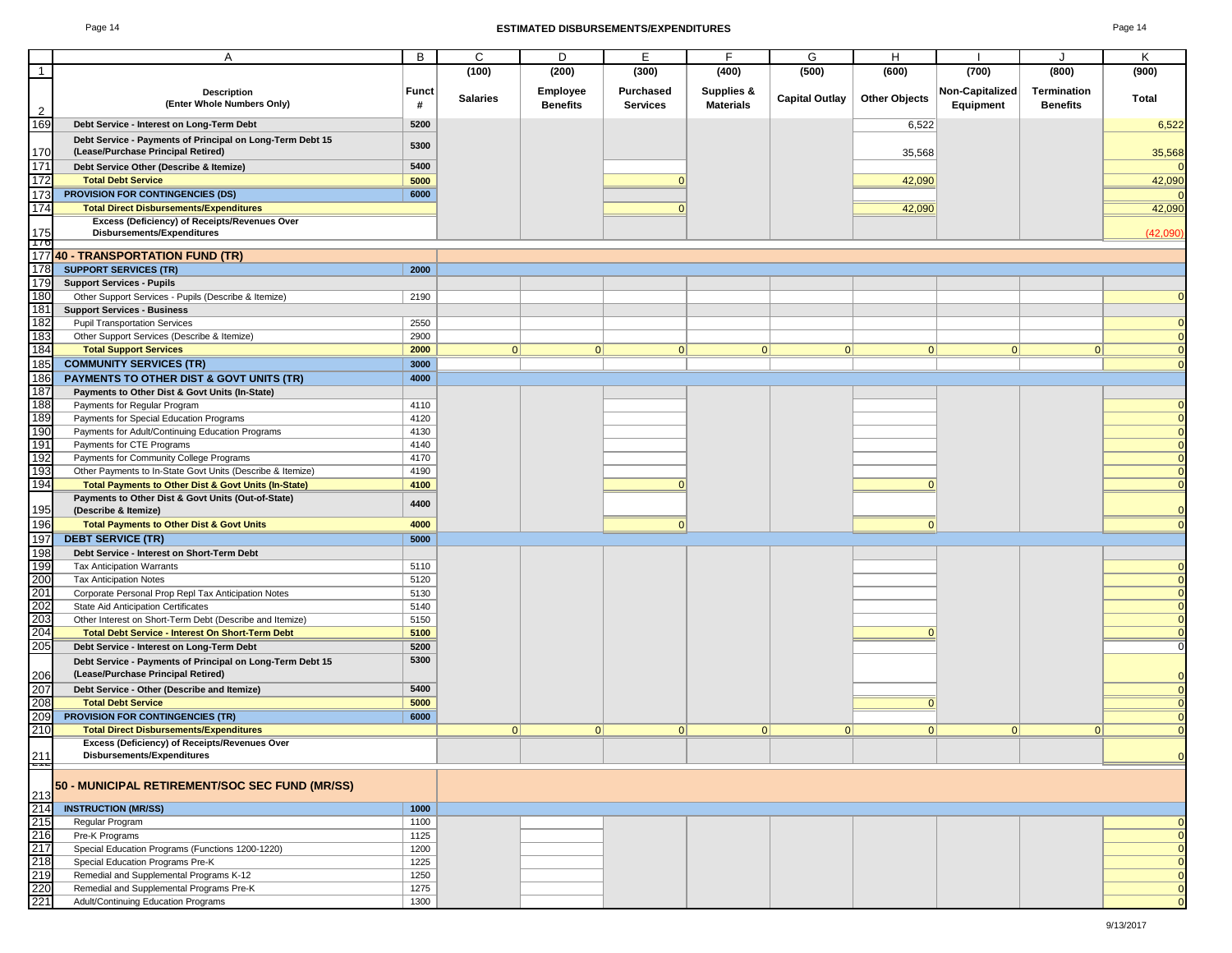### Page 15 **ESTIMATED DISBURSEMENTS/EXPENDITURES** Page 15

|                                                                    | A                                                                             | B            | C               | D               | E               | F                     | G                     | Н                    |                 | J               | K              |
|--------------------------------------------------------------------|-------------------------------------------------------------------------------|--------------|-----------------|-----------------|-----------------|-----------------------|-----------------------|----------------------|-----------------|-----------------|----------------|
|                                                                    |                                                                               |              |                 |                 |                 |                       |                       |                      |                 |                 |                |
| $\overline{1}$                                                     |                                                                               |              | (100)           | (200)           | (300)           | (400)                 | (500)                 | (600)                | (700)           | (800)           | (900)          |
|                                                                    | <b>Description</b>                                                            | <b>Funct</b> |                 | Employee        | Purchased       | <b>Supplies &amp;</b> |                       |                      | Non-Capitalized | Termination     |                |
|                                                                    | (Enter Whole Numbers Only)                                                    | #            | <b>Salaries</b> | <b>Benefits</b> | <b>Services</b> | <b>Materials</b>      | <b>Capital Outlay</b> | <b>Other Objects</b> | Equipment       | <b>Benefits</b> | Total          |
| 2<br>222<br>223<br>224<br>225<br>226<br>227<br>228<br>229          | <b>CTE Programs</b>                                                           | 1400         |                 |                 |                 |                       |                       |                      |                 |                 |                |
|                                                                    | Interscholastic Programs                                                      | 1500         |                 |                 |                 |                       |                       |                      |                 |                 |                |
|                                                                    | Summer School Programs                                                        | 1600         |                 |                 |                 |                       |                       |                      |                 |                 |                |
|                                                                    | <b>Gifted Programs</b>                                                        | 1650         |                 |                 |                 |                       |                       |                      |                 |                 | $\Omega$       |
|                                                                    | <b>Driver's Education Programs</b>                                            | 1700         |                 |                 |                 |                       |                       |                      |                 |                 |                |
|                                                                    | <b>Bilingual Programs</b>                                                     | 1800         |                 |                 |                 |                       |                       |                      |                 |                 |                |
|                                                                    | Truant Alternative & Optional Programs                                        | 1900         |                 |                 |                 |                       |                       |                      |                 |                 | $\mathbf 0$    |
|                                                                    | <b>Total Instruction</b>                                                      | 1000         |                 | $\Omega$        |                 |                       |                       |                      |                 |                 |                |
|                                                                    | <b>SUPPORT SERVICES (MR/SS)</b>                                               | 2000         |                 |                 |                 |                       |                       |                      |                 |                 |                |
|                                                                    | <b>Support Services - Pupil</b>                                               |              |                 |                 |                 |                       |                       |                      |                 |                 |                |
|                                                                    | Attendance & Social Work Services                                             | 2110         |                 |                 |                 |                       |                       |                      |                 |                 |                |
|                                                                    | <b>Guidance Services</b>                                                      | 2120         |                 |                 |                 |                       |                       |                      |                 |                 | $\Omega$       |
|                                                                    | <b>Health Services</b>                                                        | 2130         |                 |                 |                 |                       |                       |                      |                 |                 | $\Omega$       |
|                                                                    | <b>Psychological Services</b>                                                 | 2140         |                 |                 |                 |                       |                       |                      |                 |                 | $\Omega$       |
|                                                                    | Speech Pathology & Audiology Services                                         | 2150         |                 |                 |                 |                       |                       |                      |                 |                 |                |
|                                                                    | Other Support Services - Pupils (Describe & Itemize)                          | 2190         |                 |                 |                 |                       |                       |                      |                 |                 |                |
|                                                                    | <b>Total Support Services - Pupil</b>                                         | 2100         |                 |                 |                 |                       |                       |                      |                 |                 |                |
|                                                                    | <b>Support Services - Instructional Staff</b>                                 |              |                 |                 |                 |                       |                       |                      |                 |                 |                |
|                                                                    | Improvement of Instruction Services                                           | 2210         |                 |                 |                 |                       |                       |                      |                 |                 | $\Omega$       |
|                                                                    | <b>Educational Media Services</b>                                             | 2220         |                 |                 |                 |                       |                       |                      |                 |                 | $\Omega$       |
|                                                                    | Assessment & Testing                                                          | 2230         |                 |                 |                 |                       |                       |                      |                 |                 | $\mathbf 0$    |
|                                                                    | <b>Total Support Services - Instructional Staff</b>                           | 2200         |                 | $\Omega$        |                 |                       |                       |                      |                 |                 | $\Omega$       |
|                                                                    | <b>Support Services - General Administration</b>                              |              |                 |                 |                 |                       |                       |                      |                 |                 |                |
|                                                                    | Board of Education Services                                                   | 2310         |                 |                 |                 |                       |                       |                      |                 |                 | $\mathbf 0$    |
|                                                                    | <b>Executive Administration Services</b>                                      | 2320         |                 |                 |                 |                       |                       |                      |                 |                 |                |
|                                                                    | Special Area Administrative Services                                          | 2330         |                 |                 |                 |                       |                       |                      |                 |                 |                |
|                                                                    | Claims Paid from Self Insurance Fund                                          | 2361         |                 |                 |                 |                       |                       |                      |                 |                 |                |
|                                                                    | Workers' Compensation or Workers' Occupation Disease Acts Payments            | 2362         |                 |                 |                 |                       |                       |                      |                 |                 |                |
|                                                                    | Unemployment Insurance Payments                                               | 2363         |                 |                 |                 |                       |                       |                      |                 |                 |                |
|                                                                    | Insurance Payments (regular or self-insurance)                                | 2364         |                 |                 |                 |                       |                       |                      |                 |                 |                |
|                                                                    | Risk Management and Claims Services Payments                                  | 2365         |                 |                 |                 |                       |                       |                      |                 |                 |                |
|                                                                    | Judgment and Settlements                                                      | 2366         |                 |                 |                 |                       |                       |                      |                 |                 |                |
|                                                                    | Educational, Inspectional, Supervisory Services Related to Loss Prevention or | 2367         |                 |                 |                 |                       |                       |                      |                 |                 |                |
|                                                                    | Reduction                                                                     |              |                 |                 |                 |                       |                       |                      |                 |                 |                |
|                                                                    | Reciprocal Insurance Payments                                                 | 2368         |                 |                 |                 |                       |                       |                      |                 |                 |                |
|                                                                    | <b>Legal Service</b>                                                          | 2369         |                 |                 |                 |                       |                       |                      |                 |                 |                |
|                                                                    | <b>Total Support Services - General Administration</b>                        | 2300         |                 |                 |                 |                       |                       |                      |                 |                 | $\overline{0}$ |
|                                                                    | <b>Support Services - School Administration</b>                               |              |                 |                 |                 |                       |                       |                      |                 |                 |                |
|                                                                    | Office of the Principal Services                                              | 2410         |                 |                 |                 |                       |                       |                      |                 |                 | 0              |
|                                                                    | Other Support Services - School Administration (Describe & Itemize)           | 2490         |                 |                 |                 |                       |                       |                      |                 |                 | $\mathbf 0$    |
| 254<br>255<br>256<br>262<br>262<br>262<br>263<br>264<br>264        | <b>Total Support Services - School Administration</b>                         | 2400         |                 | ŋ               |                 |                       |                       |                      |                 |                 | $\Omega$       |
|                                                                    | <b>Support Services - Business</b>                                            |              |                 |                 |                 |                       |                       |                      |                 |                 |                |
|                                                                    | Direction of Business Support Services                                        | 2510         |                 |                 |                 |                       |                       |                      |                 |                 |                |
|                                                                    | <b>Fiscal Services</b>                                                        | 2520         |                 |                 |                 |                       |                       |                      |                 |                 |                |
| 265                                                                | Facilities Acquisition & Construction Services                                | 2530         |                 |                 |                 |                       |                       |                      |                 |                 | $\Omega$       |
| 266                                                                | Operation & Maintenance of Plant Service                                      | 2540         |                 |                 |                 |                       |                       |                      |                 |                 | $\Omega$       |
| 267                                                                | <b>Pupil Transportation Services</b>                                          | 2550         |                 |                 |                 |                       |                       |                      |                 |                 |                |
|                                                                    | <b>Food Services</b>                                                          | 2560         |                 |                 |                 |                       |                       |                      |                 |                 | $\mathbf 0$    |
|                                                                    | <b>Internal Services</b>                                                      | 2570         |                 |                 |                 |                       |                       |                      |                 |                 | $\overline{0}$ |
|                                                                    | <b>Total Support Services - Business</b>                                      | 2500         |                 | $\Omega$        |                 |                       |                       |                      |                 |                 | $\overline{0}$ |
| 268<br>269<br>270<br>271<br>272<br>273<br>274<br>275<br>276<br>277 | <b>Support Services - Central</b>                                             |              |                 |                 |                 |                       |                       |                      |                 |                 |                |
|                                                                    | Direction of Central Support Services                                         | 2610         |                 |                 |                 |                       |                       |                      |                 |                 | $\overline{0}$ |
|                                                                    | Planning, Research, Development & Evaluation Services                         | 2620         |                 |                 |                 |                       |                       |                      |                 |                 | $\overline{0}$ |
|                                                                    | <b>Information Services</b>                                                   | 2630         |                 |                 |                 |                       |                       |                      |                 |                 | $\overline{0}$ |
|                                                                    | <b>Staff Services</b>                                                         | 2640         |                 |                 |                 |                       |                       |                      |                 |                 | $\mathbf 0$    |
|                                                                    | Data Processing Services                                                      | 2660         |                 |                 |                 |                       |                       |                      |                 |                 | $\mathbf 0$    |
|                                                                    | <b>Total Support Services - Central</b>                                       | 2600         |                 | ŋ               |                 |                       |                       |                      |                 |                 | $\Omega$       |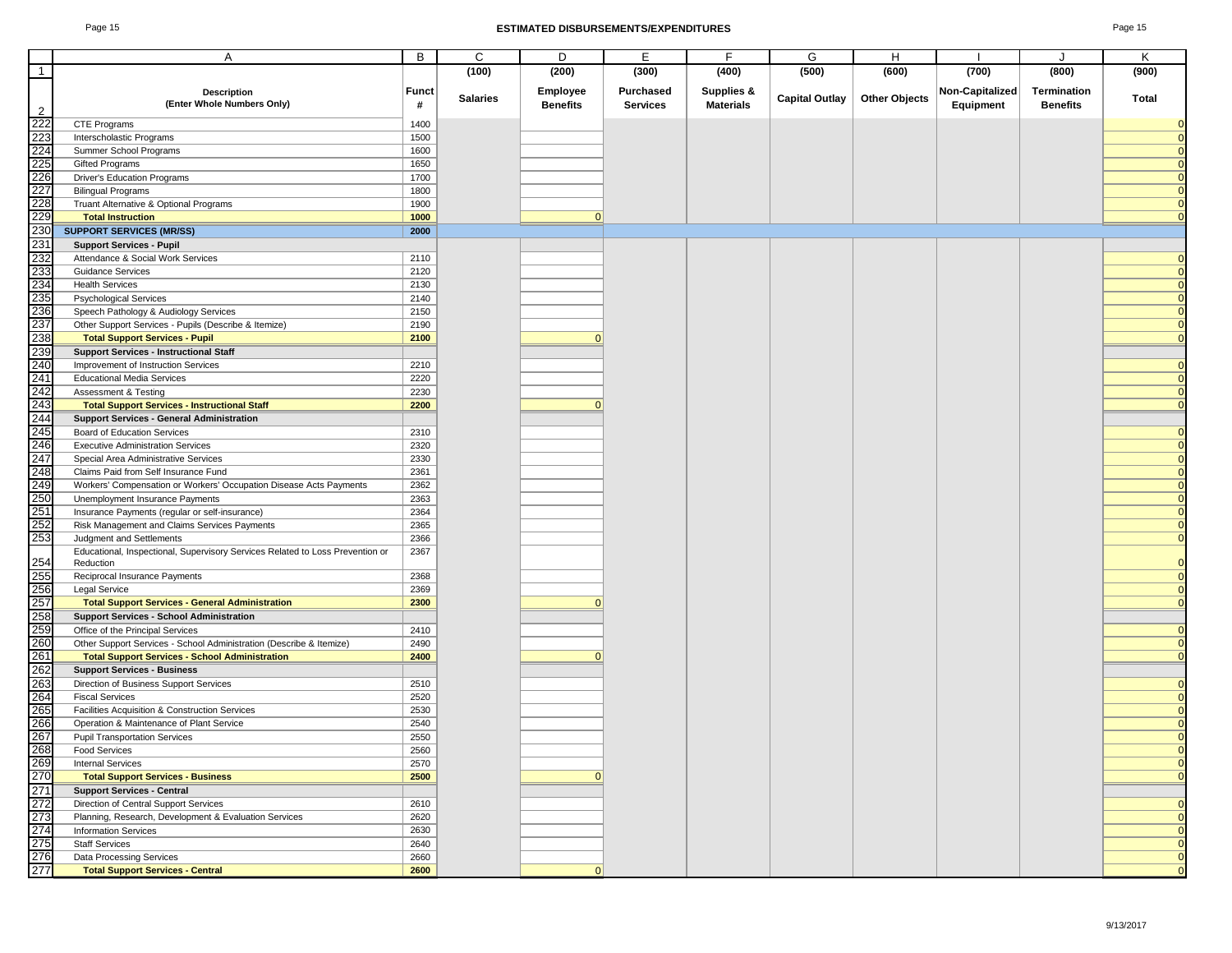#### Page 16 **ESTIMATED DISBURSEMENTS/EXPENDITURES** Page 16

| ane ' | 16 |
|-------|----|
|-------|----|

|                   | A                                                                             | B            | C               | D               | Е               | F.                    | G                     | H                    |                 |                 | Κ              |
|-------------------|-------------------------------------------------------------------------------|--------------|-----------------|-----------------|-----------------|-----------------------|-----------------------|----------------------|-----------------|-----------------|----------------|
|                   |                                                                               |              |                 |                 |                 |                       |                       |                      |                 | J               |                |
| $\mathbf{1}$      |                                                                               |              | (100)           | (200)           | (300)           | (400)                 | (500)                 | (600)                | (700)           | (800)           | (900)          |
|                   | <b>Description</b>                                                            | <b>Funct</b> |                 | Employee        | Purchased       | <b>Supplies &amp;</b> |                       |                      | Non-Capitalized | Termination     |                |
|                   | (Enter Whole Numbers Only)                                                    | #            | <b>Salaries</b> | <b>Benefits</b> | <b>Services</b> | <b>Materials</b>      | <b>Capital Outlay</b> | <b>Other Objects</b> | Equipment       | <b>Benefits</b> | Total          |
| $\overline{2}$    |                                                                               |              |                 |                 |                 |                       |                       |                      |                 |                 |                |
| 278               | Other Support Services (Describe & Itemize)                                   | 2900         |                 |                 |                 |                       |                       |                      |                 |                 |                |
| 279               | <b>Total Support Services</b>                                                 | 2000         |                 | $\Omega$        |                 |                       |                       |                      |                 |                 |                |
| 280               | <b>COMMUNITY SERVICES (MR/SS)</b>                                             | 3000         |                 |                 |                 |                       |                       |                      |                 |                 |                |
| 281               | PAYMENTS TO OTHER DIST & GOVT UNITS (MR/SS)                                   | 4000         |                 |                 |                 |                       |                       |                      |                 |                 |                |
| 282               | Payments for Regular Programs                                                 | 4110         |                 |                 |                 |                       |                       |                      |                 |                 |                |
| 283               | Payments for Special Education Programs                                       | 4120         |                 |                 |                 |                       |                       |                      |                 |                 |                |
| 284               | Payments for CTE Programs                                                     | 4140         |                 |                 |                 |                       |                       |                      |                 |                 |                |
| 285               | <b>Total Payments to Other Dist &amp; Govt Units</b>                          | 4000         |                 | 0               |                 |                       |                       |                      |                 |                 |                |
| 286               | <b>DEBT SERVICE (MR/SS)</b>                                                   | 5000         |                 |                 |                 |                       |                       |                      |                 |                 |                |
|                   | Debt Service - Interest on Short-Term Debt                                    |              |                 |                 |                 |                       |                       |                      |                 |                 |                |
| 287<br>288        | <b>Tax Anticipation Warrants</b>                                              | 5110         |                 |                 |                 |                       |                       |                      |                 |                 |                |
|                   | <b>Tax Anticipation Notes</b>                                                 | 5120         |                 |                 |                 |                       |                       |                      |                 |                 |                |
|                   |                                                                               |              |                 |                 |                 |                       |                       |                      |                 |                 |                |
| 289<br>290<br>291 | Corporate Personal Prop Repl Tax Anticipation Notes                           | 5130         |                 |                 |                 |                       |                       |                      |                 |                 |                |
|                   | State Aid Anticipation Certificates                                           | 5140         |                 |                 |                 |                       |                       |                      |                 |                 |                |
| 292<br>293        | Other (Describe & Itemize)                                                    | 5150         |                 |                 |                 |                       |                       |                      |                 |                 |                |
|                   | <b>Total Debt Service</b>                                                     | 5000         |                 |                 |                 |                       |                       |                      |                 |                 |                |
| 294               | PROVISION FOR CONTINGENCIES (MR/SS)                                           | 6000         |                 |                 |                 |                       |                       |                      |                 |                 |                |
| 295               | <b>Total Direct Disbursements/Expenditures</b>                                |              |                 | $\Omega$        |                 |                       |                       |                      |                 |                 |                |
|                   | Excess (Deficiency) of Receipts/Revenues Over                                 |              |                 |                 |                 |                       |                       |                      |                 |                 |                |
| $\frac{296}{257}$ | Disbursements/Expenditures                                                    |              |                 |                 |                 |                       |                       |                      |                 |                 |                |
|                   |                                                                               |              |                 |                 |                 |                       |                       |                      |                 |                 |                |
|                   | 60 - CAPITAL PROJECTS (CP)                                                    |              |                 |                 |                 |                       |                       |                      |                 |                 |                |
| 298               |                                                                               |              |                 |                 |                 |                       |                       |                      |                 |                 |                |
| 299               | <b>SUPPORT SERVICES (CP)</b>                                                  | 2000         |                 |                 |                 |                       |                       |                      |                 |                 |                |
| 300               | <b>Support Services - Business</b>                                            |              |                 |                 |                 |                       |                       |                      |                 |                 |                |
| 301               | Facilities Acquisition & Construction Services                                | 2530         |                 |                 |                 |                       |                       |                      |                 |                 |                |
| 302               | Other Support Services (Describe & Itemize)                                   | 2900         |                 |                 |                 |                       |                       |                      |                 |                 |                |
| 303               | <b>Total Support Services</b>                                                 | 2000         | 0               | 0               | 0               | 0                     | 0                     | 0                    | $\Omega$        |                 |                |
|                   | 304 PAYMENTS TO OTHER DIST & GOVT UNITS (CP)                                  | 4000         |                 |                 |                 |                       |                       |                      |                 |                 |                |
| 305               | Payments to Other Dist & Govt Units (In-State)                                |              |                 |                 |                 |                       |                       |                      |                 |                 |                |
|                   |                                                                               |              |                 |                 |                 |                       |                       |                      |                 |                 |                |
| 306               | Payments to Regular Programs                                                  | 4110         |                 |                 |                 |                       |                       |                      |                 |                 |                |
| 307               | Payment for Special Education Programs                                        | 4120         |                 |                 |                 |                       |                       |                      |                 |                 |                |
| 308               | Payment for CTE Programs                                                      | 4140         |                 |                 |                 |                       |                       |                      |                 |                 |                |
| 309               | Payments to Other Govt Units (In-State) (Describe & Itemize)                  | 4190         |                 |                 |                 |                       |                       |                      |                 |                 |                |
| 310               | <b>Total Payments to Other Districts &amp; Govt Units</b>                     | 4000         |                 |                 | $\Omega$        |                       |                       | $\Omega$             |                 |                 |                |
| 311               | PROVISION FOR CONTINGENCIES (CP)                                              | 6000         |                 |                 |                 |                       |                       |                      |                 |                 |                |
| 312               | <b>Total Direct Disbursements/Expenditures</b>                                |              | 0               | 0               | 0               | 0                     | $\Omega$              | 0                    | $\Omega$        |                 |                |
|                   | Excess (Deficiency) of Receipts/Revenues Over                                 |              |                 |                 |                 |                       |                       |                      |                 |                 |                |
| $\frac{313}{2}$   | Disbursements/Expenditures                                                    |              |                 |                 |                 |                       |                       |                      |                 |                 |                |
|                   |                                                                               |              |                 |                 |                 |                       |                       |                      |                 |                 |                |
|                   | 70 WORKING CASH FUND (WC)                                                     |              |                 |                 |                 |                       |                       |                      |                 |                 |                |
| $\frac{315}{1}$   |                                                                               |              |                 |                 |                 |                       |                       |                      |                 |                 |                |
|                   |                                                                               |              |                 |                 |                 |                       |                       |                      |                 |                 |                |
|                   | 80 - TORT FUND (TF)                                                           |              |                 |                 |                 |                       |                       |                      |                 |                 |                |
| 317               |                                                                               |              |                 |                 |                 |                       |                       |                      |                 |                 |                |
| 318               | SUPPORT SERVICES - GENERAL ADMINISTRATION                                     | 2000         |                 |                 |                 |                       |                       |                      |                 |                 |                |
| 319               | Claims Paid from Self Insurance Fund                                          | 2361         |                 |                 |                 |                       |                       |                      |                 |                 |                |
| $\frac{320}{321}$ | Workers' Compensation or Workers' Occupational Disease Act Payments           | 2362         |                 |                 |                 |                       |                       |                      |                 |                 | $\mathbf{0}$   |
|                   | Unemployment Insurance Payments                                               | 2363         |                 |                 |                 |                       |                       |                      |                 |                 | $\mathbf 0$    |
| 322               | Insurance Payments (regular or self-insurance)                                | 2364         |                 |                 |                 |                       |                       |                      |                 |                 | $\mathbf{0}$   |
| 323               | Risk Management and Claims Services Payments                                  | 2365         |                 |                 |                 |                       |                       |                      |                 |                 | $\overline{0}$ |
| 324               | Judgment and Settlements                                                      | 2366         |                 |                 |                 |                       |                       |                      |                 |                 | $\mathbf{0}$   |
|                   | Educational, Inspectional, Supervisory Services Related to Loss Prevention or | 2367         |                 |                 |                 |                       |                       |                      |                 |                 |                |
| 325               | Reduction                                                                     |              |                 |                 |                 |                       |                       |                      |                 |                 | $\Omega$       |
| 326               | Reciprocal Insurance Payments                                                 | 2368         |                 |                 |                 |                       |                       |                      |                 |                 | $\overline{0}$ |
| 327               | <b>Legal Service</b>                                                          | 2369         |                 |                 |                 |                       |                       |                      |                 |                 | $\mathbf{0}$   |
| 328               | Property Insurance (Building & Grounds)                                       | 2371         |                 |                 |                 |                       |                       |                      |                 |                 | $\mathbf{0}$   |
| 329               | Vehicle Insurance (Transportation)                                            | 2372         |                 |                 |                 |                       |                       |                      |                 |                 | $\mathbf{0}$   |
| 330               | <b>Total Support Services - General Administration</b>                        | 2000         | 0               | 0               | 0               | 0                     | 0                     | 0                    | $\Omega$        |                 | $\Omega$       |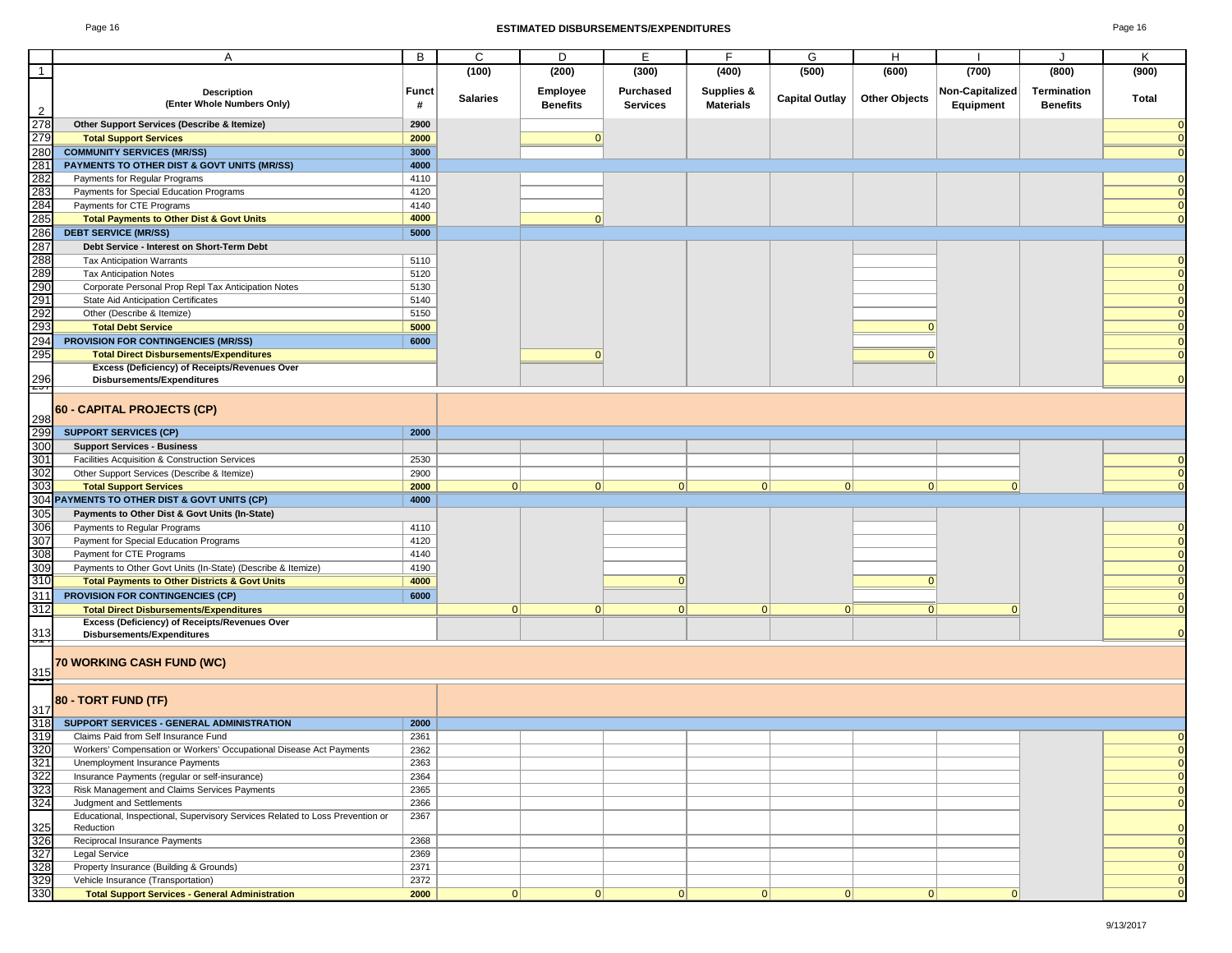#### Page 17 **ESTIMATED DISBURSEMENTS/EXPENDITURES** Page 17

|--|--|

|                 | A                                                                                               | B          | C               | D                           | E                                   | F                              | G                     | H                    |                                     | J                                     | K        |
|-----------------|-------------------------------------------------------------------------------------------------|------------|-----------------|-----------------------------|-------------------------------------|--------------------------------|-----------------------|----------------------|-------------------------------------|---------------------------------------|----------|
|                 |                                                                                                 |            | (100)           | (200)                       | (300)                               | (400)                          | (500)                 | (600)                | (700)                               | (800)                                 | (900)    |
| $\overline{2}$  | <b>Description</b><br>(Enter Whole Numbers Only)                                                | Funct<br># | <b>Salaries</b> | Employee<br><b>Benefits</b> | <b>Purchased</b><br><b>Services</b> | Supplies &<br><b>Materials</b> | <b>Capital Outlay</b> | <b>Other Objects</b> | <b>Non-Capitalized</b><br>Equipment | <b>Termination</b><br><b>Benefits</b> | Total    |
| 331             | PAYMENTS TO OTHER DIST & GOVT UNITS (TF)                                                        | 4000       |                 |                             |                                     |                                |                       |                      |                                     |                                       |          |
| 332             | Payments for Regular Programs                                                                   | 4110       |                 |                             |                                     |                                |                       |                      |                                     |                                       |          |
| 333             | Payments for Special Education Programs                                                         | 4120       |                 |                             |                                     |                                |                       |                      |                                     |                                       |          |
| 334             | <b>Total Payments to Other Dist &amp; Govt Units</b>                                            | 4000       |                 |                             |                                     |                                |                       | $\Omega$             |                                     |                                       |          |
| 335             | <b>DEBT SERVICE (TF)</b>                                                                        | 5000       |                 |                             |                                     |                                |                       |                      |                                     |                                       |          |
| 336             | Debt Service - Interest on Short-Term Debt                                                      |            |                 |                             |                                     |                                |                       |                      |                                     |                                       |          |
| 337             | <b>Tax Anticipation Warrants</b>                                                                | 5110       |                 |                             |                                     |                                |                       |                      |                                     |                                       |          |
| 338             | Corporate Personal Property Replacement Tax Anticipation Notes                                  | 5130       |                 |                             |                                     |                                |                       |                      |                                     |                                       |          |
| 33 <sup>c</sup> | Other Interest or Short-Term Debt (Describe & Itemize)                                          | 5150       |                 |                             |                                     |                                |                       |                      |                                     |                                       |          |
| 340             | <b>Total Debt Service</b>                                                                       | 5000       |                 |                             |                                     |                                |                       | $\Omega$             |                                     |                                       |          |
| 341             | PROVISION FOR CONTINGENCIES (TF)                                                                | 6000       |                 |                             |                                     |                                |                       |                      |                                     |                                       |          |
| 342             | <b>Total Direct Disbursements/Expenditures</b>                                                  |            | $\Omega$        | 0                           | 0                                   | $\Omega$                       | $\Omega$              | 0                    | $\Omega$                            |                                       |          |
|                 | Excess (Deficiency) of Receipts/Revenues Over                                                   |            |                 |                             |                                     |                                |                       |                      |                                     |                                       |          |
| 343             | Disbursements/Expenditures                                                                      |            |                 |                             |                                     |                                |                       |                      |                                     |                                       |          |
| 345             | 90 - FIRE PREVENTION & SAFETY FUND (FP&S)                                                       |            |                 |                             |                                     |                                |                       |                      |                                     |                                       |          |
| 346             | <b>SUPPORT SERVICES (FP&amp;S)</b>                                                              | 2000       |                 |                             |                                     |                                |                       |                      |                                     |                                       |          |
| 347<br>348      | <b>Support Services - Business</b>                                                              |            |                 |                             |                                     |                                |                       |                      |                                     |                                       |          |
|                 | Facilities Acquisition & Construction Services                                                  | 2530       |                 |                             |                                     |                                |                       |                      |                                     |                                       |          |
| 349             | Operation & Maintenance of Plant Service                                                        | 2540       |                 |                             |                                     |                                |                       |                      |                                     |                                       |          |
| 350             | <b>Total Support Services - Business</b>                                                        | 2500       | 0               | 0                           | 0                                   | 0                              | 0                     | 0                    | $\Omega$                            |                                       |          |
| 351             | Other Support Services (Describe & Itemize)                                                     | 2900       |                 |                             |                                     |                                |                       |                      |                                     |                                       | $\Omega$ |
| 352             | <b>Total Support Services</b>                                                                   | 2000       | 0               | 0                           | 0                                   | 0                              | 0                     | 0                    | 0                                   |                                       |          |
| 353             | PAYMENTS TO OTHER DISTRICTS & GOVT UNITS (FP&S)                                                 | 4000       |                 |                             |                                     |                                |                       |                      |                                     |                                       |          |
| 354<br>355      | Payments to Regular Programs                                                                    | 4110       |                 |                             |                                     |                                |                       |                      |                                     |                                       |          |
|                 | Payments to Special Education Programs                                                          | 4120       |                 |                             |                                     |                                |                       |                      |                                     |                                       |          |
| 356             | Other Payments to In-State Govt Units (Describe & Itemize)                                      | 4190       |                 |                             |                                     |                                |                       |                      |                                     |                                       |          |
| 357             | <b>Total Payments to Other Districts &amp; Govt Units (FPS)</b>                                 | 4000       |                 |                             |                                     |                                |                       | $\Omega$             |                                     |                                       |          |
| 358             | <b>DEBT SERVICE (FP&amp;S)</b>                                                                  | 5000       |                 |                             |                                     |                                |                       |                      |                                     |                                       |          |
| 35 <sup>c</sup> | Debt Service - Interest on Short-Term Debt                                                      |            |                 |                             |                                     |                                |                       |                      |                                     |                                       |          |
| 360             | <b>Tax Anticipation Warrants</b>                                                                | 5110       |                 |                             |                                     |                                |                       |                      |                                     |                                       |          |
| 361             | Other Interest on Short-Term Debt (Describe & Itemize)                                          | 5150       |                 |                             |                                     |                                |                       |                      |                                     |                                       |          |
| 362             | <b>Total Debt Service - Interest on Short-Term Debt</b>                                         | 5100       |                 |                             |                                     |                                |                       |                      |                                     |                                       |          |
| 363             | Debt Service - Interest on Long-Term Debt                                                       | 5200       |                 |                             |                                     |                                |                       |                      |                                     |                                       | $\Omega$ |
| 364             | Debt Service - Payments of Principal on Long-Term Debt 15<br>(Lease/Purchase Principal Retired) | 5300       |                 |                             |                                     |                                |                       |                      |                                     |                                       |          |
| 365             | <b>Total Debt Service</b>                                                                       | 5000       |                 |                             |                                     |                                |                       |                      |                                     |                                       |          |
| 366             | PROVISIONS FOR CONTINGENCIES (FP&S)                                                             | 6000       |                 |                             |                                     |                                |                       |                      |                                     |                                       |          |
| 367             | <b>Total Direct Disbursements/Expenditures</b>                                                  |            | $\Omega$        | $\Omega$                    | 0                                   | $\Omega$                       | $\Omega$              | 0                    | ŋ                                   |                                       |          |
| 368             | Excess (Deficiency) of Receipts/Revenues Over<br>Disbursements/Expenditures                     |            |                 |                             |                                     |                                |                       |                      |                                     |                                       |          |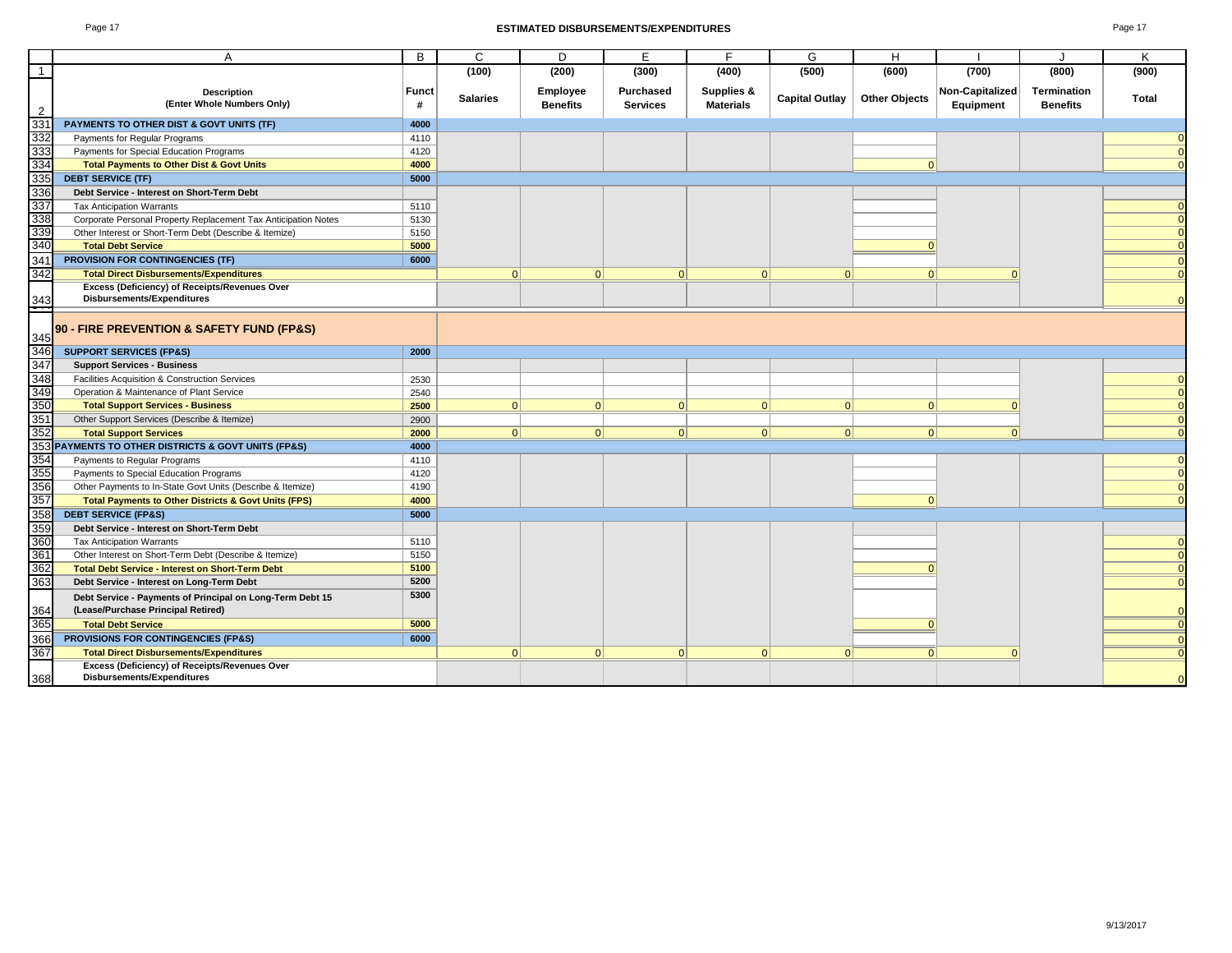# **This page is provided for detailed itemizations as requested within the body of the Report.**

1 2

3

4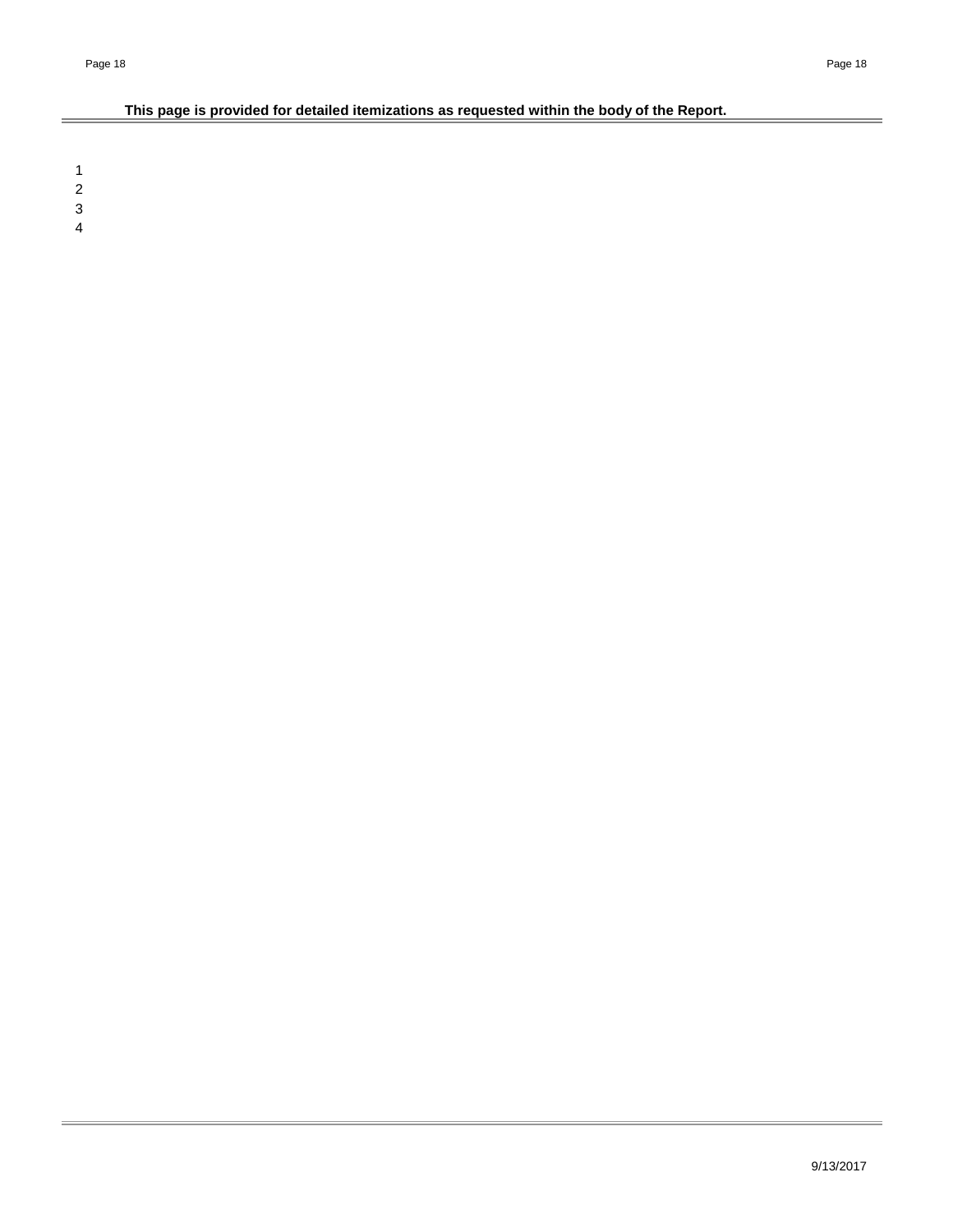|    | A                                                                                                                                                                                                                                                                                                                                                         | В                               | С                                                                | D                                         | E.                                                                           | F            |  |  |  |  |  |  |  |
|----|-----------------------------------------------------------------------------------------------------------------------------------------------------------------------------------------------------------------------------------------------------------------------------------------------------------------------------------------------------------|---------------------------------|------------------------------------------------------------------|-------------------------------------------|------------------------------------------------------------------------------|--------------|--|--|--|--|--|--|--|
|    |                                                                                                                                                                                                                                                                                                                                                           |                                 | <b>DEFICIT BUDGET SUMMARY INFORMATION - Operating Funds Only</b> |                                           |                                                                              |              |  |  |  |  |  |  |  |
| 2  | <b>Description</b>                                                                                                                                                                                                                                                                                                                                        | <b>EDUCATIONAL FUND</b><br>(10) | <b>OPERATIONS &amp;</b><br><b>MAINTENANCE FUND</b><br>(20)       | <b>TRANSPORTATION</b><br><b>FUND (40)</b> | <b>WORKING CASH FUND</b><br>(70)                                             | <b>TOTAL</b> |  |  |  |  |  |  |  |
| 3  | <b>Direct Revenues</b><br>10,116,008<br>10,371,462<br>$\Omega$<br>255,454<br>$\overline{0}$                                                                                                                                                                                                                                                               |                                 |                                                                  |                                           |                                                                              |              |  |  |  |  |  |  |  |
| 4  | <b>Direct Expenditures</b><br>10,529,824<br>218,341<br>0<br>10,748,165                                                                                                                                                                                                                                                                                    |                                 |                                                                  |                                           |                                                                              |              |  |  |  |  |  |  |  |
| 5  | <b>Difference</b>                                                                                                                                                                                                                                                                                                                                         | 0<br>$\Omega$                   | (376, 702)                                                       |                                           |                                                                              |              |  |  |  |  |  |  |  |
| 6  | 10.000<br>Estimated Fund Balance - June 30, 2018<br>3,242,199<br>1,223,563<br>$\overline{0}$<br>4,475,762                                                                                                                                                                                                                                                 |                                 |                                                                  |                                           |                                                                              |              |  |  |  |  |  |  |  |
| 10 | A deficit reduction plan is required if the local board of education adopts (or amends) the 2017-18 school district budget in which the "operating funds"<br>listed above result in direct revenues (line 9) being less than direct expenditures (line 19) by an amount equal to or greater than one-third (1/3) of the<br>ending fund balance (line 81). |                                 | time.                                                            |                                           | Unbalanced budget, however, a deficit reduction plan is not required at this |              |  |  |  |  |  |  |  |
| 12 | Note: The balance is determined using only the four funds listed above. That is, if the estimated ending fund balance is less than three times<br>the deficit spending, the district must adopt and file with ISBE a deficit reduction plan to balance the shortfall within three years.                                                                  |                                 |                                                                  |                                           |                                                                              |              |  |  |  |  |  |  |  |
| 14 | The School Code, Section 17-1 (105 ILCS 5/17-1) - If the 2016-2017 Annual Financial Report (AFR) reflects a deficit as defined above (page 36), then the<br>school district shall adopt and submit a deficit reduction plan (found here on page 20-24) to ISBE within 30 days after acceptance of the AFR.                                                |                                 |                                                                  |                                           |                                                                              |              |  |  |  |  |  |  |  |
| 15 | The deficit reduction plan, if required, is developed using ISBE guidelines and format.                                                                                                                                                                                                                                                                   |                                 |                                                                  |                                           |                                                                              |              |  |  |  |  |  |  |  |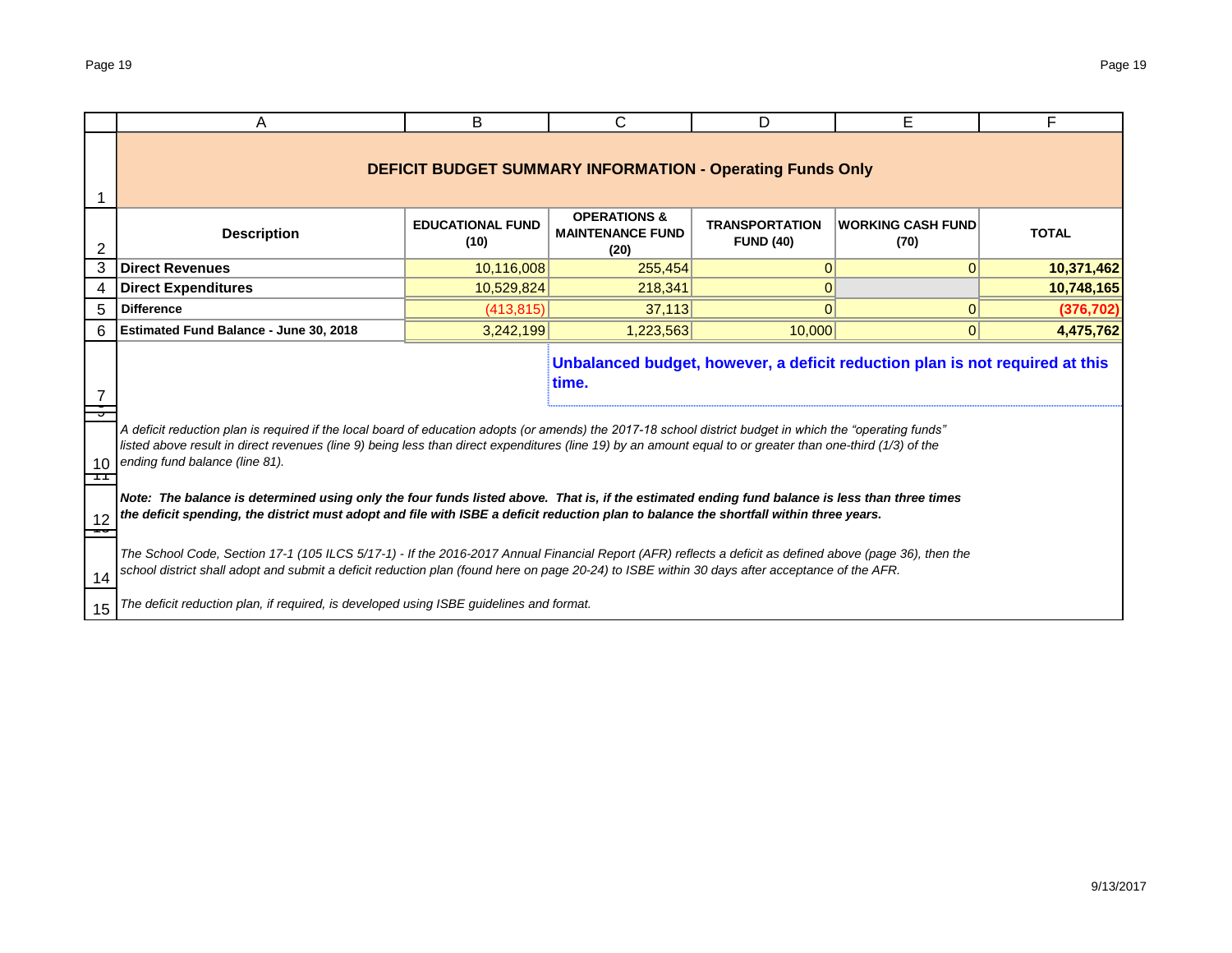# Page 20 **ILLINOIS STATE BOARD OF EDUCATION SCHOOL BUSINESS SERVICES DIVISION**

|                | Α                                                                  | B                 | $\mathsf{C}$            | D                                                  | Е                             | F                           | G                         |
|----------------|--------------------------------------------------------------------|-------------------|-------------------------|----------------------------------------------------|-------------------------------|-----------------------------|---------------------------|
| -1             |                                                                    |                   |                         |                                                    | <b>DEFICIT REDUCTION PLAN</b> |                             |                           |
| $\overline{2}$ |                                                                    |                   |                         |                                                    | <b>ESTIMATED BUDGET</b>       |                             |                           |
| $\overline{3}$ | 44063801060                                                        |                   |                         |                                                    | FY2017-2018                   |                             |                           |
| 4              | <b>District Number</b>                                             |                   |                         |                                                    |                               |                             |                           |
| $\sqrt{5}$     |                                                                    |                   |                         |                                                    |                               |                             |                           |
| 6              |                                                                    |                   | <b>Educational Fund</b> | <b>Operations &amp;</b><br><b>Maintenance Fund</b> | <b>Transportation</b><br>Fund | <b>Working Cash</b><br>Fund | <b>Total</b>              |
|                | <b>ESTIMATED BEGINNING FUND BALANCE</b>                            |                   |                         |                                                    |                               |                             |                           |
| 7              | (must equal prior Ending Fund Balance)                             |                   | 3,656,014               | 1,186,450                                          | 10,000                        | 0                           | 4,852,465                 |
| 8              | <b>RECEIPTS/REVENUES</b>                                           | Acct #            |                         |                                                    |                               |                             |                           |
| 9              | <b>LOCAL SOURCES</b>                                               | 1000              | 894,381                 | 255,454                                            | $\vert 0 \vert$               | 0                           | 1,149,835                 |
|                | <b>FLOW-THROUGH RECEIPTS/REVENUES FROM ONE</b>                     | 2000              |                         |                                                    |                               |                             |                           |
| 10<br>11       | <b>DISTRICT TO ANOTHER DISTRICT</b><br><b>STATE SOURCES</b>        | 3000              | $\Omega$<br>199,210     | $\mathbf{0}$<br>$\overline{0}$                     | 0 <br>$\Omega$                | $\overline{0}$              | $\overline{0}$<br>199,210 |
| 12             | <b>FEDERAL SOURCES</b>                                             | 4000              | 9,022,418               | $\Omega$                                           | $\overline{0}$                | 0                           | 9,022,418                 |
| 13             | <b>Total Receipts/Revenues</b>                                     |                   | 10,116,008              | 255,454                                            | $\Omega$                      | 0                           | 10,371,462                |
| 14             | <b>DISBURSEMENTS/EXPENDITURES</b>                                  | <b>Funct</b><br># |                         |                                                    |                               |                             |                           |
| 15             | <b>INSTRUCTION</b>                                                 | 1000              | 920,738                 |                                                    |                               |                             | 920,738                   |
|                | <b>16 SUPPORT SERVICES</b>                                         | 2000              | 628,556                 | 218,341                                            | $\Omega$                      |                             | 846,897                   |
| 17             | <b>COMMUNITY SERVICES</b>                                          | 3000              | $\Omega$                | $\overline{0}$                                     | $\Omega$                      |                             | $\Omega$                  |
|                | 18 PAYMENTS TO OTHER DISTRICTS & GOVT. UNITS                       | 4000              | 8,980,529               | $\overline{0}$                                     | $\Omega$                      |                             | 8,980,529                 |
| 19             | <b>DEBT SERVICES</b>                                               | 5000              | $\mathbf{0}$            | $\overline{0}$                                     | $\Omega$                      |                             | $\overline{0}$            |
| 20             | <b>PROVISION FOR CONTINGENCIES</b>                                 | 6000              | $\Omega$                | $\Omega$                                           | $\Omega$                      |                             | $\Omega$                  |
| 21             | <b>Total Disbursements/Expenditures</b>                            |                   | 10,529,824              | 218,341                                            | $\mathbf{0}$                  |                             | 10,748,165                |
| 22             | Excess of Receipts/Revenue Over/(Under) Disbursements/Expenditures |                   | (413, 815)              | 37,113                                             | 0                             | $\overline{0}$              | (376, 702)                |
| 23             | <b>OTHER SOURCES/USES OF FUNDS</b>                                 |                   |                         |                                                    |                               |                             |                           |
| 24             | OTHER SOURCES OF FUNDS (7000)                                      |                   | $\overline{0}$          | $\overline{0}$                                     | $\overline{0}$                | 0                           | $\overline{O}$            |
| 25             | OTHER USES OF FUNDS (8000)                                         |                   | $\Omega$                | $\Omega$                                           | $\Omega$                      | 0                           | $\overline{0}$            |
| 26             | <b>TOTAL OTHER SOURCES/USES OF FUNDS</b>                           |                   | $\Omega$                | $\Omega$                                           | $\Omega$                      | $\overline{0}$              | $\Omega$                  |
| 27             | <b>ESTIMATED ENDING FUND BALANCE</b>                               |                   | 3,242,199               | 1,223,563                                          | 10,000                        | 0                           | 4,475,762                 |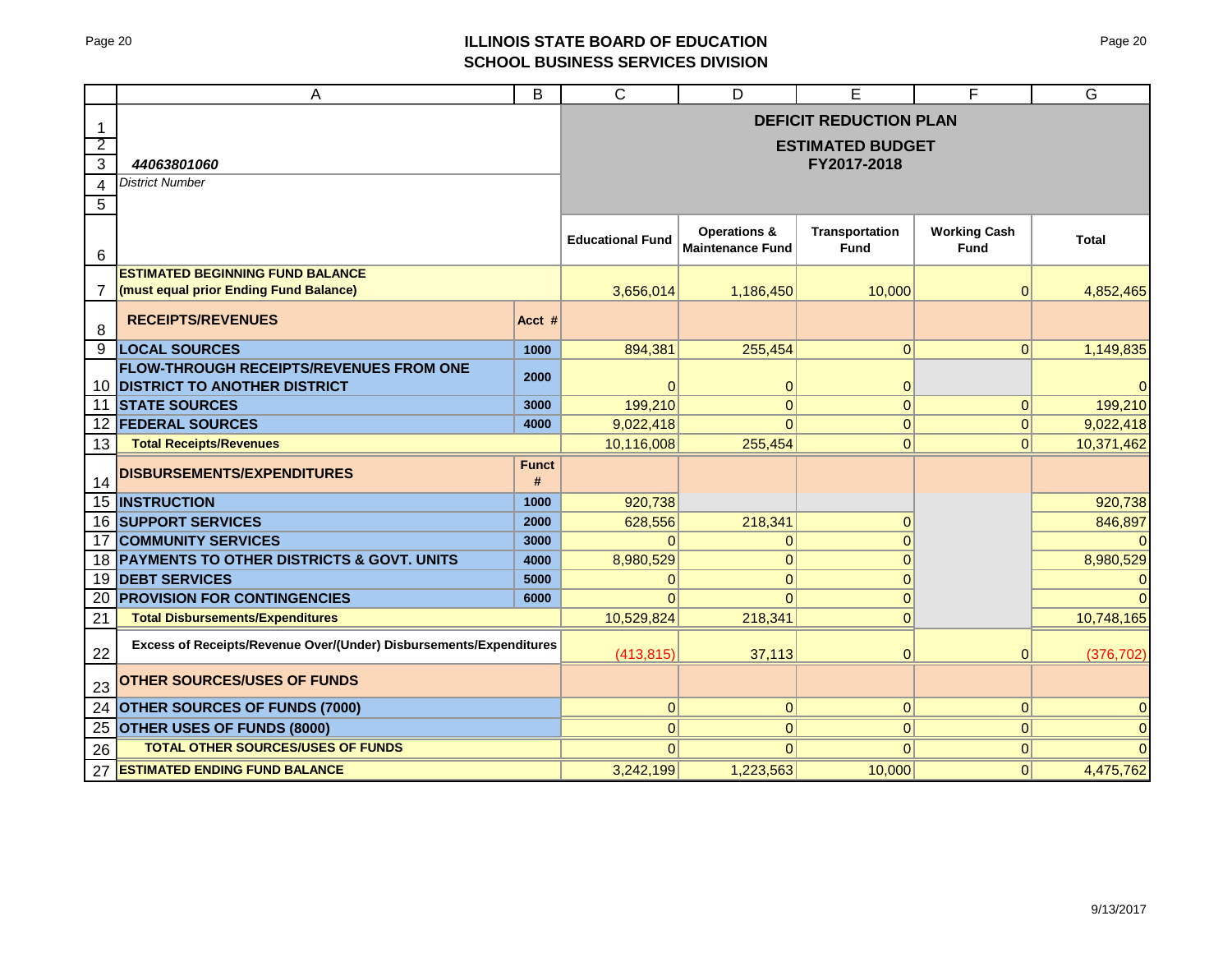# Page 21 **ILLINOIS STATE BOARD OF EDUCATION SCHOOL BUSINESS SERVICES DIVISION**

|                                                                       | A                                                                                 | B                 | H                       |                                                    | J                                      | Κ                           | L              |
|-----------------------------------------------------------------------|-----------------------------------------------------------------------------------|-------------------|-------------------------|----------------------------------------------------|----------------------------------------|-----------------------------|----------------|
| $\mathbf{1}$<br>$\overline{2}$<br>$\mathbf{3}$<br>$\overline{4}$<br>5 | 44063801060<br><b>District Number</b>                                             |                   |                         |                                                    | <b>ESTIMATED BUDGET</b><br>FY2018-2019 |                             |                |
| 6                                                                     |                                                                                   |                   | <b>Educational Fund</b> | <b>Operations &amp;</b><br><b>Maintenance Fund</b> | Transportation<br><b>Fund</b>          | <b>Working Cash</b><br>Fund | <b>Total</b>   |
|                                                                       | <b>ESTIMATED BEGINNING FUND BALANCE</b>                                           |                   |                         |                                                    |                                        |                             |                |
| $\overline{7}$                                                        | (must equal prior Ending Fund Balance)                                            |                   | 3,242,199               | 1,223,563                                          | 10,000                                 | 0                           | 4,475,762      |
| 8                                                                     | <b>RECEIPTS/REVENUES</b>                                                          | Acct #            |                         |                                                    |                                        |                             |                |
| 9                                                                     | <b>LOCAL SOURCES</b>                                                              | 1000              |                         |                                                    |                                        |                             | $\Omega$       |
|                                                                       | <b>FLOW-THROUGH RECEIPTS/REVENUES FROM ONE</b><br>10 DISTRICT TO ANOTHER DISTRICT | 2000              |                         |                                                    |                                        |                             | $\pmb{0}$      |
|                                                                       | 11 STATE SOURCES                                                                  | 3000              |                         |                                                    |                                        |                             | $\mathbf 0$    |
|                                                                       | 12 <b>FEDERAL SOURCES</b>                                                         | 4000              |                         |                                                    |                                        |                             | $\mathbf 0$    |
| 13                                                                    | <b>Total Receipts/Revenues</b>                                                    |                   | $\mathbf{0}$            | $\overline{0}$                                     | $\overline{0}$                         | $\mathbf{0}$                | $\mathbf{0}$   |
| 14                                                                    | DISBURSEMENTS/EXPENDITURES                                                        | <b>Funct</b><br># |                         |                                                    |                                        |                             |                |
| 15                                                                    | <b>INSTRUCTION</b>                                                                | 1000              |                         |                                                    |                                        |                             | $\mathbf 0$    |
|                                                                       | <b>16 SUPPORT SERVICES</b>                                                        | 2000              |                         |                                                    |                                        |                             | $\pmb{0}$      |
| 17                                                                    | <b>COMMUNITY SERVICES</b>                                                         | 3000              |                         |                                                    |                                        |                             | $\mathbf 0$    |
|                                                                       | 18 PAYMENTS TO OTHER DISTRICTS & GOVT. UNITS                                      | 4000              |                         |                                                    |                                        |                             | $\mathbf 0$    |
| 19                                                                    | <b>DEBT SERVICES</b>                                                              | 5000              |                         |                                                    |                                        |                             | $\overline{0}$ |
| 20                                                                    | <b>PROVISION FOR CONTINGENCIES</b>                                                | 6000              |                         |                                                    |                                        |                             | $\overline{0}$ |
| 21                                                                    | <b>Total Disbursements/Expenditures</b>                                           |                   | 0                       | $\overline{0}$                                     | $\overline{0}$                         |                             | $\overline{0}$ |
| 22                                                                    | Excess of Receipts/Revenue Over/(Under) Disbursements/Expenditures                |                   | $\mathbf 0$             | $\overline{0}$                                     | $\mathbf 0$                            | $\Omega$                    | $\mathbf 0$    |
| 23                                                                    | <b>OTHER SOURCES/USES OF FUNDS</b>                                                |                   |                         |                                                    |                                        |                             |                |
| 24                                                                    | <b>OTHER SOURCES OF FUNDS (7000)</b>                                              |                   |                         |                                                    |                                        |                             | $\Omega$       |
| 25                                                                    | <b>OTHER USES OF FUNDS (8000)</b>                                                 |                   |                         |                                                    |                                        |                             | $\Omega$       |
| 26                                                                    | <b>TOTAL OTHER SOURCES/USES OF FUNDS</b>                                          |                   | 0                       | $\Omega$                                           | $\Omega$                               | 0                           | $\Omega$       |
| 27                                                                    | <b>ESTIMATED ENDING FUND BALANCE</b>                                              |                   | 3,242,199               | 1,223,563                                          | 10,000                                 | 0                           | 4,475,762      |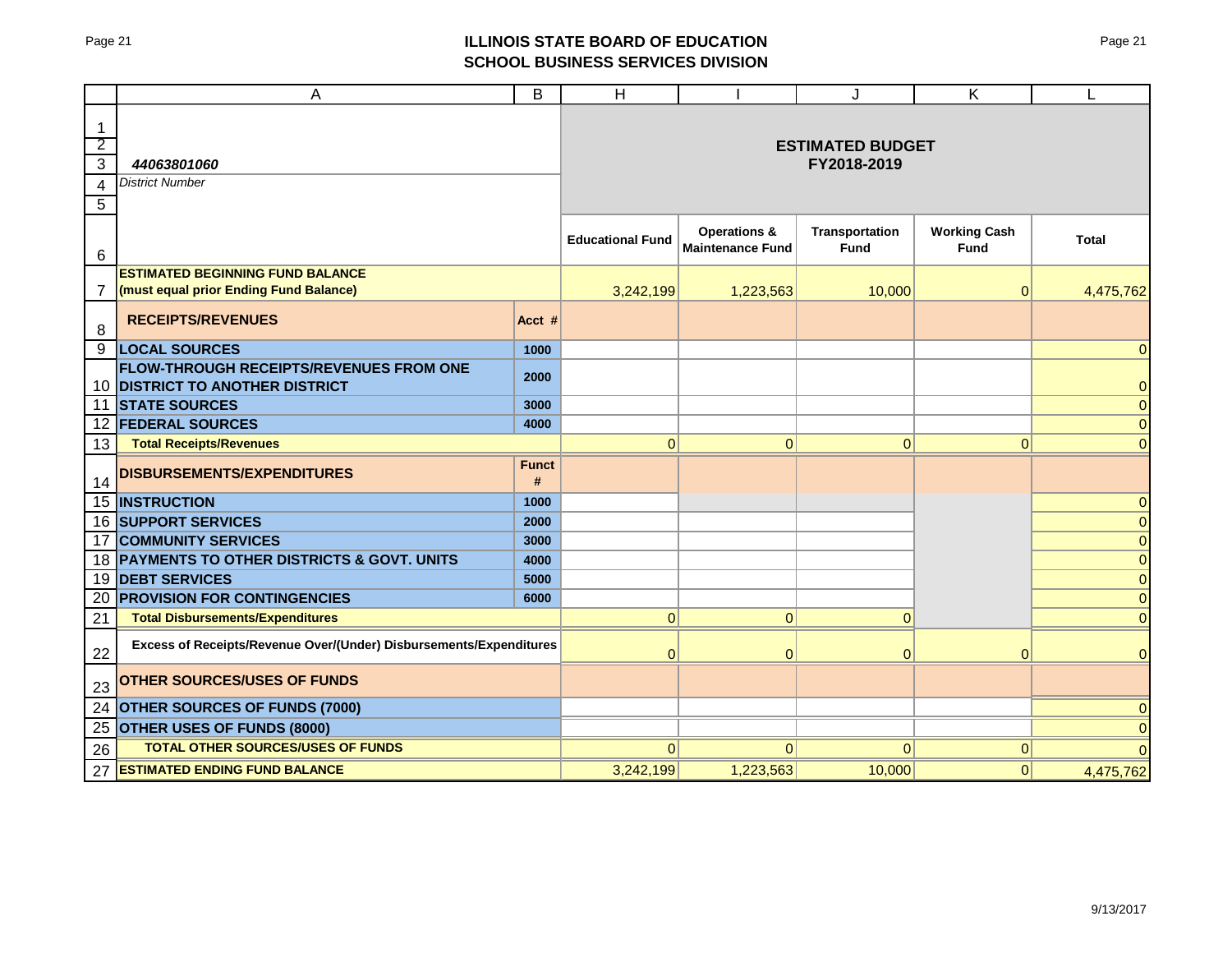# Page 22 **ILLINOIS STATE BOARD OF EDUCATION SCHOOL BUSINESS SERVICES DIVISION**

|                                                            | Α                                                                                 | B                 | M                       | N                                                  | $\circ$                                | P                                  | Q              |
|------------------------------------------------------------|-----------------------------------------------------------------------------------|-------------------|-------------------------|----------------------------------------------------|----------------------------------------|------------------------------------|----------------|
| $\mathbf{1}$<br>$\overline{2}$<br>$\overline{3}$<br>4<br>5 | 44063801060<br><b>District Number</b>                                             |                   |                         |                                                    | <b>ESTIMATED BUDGET</b><br>FY2019-2020 |                                    |                |
| 6                                                          |                                                                                   |                   | <b>Educational Fund</b> | <b>Operations &amp;</b><br><b>Maintenance Fund</b> | <b>Transportation</b><br><b>Fund</b>   | <b>Working Cash</b><br><b>Fund</b> | <b>Total</b>   |
| 7                                                          | <b>ESTIMATED BEGINNING FUND BALANCE</b><br>(must equal prior Ending Fund Balance) |                   | 3,242,199               | 1,223,563                                          | 10,000                                 | 0                                  | 4,475,762      |
| 8                                                          | <b>RECEIPTS/REVENUES</b>                                                          | Acct #            |                         |                                                    |                                        |                                    |                |
| 9                                                          | <b>LOCAL SOURCES</b>                                                              | 1000              |                         |                                                    |                                        |                                    | $\Omega$       |
|                                                            | <b>FLOW-THROUGH RECEIPTS/REVENUES FROM ONE</b><br>10 DISTRICT TO ANOTHER DISTRICT | 2000              |                         |                                                    |                                        |                                    | $\pmb{0}$      |
|                                                            | <b>11 STATE SOURCES</b>                                                           | 3000              |                         |                                                    |                                        |                                    | $\overline{0}$ |
|                                                            | 12 FEDERAL SOURCES                                                                | 4000              |                         |                                                    |                                        |                                    | $\mathbf 0$    |
| 13                                                         | <b>Total Receipts/Revenues</b>                                                    |                   | 0                       | $\overline{0}$                                     | $\mathbf 0$                            | $\mathbf 0$                        | $\bf 0$        |
| 14                                                         | <b>DISBURSEMENTS/EXPENDITURES</b>                                                 | <b>Funct</b><br># |                         |                                                    |                                        |                                    |                |
| 15                                                         | <b>INSTRUCTION</b>                                                                | 1000              |                         |                                                    |                                        |                                    | 0              |
|                                                            | <b>16 SUPPORT SERVICES</b>                                                        | 2000              |                         |                                                    |                                        |                                    | $\pmb{0}$      |
| 17                                                         | <b>COMMUNITY SERVICES</b>                                                         | 3000              |                         |                                                    |                                        |                                    | $\mathbf 0$    |
|                                                            | 18 PAYMENTS TO OTHER DISTRICTS & GOVT. UNITS                                      | 4000              |                         |                                                    |                                        |                                    | $\mathbf 0$    |
| 19                                                         | <b>DEBT SERVICES</b>                                                              | 5000              |                         |                                                    |                                        |                                    | $\overline{0}$ |
| 20                                                         | <b>PROVISION FOR CONTINGENCIES</b>                                                | 6000              |                         |                                                    |                                        |                                    | $\overline{0}$ |
| 21                                                         | <b>Total Disbursements/Expenditures</b>                                           |                   | 0                       | $\overline{0}$                                     | $\overline{0}$                         |                                    | $\mathbf{0}$   |
| 22                                                         | Excess of Receipts/Revenue Over/(Under) Disbursements/Expenditures                |                   | $\mathbf 0$             | $\overline{0}$                                     | $\overline{0}$                         | $\Omega$                           | $\overline{0}$ |
| 23                                                         | <b>OTHER SOURCES/USES OF FUNDS</b>                                                |                   |                         |                                                    |                                        |                                    |                |
| 24                                                         | <b>OTHER SOURCES OF FUNDS (7000)</b>                                              |                   |                         |                                                    |                                        |                                    | $\mathbf{0}$   |
| 25                                                         | <b>OTHER USES OF FUNDS (8000)</b>                                                 |                   |                         |                                                    |                                        |                                    | $\Omega$       |
| 26                                                         | <b>TOTAL OTHER SOURCES/USES OF FUNDS</b>                                          |                   | 0                       | $\Omega$                                           | $\Omega$                               | 0                                  | $\Omega$       |
| 27                                                         | <b>ESTIMATED ENDING FUND BALANCE</b>                                              |                   | 3,242,199               | 1,223,563                                          | 10,000                                 | 0                                  | 4,475,762      |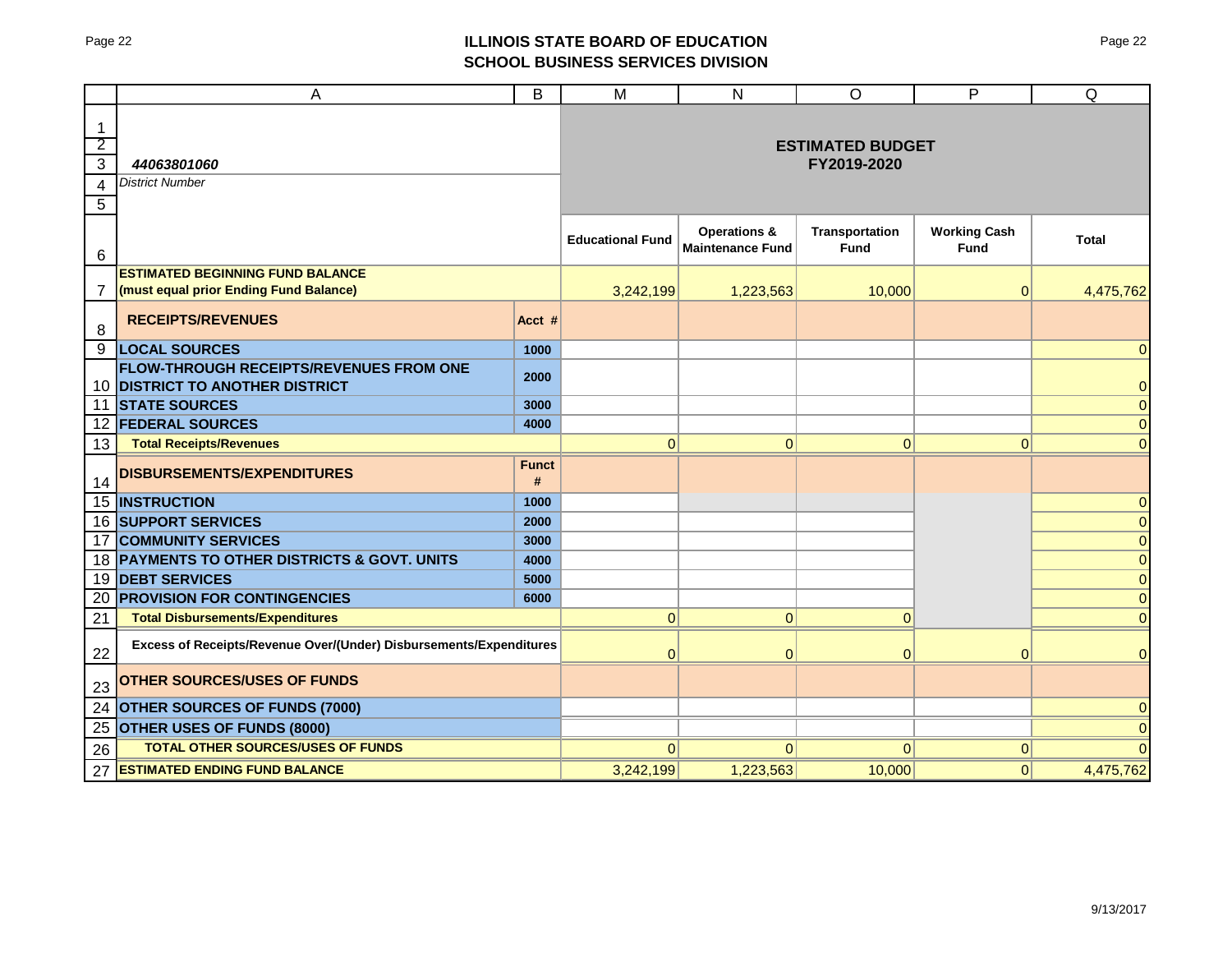# Page 23 **ILLINOIS STATE BOARD OF EDUCATION SCHOOL BUSINESS SERVICES DIVISION**

|                                                            | Α                                                                                 | B                 | $\mathsf{R}$            | S                                                  | т                                      | U                                  | $\vee$         |
|------------------------------------------------------------|-----------------------------------------------------------------------------------|-------------------|-------------------------|----------------------------------------------------|----------------------------------------|------------------------------------|----------------|
| $\mathbf{1}$<br>$\overline{2}$<br>$\overline{3}$<br>4<br>5 | 44063801060<br><b>District Number</b>                                             |                   |                         |                                                    | <b>ESTIMATED BUDGET</b><br>FY2020-2021 |                                    |                |
| 6                                                          |                                                                                   |                   | <b>Educational Fund</b> | <b>Operations &amp;</b><br><b>Maintenance Fund</b> | <b>Transportation</b><br><b>Fund</b>   | <b>Working Cash</b><br><b>Fund</b> | <b>Total</b>   |
| 7                                                          | <b>ESTIMATED BEGINNING FUND BALANCE</b><br>(must equal prior Ending Fund Balance) |                   | 3,242,199               | 1,223,563                                          | 10,000                                 | 0                                  | 4,475,762      |
| 8                                                          | <b>RECEIPTS/REVENUES</b>                                                          | Acct #            |                         |                                                    |                                        |                                    |                |
| 9                                                          | <b>LOCAL SOURCES</b>                                                              | 1000              |                         |                                                    |                                        |                                    | $\Omega$       |
|                                                            | <b>FLOW-THROUGH RECEIPTS/REVENUES FROM ONE</b><br>10 DISTRICT TO ANOTHER DISTRICT | 2000              |                         |                                                    |                                        |                                    | $\pmb{0}$      |
|                                                            | <b>11 STATE SOURCES</b>                                                           | 3000              |                         |                                                    |                                        |                                    | $\overline{0}$ |
|                                                            | 12 FEDERAL SOURCES                                                                | 4000              |                         |                                                    |                                        |                                    | $\mathbf 0$    |
| 13                                                         | <b>Total Receipts/Revenues</b>                                                    |                   | 0                       | $\overline{0}$                                     | $\mathbf 0$                            | $\mathbf 0$                        | $\bf 0$        |
| 14                                                         | <b>DISBURSEMENTS/EXPENDITURES</b>                                                 | <b>Funct</b><br># |                         |                                                    |                                        |                                    |                |
| 15                                                         | <b>INSTRUCTION</b>                                                                | 1000              |                         |                                                    |                                        |                                    | $\mathbf 0$    |
|                                                            | <b>16 SUPPORT SERVICES</b>                                                        | 2000              |                         |                                                    |                                        |                                    | $\pmb{0}$      |
| 17                                                         | <b>COMMUNITY SERVICES</b>                                                         | 3000              |                         |                                                    |                                        |                                    | $\mathbf 0$    |
|                                                            | 18 PAYMENTS TO OTHER DISTRICTS & GOVT. UNITS                                      | 4000              |                         |                                                    |                                        |                                    | $\mathbf 0$    |
| 19                                                         | <b>DEBT SERVICES</b>                                                              | 5000              |                         |                                                    |                                        |                                    | $\overline{0}$ |
| 20                                                         | <b>PROVISION FOR CONTINGENCIES</b>                                                | 6000              |                         |                                                    |                                        |                                    | $\overline{0}$ |
| 21                                                         | <b>Total Disbursements/Expenditures</b>                                           |                   | 0                       | $\overline{0}$                                     | $\overline{0}$                         |                                    | $\mathbf{0}$   |
| 22                                                         | Excess of Receipts/Revenue Over/(Under) Disbursements/Expenditures                |                   | $\mathbf 0$             | $\overline{0}$                                     | $\overline{0}$                         | $\Omega$                           | $\mathbf{0}$   |
| 23                                                         | <b>OTHER SOURCES/USES OF FUNDS</b>                                                |                   |                         |                                                    |                                        |                                    |                |
| 24                                                         | <b>OTHER SOURCES OF FUNDS (7000)</b>                                              |                   |                         |                                                    |                                        |                                    | $\overline{0}$ |
| 25                                                         | <b>OTHER USES OF FUNDS (8000)</b>                                                 |                   |                         |                                                    |                                        |                                    | $\Omega$       |
| 26                                                         | <b>TOTAL OTHER SOURCES/USES OF FUNDS</b>                                          |                   | 0                       | $\Omega$                                           | $\Omega$                               | 0                                  | $\Omega$       |
| 27                                                         | <b>ESTIMATED ENDING FUND BALANCE</b>                                              |                   | 3,242,199               | 1,223,563                                          | 10,000                                 | 0                                  | 4,475,762      |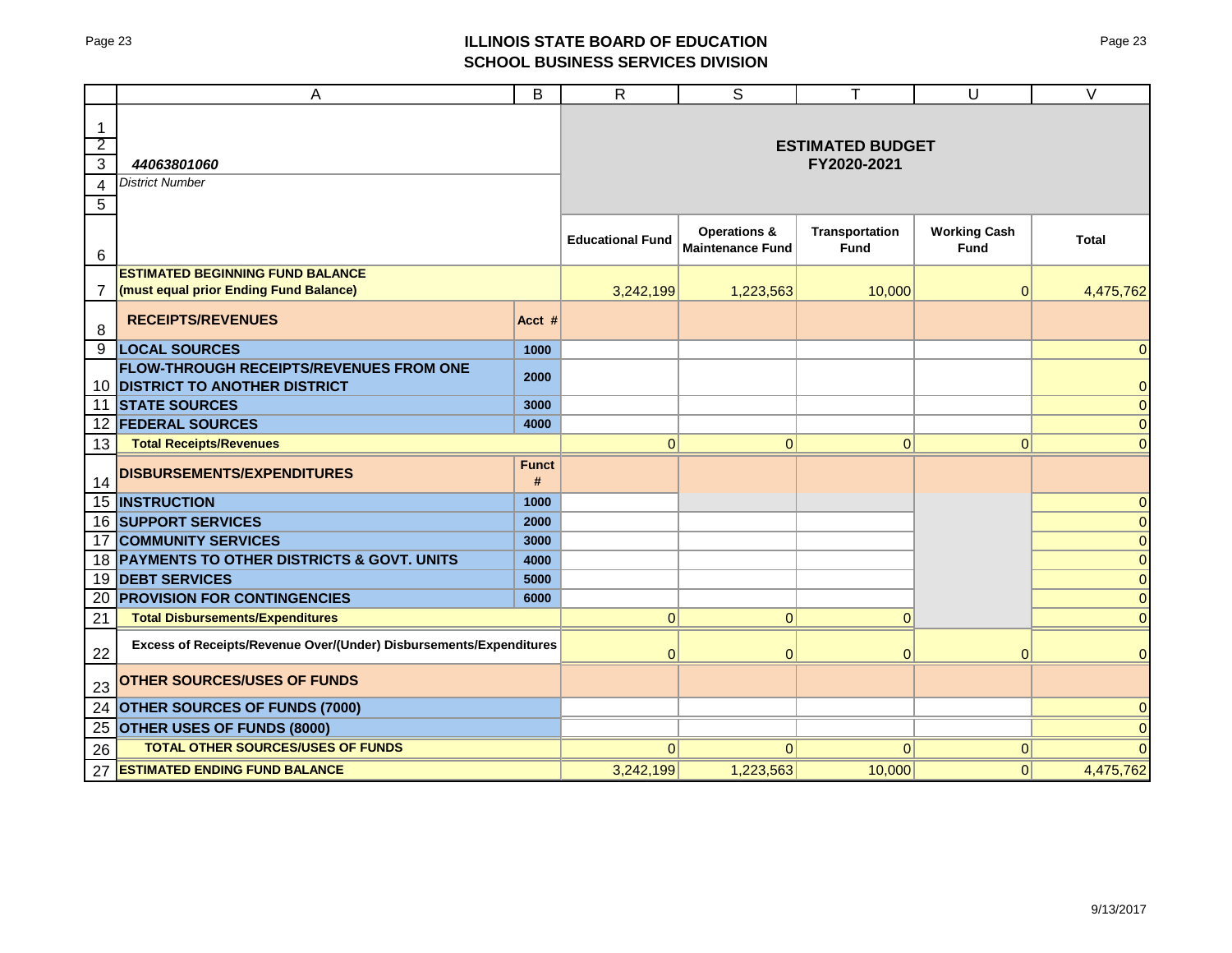# Page 24 **ILLINOIS STATE BOARD OF EDUCATION SCHOOL BUSINESS SERVICES DIVISION**

|                | A                                                                                 | B                                                                          | $\overline{\mathsf{W}}$ | X              | Y              | $\overline{Z}$ |
|----------------|-----------------------------------------------------------------------------------|----------------------------------------------------------------------------|-------------------------|----------------|----------------|----------------|
| 1              |                                                                                   | <b>SUMMARY</b>                                                             |                         |                |                |                |
| $\overline{2}$ |                                                                                   | <b>BUDGET ADDENDUM - DEFICIT REDUCTION PLAN</b><br><b>ESTIMATED BUDGET</b> |                         |                |                |                |
| 3              | 44063801060                                                                       |                                                                            |                         |                |                |                |
| $\overline{4}$ | <b>District Number</b>                                                            | Date of Adoption:                                                          |                         |                |                |                |
| 5              |                                                                                   | (Enter as MM/DD/YY)                                                        |                         |                |                |                |
| 6              |                                                                                   | FY2017-2018                                                                | FY2018-2019             | FY2019-2020    | FY2020-2021    |                |
|                | <b>ESTIMATED BEGINNING FUND BALANCE</b>                                           |                                                                            |                         |                |                |                |
| 7              | (must equal prior Ending Fund Balance)                                            | 4.852.465                                                                  | 4,475,762               | 4,475,762      | 4,475,762      |                |
| 8              | <b>RECEIPTS/REVENUES</b>                                                          | Acct #                                                                     |                         |                |                |                |
| 9              | <b>LOCAL SOURCES</b>                                                              | 1000                                                                       | 1,149,835               | 0              | $\mathbf{0}$   | 0              |
|                | <b>FLOW-THROUGH RECEIPTS/REVENUES FROM ONE</b><br>10 DISTRICT TO ANOTHER DISTRICT | 2000                                                                       | 0                       | $\mathbf 0$    | $\mathbf 0$    | 0              |
|                | 11 STATE SOURCES                                                                  | 3000                                                                       | 199,210                 | $\overline{0}$ | $\mathbf{0}$   | $\overline{0}$ |
|                | <b>12 FEDERAL SOURCES</b>                                                         | 4000                                                                       | 9,022,418               | $\Omega$       | $\mathbf{0}$   | $\overline{0}$ |
| 13             | <b>Total Receipts/Revenues</b>                                                    |                                                                            | 10,371,462              | $\overline{0}$ | $\mathbf{0}$   | 0              |
| 14             | <b>DISBURSEMENTS/EXPENDITURES</b>                                                 | <b>Funct</b><br>#                                                          |                         |                |                |                |
|                | 15 <b>INSTRUCTION</b>                                                             | 1000                                                                       | 920,738                 | 0              | $\pmb{0}$      | $\overline{0}$ |
|                | <b>16 SUPPORT SERVICES</b>                                                        | 2000                                                                       | 846,897                 | 0              | $\mathbf 0$    | $\overline{0}$ |
|                | <b>17 COMMUNITY SERVICES</b>                                                      | 3000                                                                       | $\Omega$                | 0              | $\pmb{0}$      | $\overline{0}$ |
|                | 18 PAYMENTS TO OTHER DISTRICTS & GOVT. UNITS                                      | 4000                                                                       | 8,980,529               | $\mathbf{0}$   | $\pmb{0}$      | $\mathbf 0$    |
|                | 19 DEBT SERVICES                                                                  | 5000                                                                       | $\mathbf 0$             | 0              | $\pmb{0}$      | $\mathbf 0$    |
| 20             | <b>PROVISION FOR CONTINGENCIES</b>                                                | 6000                                                                       | $\Omega$                | 0              | $\pmb{0}$      | $\overline{0}$ |
| 21             | <b>Total Disbursements/Expenditures</b>                                           | 10,748,165                                                                 | $\overline{0}$          | $\mathbf 0$    | $\overline{0}$ |                |
| 22             | Excess of Receipts/Revenue Over/(Under) Disbursements/Expenditures                | (376, 702)                                                                 | $\Omega$                | $\mathbf{0}$   | $\overline{0}$ |                |
| 23             | <b>OTHER SOURCES/USES OF FUNDS</b>                                                |                                                                            |                         |                |                |                |
| 24             | <b>OTHER SOURCES OF FUNDS (7000)</b>                                              | 0                                                                          | 0                       | $\mathbf 0$    | 0              |                |
| 25             | <b>OTHER USES OF FUNDS (8000)</b>                                                 | $\overline{0}$                                                             | 0                       | $\mathbf{0}$   | 0              |                |
| 26             | <b>TOTAL OTHER SOURCES/USES OF FUNDS</b>                                          | $\Omega$                                                                   | $\Omega$                | $\Omega$       |                |                |
| 27             | <b>ESTIMATED ENDING FUND BALANCE</b>                                              | 4,475,762                                                                  | 4,475,762               | 4,475,762      | 4,475,762      |                |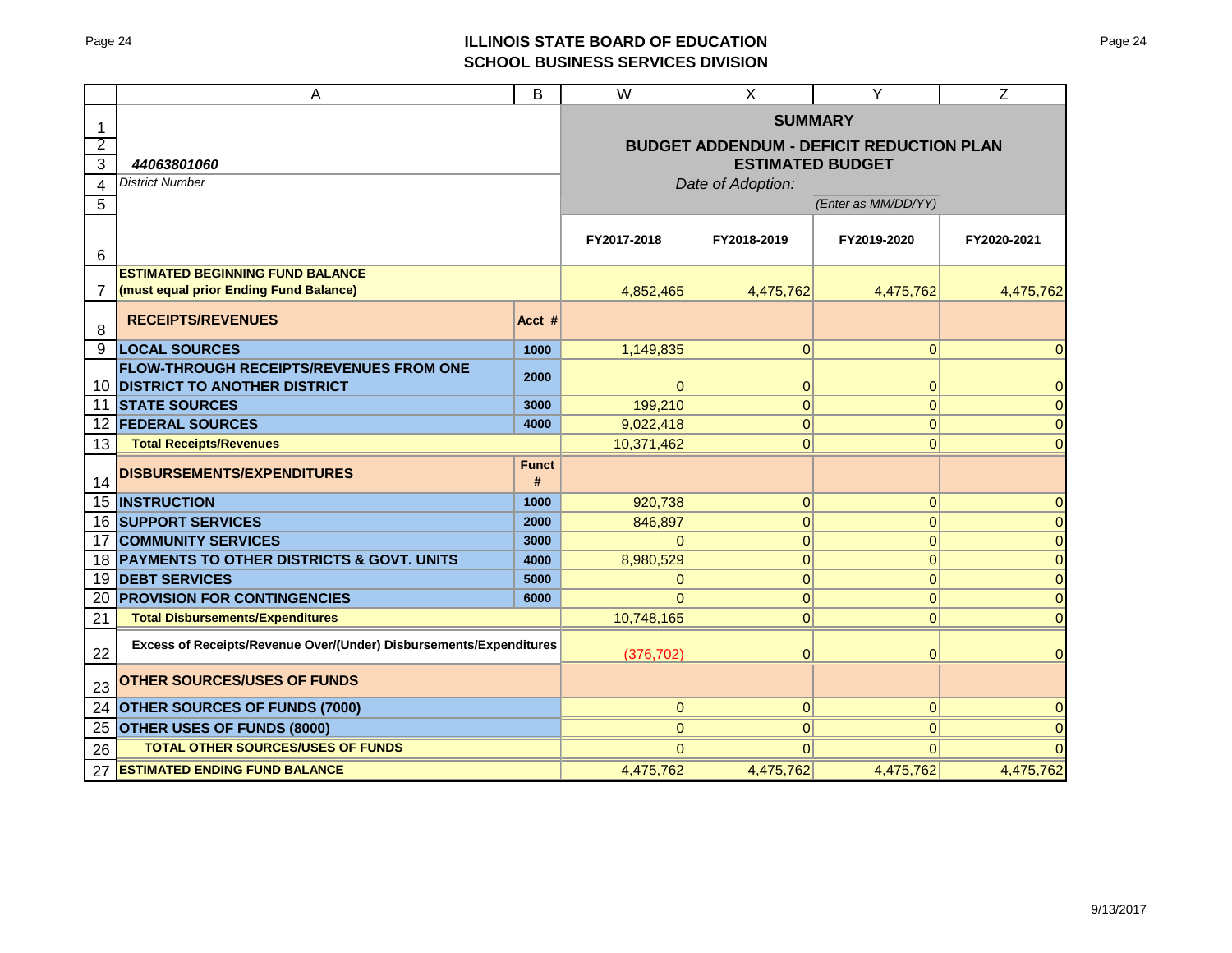- 
- $\equiv$
- 
- $\frac{1}{1}$
- 
- 
- **2**
- 
- 
- 
- 
- 
- 
- 
- 
- 
- 
- 
- 
- -

9/13/2017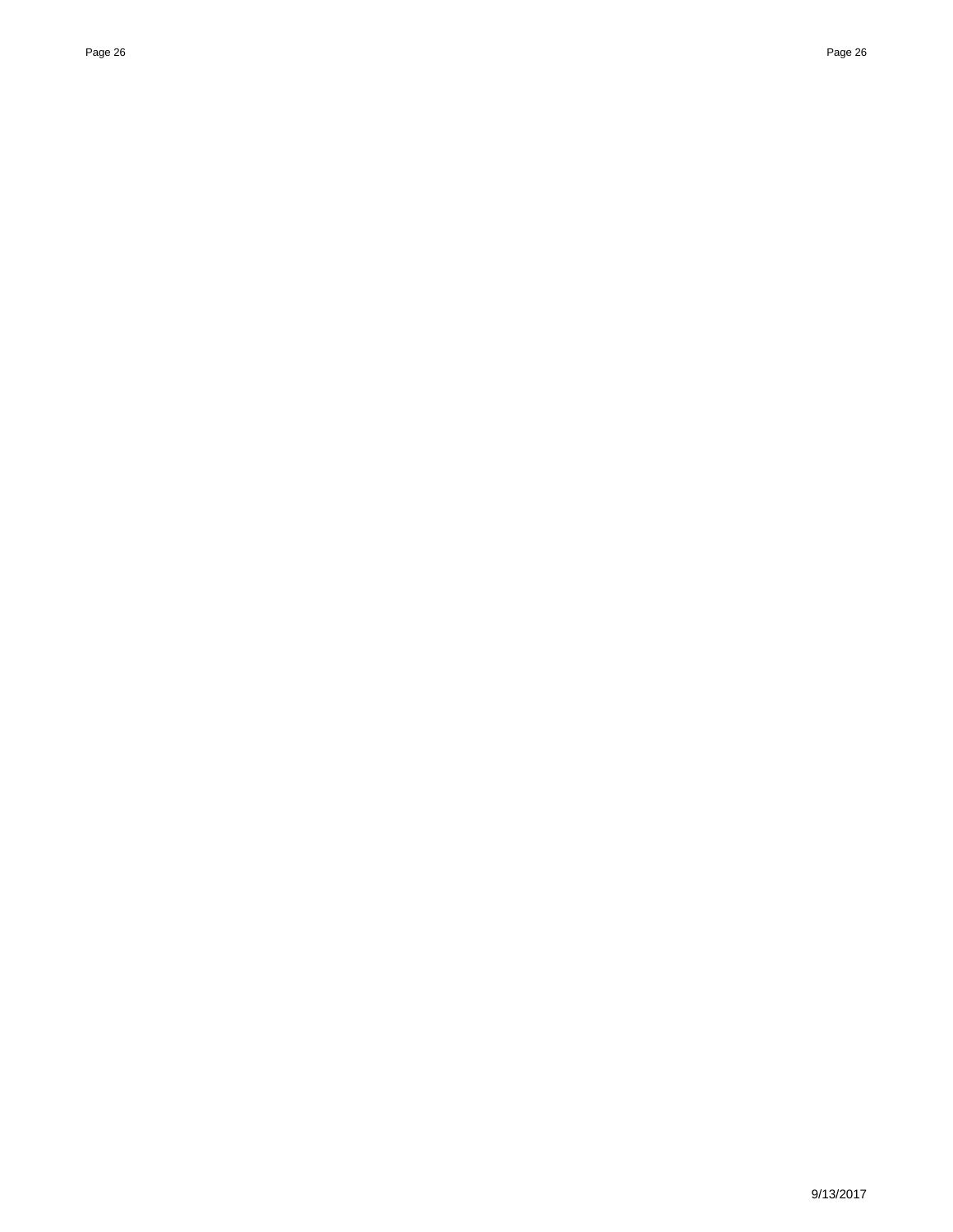# *Deficit Reduction Plan-Background/Assumptions Fiscal Year 2017-2018 through Fiscal Year 2020-2021*

*Special Education District of McHenry County 44063801060*

Please complete the following schedule and include a brief description to identify any areas of the budget that will be impacted from one year to the next. If the deficit reduction plan relies upon new local revenues, identify contingencies for further budget reductions which will be enacted in the event *those new revenues are not available.* 

**Background and Narrative of Budget Reductions:**

**Assumptions Used in the Deficit Reduction Plan:**

**- Foundation Levels for General State Aid:**

**- Equal Assessed Valuation and Tax Rates:**

**- Employee Salaries and Benefits:**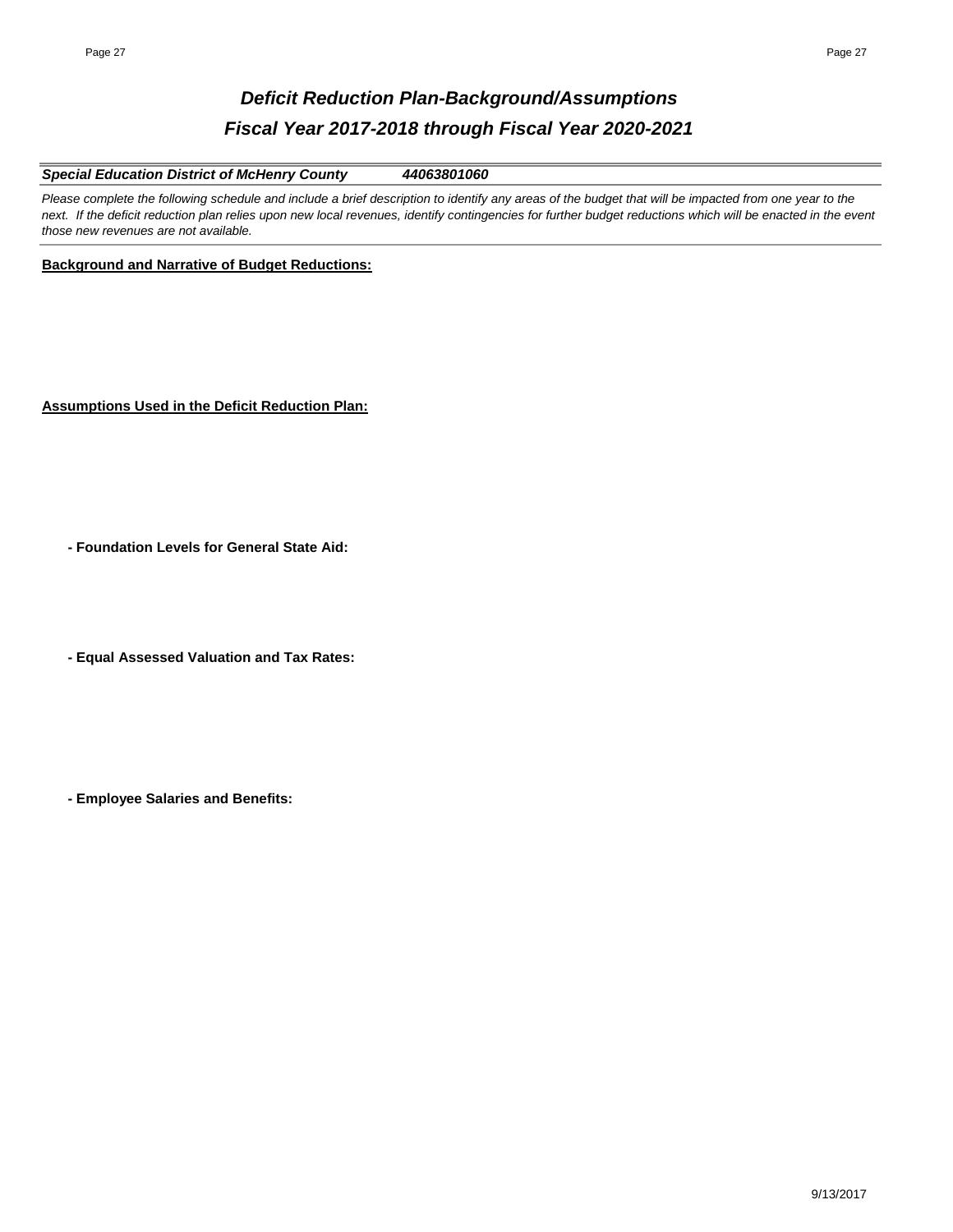### **- Short and Long Term Borrowing:**

**- Educational Impact:**

**- Other Assumptions:**

**- Has the district considered shared services or outsourcing (Ex: Transportation, Insurance) If yes please explain:**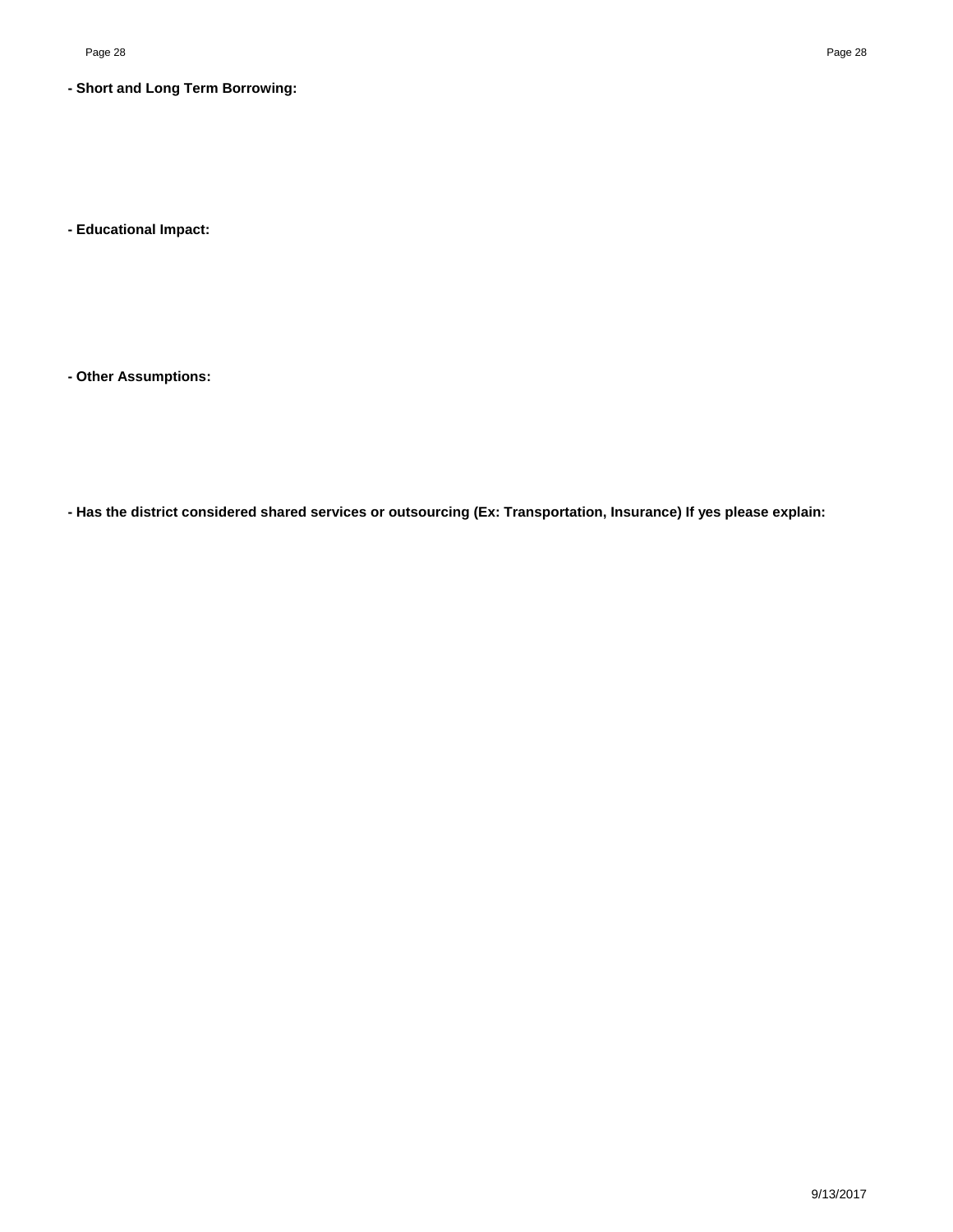# **ESTIMATED LIMITATION OF ADMINISTRATIVE COSTS**

*(For Local Use Only)*

### *This is an estimated Limitation of Administrative Costs Worksheet only and will not be accepted for Official Submission of the Limitation of Administrative Costs Worksheet.*

*The worksheet is intended for use during the budgeting process to estimate the district's percent increase of FY2018 budgeted expenditures over FY2017 actual expenditures. Budget information is copied to this page. Insert the prior year estimated actual expenditures to compute the estimated percentage increase (decrease).*

*The official Limitation of Administrative Costs Worksheet is attached to the end of the Annual An official Limitation of Administrative Costs Worksheet can Financial Report (ISBE Form 50-35) and may be submitted in conjunction with that report. also be found on the ISBE website at:*

Limitation of Administrative Costs

| <b>ESTIMATED LIMITATION OF ADMINISTRATIVE COSTS</b>                                                 |                   | School District Name:                     | <b>Special Education District of McHenry County</b>                  |                     |                                                          |                                                                      |                           |  |
|-----------------------------------------------------------------------------------------------------|-------------------|-------------------------------------------|----------------------------------------------------------------------|---------------------|----------------------------------------------------------|----------------------------------------------------------------------|---------------------------|--|
| <b>WORKSHEET</b>                                                                                    |                   |                                           |                                                                      | <b>RCDT Number:</b> | 44-063-8010-60                                           |                                                                      |                           |  |
| (Section 17-1.5 of the School Code)                                                                 |                   |                                           |                                                                      |                     |                                                          |                                                                      |                           |  |
|                                                                                                     |                   |                                           | <b>Estimated Actual Expenditures,</b><br><b>Fiscal Year 2017</b>     |                     | <b>Budgeted Expenditures,</b><br><b>Fiscal Year 2018</b> |                                                                      |                           |  |
| <b>Description</b><br>(Enter Whole Numbers Only)                                                    | <b>Funct</b><br># | (10)<br><b>Educational</b><br><b>Fund</b> | (20)<br><b>Operations &amp;</b><br><b>Maintenance</b><br><b>Fund</b> | Total               | (10)<br><b>Educational</b><br><b>Fund</b>                | (20)<br><b>Operations &amp;</b><br><b>Maintenance</b><br><b>Fund</b> | Total                     |  |
| <b>Executive Administration Services</b>                                                            | 2320              |                                           |                                                                      |                     | 160,452                                                  |                                                                      | 160,452                   |  |
| 2 Special Area Administration Services                                                              | 2330              |                                           |                                                                      |                     |                                                          |                                                                      | $\Omega$                  |  |
| 3<br>Other Support Services - School Administration                                                 | 2490              |                                           |                                                                      |                     |                                                          |                                                                      |                           |  |
| 4 Direction of Business Support Services                                                            | 2510              |                                           |                                                                      |                     |                                                          | $\Omega$                                                             | $\Omega$                  |  |
| 5 Internal Services                                                                                 | 2570              |                                           |                                                                      |                     | 2,500                                                    |                                                                      | 2,500                     |  |
| 6 Direction of Central Support Services                                                             | 2610              |                                           |                                                                      | $\Omega$            | 0                                                        |                                                                      | $\Omega$                  |  |
| 7 Deduct - Early Retirement or other pension obligations<br>required by state law and include above |                   |                                           |                                                                      |                     |                                                          |                                                                      |                           |  |
| 8<br><b>Totals</b>                                                                                  |                   | $\overline{0}$                            | $\Omega$                                                             | $\Omega$            | 162,952                                                  | $\Omega$                                                             | 162,952                   |  |
| 9 Estimated Percent Increase (Decrease) for FY2018<br>(Budgeted) over FY2017 (Actual)               |                   |                                           |                                                                      |                     |                                                          |                                                                      | <b>Enter Actual Data!</b> |  |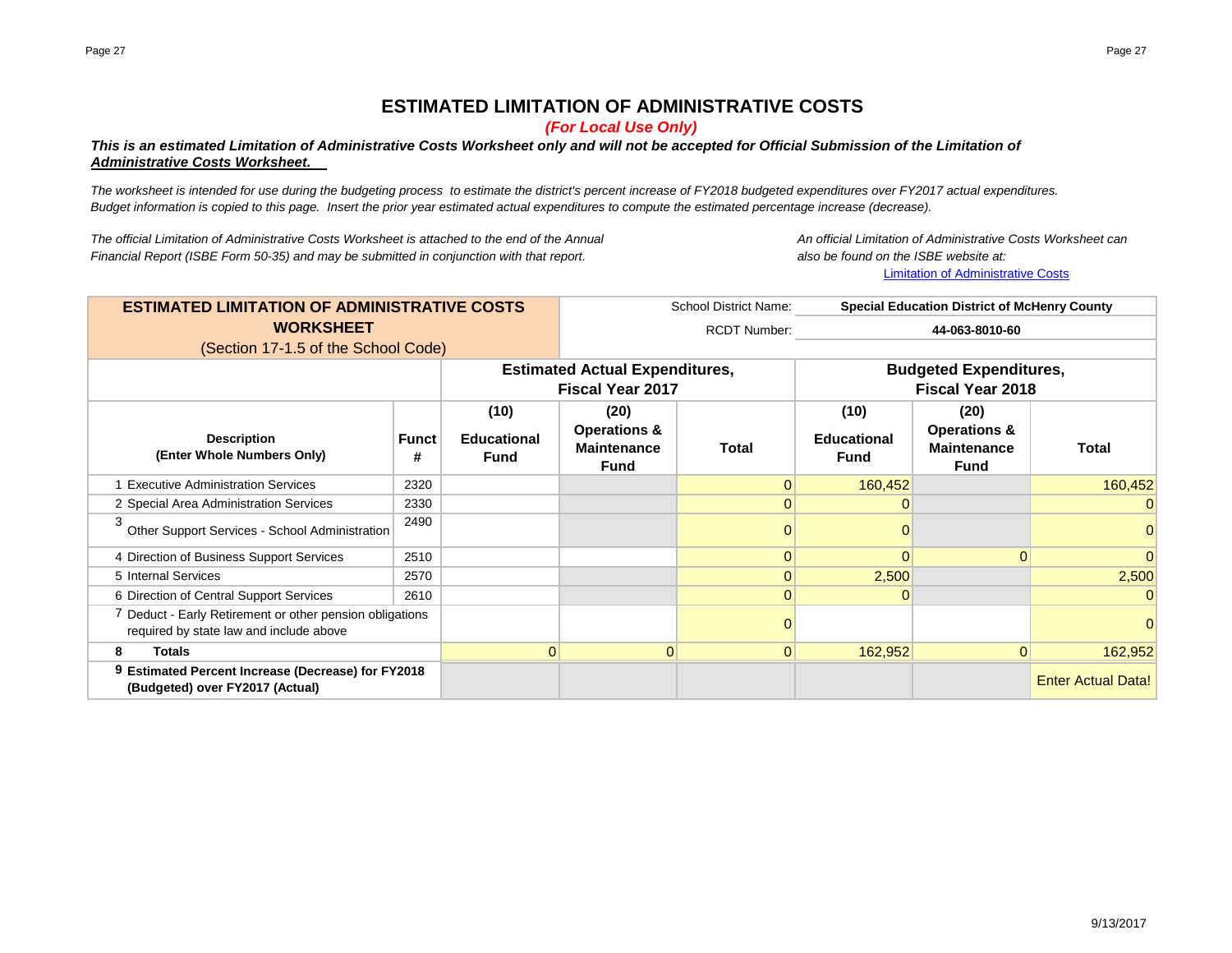# **REPORTING OF PUBLIC VENDOR CONTRACTS OF \$1,000 OR MORE**

*In accordance with the School Code, Section 10-20.21, all school districts are required to file a report listing 'vendor contracts' as an attachment to their budget. In this context, the term "vendor*  contracts" refers to "all contracts and agreements that pertain to goods and services that were intended to generate additional revenue and other remunerations for the school district in excess of \$1,000, including without limitation vending machine contracts, sports and other attire, class rings, and photographic services. The report is to list information regarding such contracts for the fiscal year *immediately preceding the fiscal year of the budget. All such contracts executed on or after July 1, 2007 must be approved by the school board.*

 *See: School Code, Section 10-20.21 - Contracts*

*(Sheet is unprotected and can be re-formatted as needed, but must be used for submission)*

| Name of Vendor | <b>Product or Service</b><br>Provided | <b>Net Revenue</b> | <b>Non-Monetary</b><br>Remuneration | <b>Purpose of Proceeds</b> | <b>Distribution Method and Recipient of</b><br><b>Non-Monetary Remunerations</b><br><b>Distributed</b> |
|----------------|---------------------------------------|--------------------|-------------------------------------|----------------------------|--------------------------------------------------------------------------------------------------------|
|                |                                       |                    |                                     |                            |                                                                                                        |
|                |                                       |                    |                                     |                            |                                                                                                        |
|                |                                       |                    |                                     |                            |                                                                                                        |
|                |                                       |                    |                                     |                            |                                                                                                        |
|                |                                       |                    |                                     |                            |                                                                                                        |
|                |                                       |                    |                                     |                            |                                                                                                        |
|                |                                       |                    |                                     |                            |                                                                                                        |
|                |                                       |                    |                                     |                            |                                                                                                        |
|                |                                       |                    |                                     |                            |                                                                                                        |
|                |                                       |                    |                                     |                            |                                                                                                        |
|                |                                       |                    |                                     |                            |                                                                                                        |
|                |                                       |                    |                                     |                            |                                                                                                        |
|                |                                       |                    |                                     |                            |                                                                                                        |
|                |                                       |                    |                                     |                            |                                                                                                        |
|                |                                       |                    |                                     |                            |                                                                                                        |
|                |                                       |                    |                                     |                            |                                                                                                        |
|                |                                       |                    |                                     |                            |                                                                                                        |
|                |                                       |                    |                                     |                            |                                                                                                        |
|                |                                       |                    |                                     |                            |                                                                                                        |
|                |                                       |                    |                                     |                            |                                                                                                        |
|                |                                       |                    |                                     |                            |                                                                                                        |
|                |                                       |                    |                                     |                            |                                                                                                        |
|                |                                       |                    |                                     |                            |                                                                                                        |
|                |                                       |                    |                                     |                            |                                                                                                        |
|                |                                       |                    |                                     |                            |                                                                                                        |
|                |                                       |                    |                                     |                            |                                                                                                        |